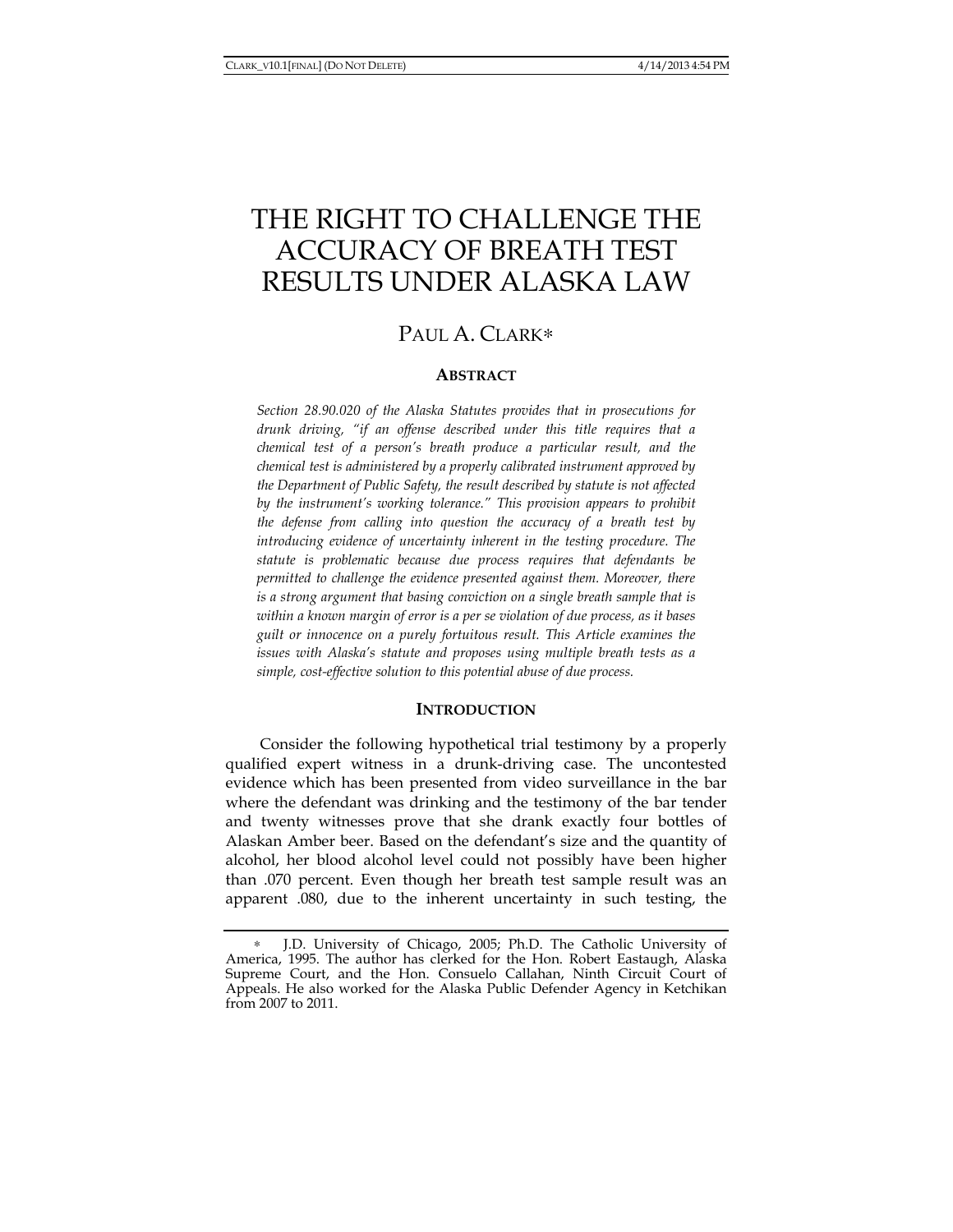apparent result is within the margin of error for the instrument used, and does not contradict a legal blood or breath alcohol level.

Unfortunately for our hypothetical defendant, this defense may not be allowed. While Alaska's driving under the influence ("DUI") statute says that defendants may introduce evidence of the amount of alcohol consumed in order to rebut the apparent results of the breath sample, $1$ section 28.90.020 of the Alaska Statutes (the "working tolerance" statute) ostensibly prevents defendants from introducing evidence of inherent uncertainty in the breath testing procedure.2 Accordingly, our hypothetical defendant could present evidence that she drank only four beers and that she could not have been higher than .070, but could not present the explanation reconciling the discrepancy: namely, that an apparent result of .080 actually represents a range of possible breath alcohol levels.

This paper argues that the Alaska and United States Constitutions guarantee a criminal defendant the right to introduce exculpatory evidence, and therefore a defendant cannot be prevented by statute from presenting a defense based on the margin of error.3 As one leading scholar has summarized it, "The Court has rigorously enforced the accused's constitutional right and strictly scrutinized exclusionary rules that block the admission of important defense evidence."4 Moreover, due process likely requires that known uncertainties in the measuring process be assumed in favor of a criminal defendant.

Alaska courts have generally held statutes unconstitutional when

 <sup>1.</sup> *See* ALASKA STAT. § 28.35.030(s) (2012) ("In a prosecution under (a) of this section, a person may introduce evidence on the amount of alcohol consumed before or after operating or driving the motor vehicle, aircraft, or watercraft to rebut or explain the results of a chemical test.").

 <sup>2.</sup> *See* ALASKA STAT. § 28.90.020(a) (2012) ("[I]f an offense described under this title requires that a chemical test of a person's breath produce a particular result, and the chemical test is administered by a properly calibrated instrument approved by the Department of Public Safety, the result described by statute is not affected by the instrument's working tolerance."). The terms "margin of error," "working tolerance," and "inherent uncertainty" are used error," "working tolerance," and "inherent uncertainty" are used interchangeably by the courts.

 <sup>3.</sup> Valentine v. State, 215 P.3d 319, 325 (Alaska 2009) ("Under the United States and Alaska Constitutions, a defendant has the right to present relevant exculpatory evidence in a criminal trial."); *see also* Holmes v. South Carolina, 547 U.S. 319, 324 (2006) ("Whether rooted directly in the Due Process Clause of the Fourteenth Amendment or in the Compulsory Process or Confrontation Clauses of the Sixth Amendment, the Constitution guarantees criminal defendants a meaningful opportunity to present a complete defense.") (quoting Crane v. Kentucky, 476 U.S. 683, 690 (1986) (internal quotation marks omitted)). For a complete discussion of the parameters of this right, *see infra* Section VII.

 <sup>4.</sup> EDWARD J. IMWINKELRIED & NORMAN M. GARLAND, EXCULPATORY EVIDENCE: THE ACCUSED'S CONSTITUTIONAL RIGHT TO PRESENT FAVORABLE EVIDENCE 79 (3d. ed. 2004).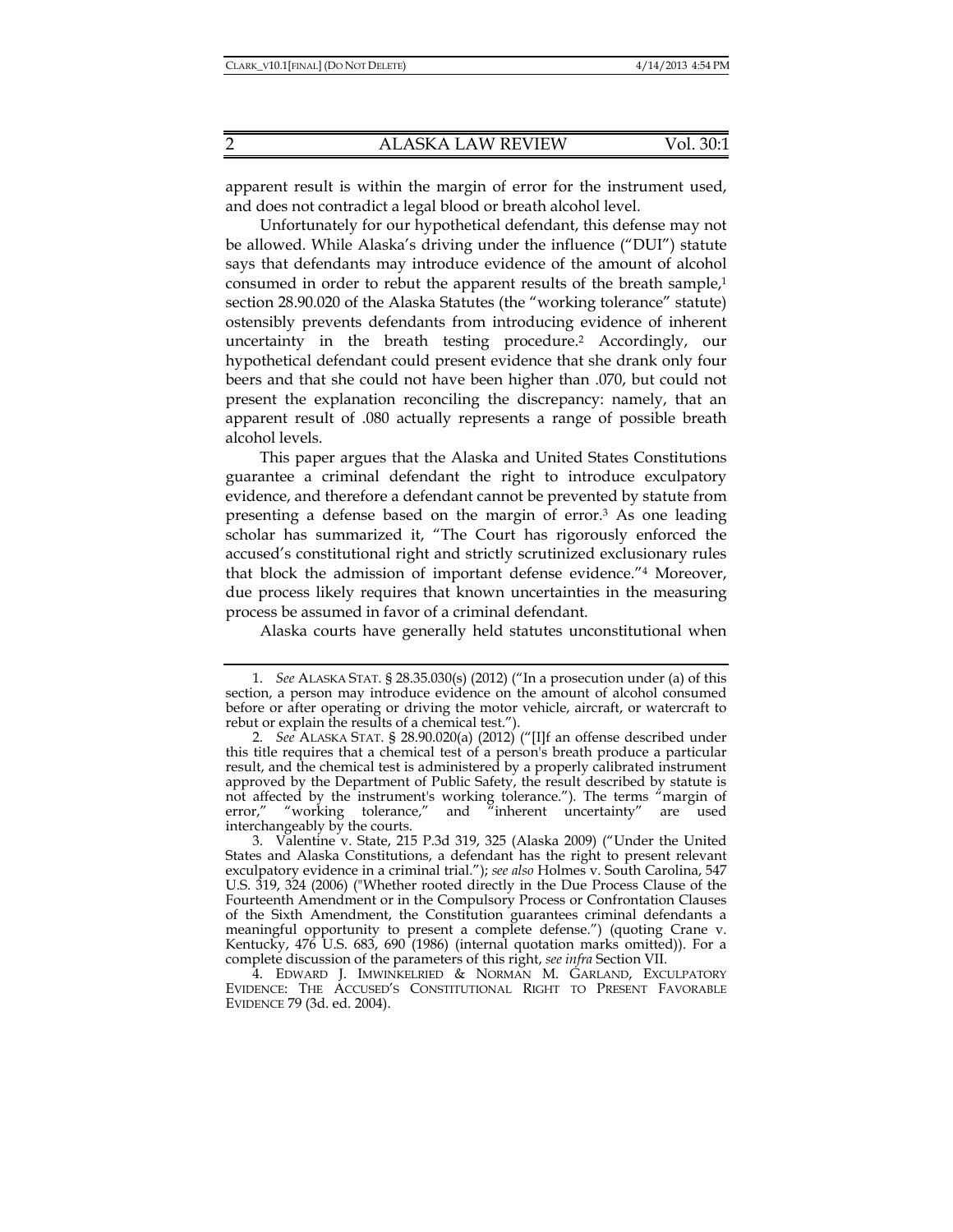they restrict a defendant's ability to present a defense.<sup>5</sup> For example, in State v. Murtagh,<sup>6</sup> the Alaska Supreme Court considered the validity of a statute that placed a variety of restrictions on criminal defendants seeking to interview witnesses in sexual offense cases (while not placing the same restrictions on the prosecution).7 Statements taken without following these procedures were presumptively inadmissible.8 The court held these provisions to be unconstitutional violations of due process.<sup>9</sup> The court went on to note that "the court's responsibility concerning fair trial rights does not mean that the legislature is powerless to act in the area. But our responsibility requires that statutes that are claimed to infringe fair trial rights be closely scrutinized."10

Furthermore, "conclusive presumptions" are forbidden in criminal cases.11 "Permissive presumptions" are permitted so long as the jury is informed that it may but need not conclude that proof of one fact establishes the proof of the second fact, and that such a "permissive inference" in no way relieves the state of the burden to prove each element of a criminal offense beyond a reasonable doubt.12 Whatever the "working tolerance" statute may mean, however, it cannot establish a conclusive presumption, nor can it shift the burden of proof to a defendant with respect to an element of the offense.

## **I. DEFINING THE CRIME OF DRIVING UNDER THE INFLUENCE**

In Alaska it is a crime to knowingly operate a vehicle with a breath alcohol level of at least .080 grams of alcohol per 210 liters of breath, or a blood alcohol level of .08% or more.13 Under the "blood-alcohol-level theory" of drunk driving (sometimes referred to as the per se theory), the state can convict a person of drunk driving regardless of actual impairment as long as it has chemical tests proving excessive blood or breath alcohol content.14 In addition to the per se theory, a person can be

 <sup>5.</sup> *See, e.g.*, *Valentine*, 215 P.3d at 325 (holding that excluding "delayedabsorption evidence in prosecutions . . . that rely on chemical test results violates the defendant's right to due process").

 <sup>6. 169</sup> P.3d 602 (Alaska 2007).

 <sup>7.</sup> *Id.* at 605.

 <sup>8.</sup> *Id.* at 606.

 <sup>9.</sup> *Id.* at 624.

 <sup>10.</sup> *Id*. at 609.

 <sup>11.</sup> Sandstrom v. Montana, 442 U.S. 510, 523–24 (1979).

 <sup>12.</sup> *Id*. at 524 ("Because [defendant's] jury may have interpreted the judge's instruction as constituting either a burden-shifting presumption . . . or a conclusive presumption . . . we hold the instruction given in this case unconstitutional.").

 <sup>13.</sup> ALASKA STAT. § 28.35.030(a)(2) (2012).

 <sup>14.</sup> Valentine v. State, 215 P.3d 319, 319 (Alaska 2009). This is referred to as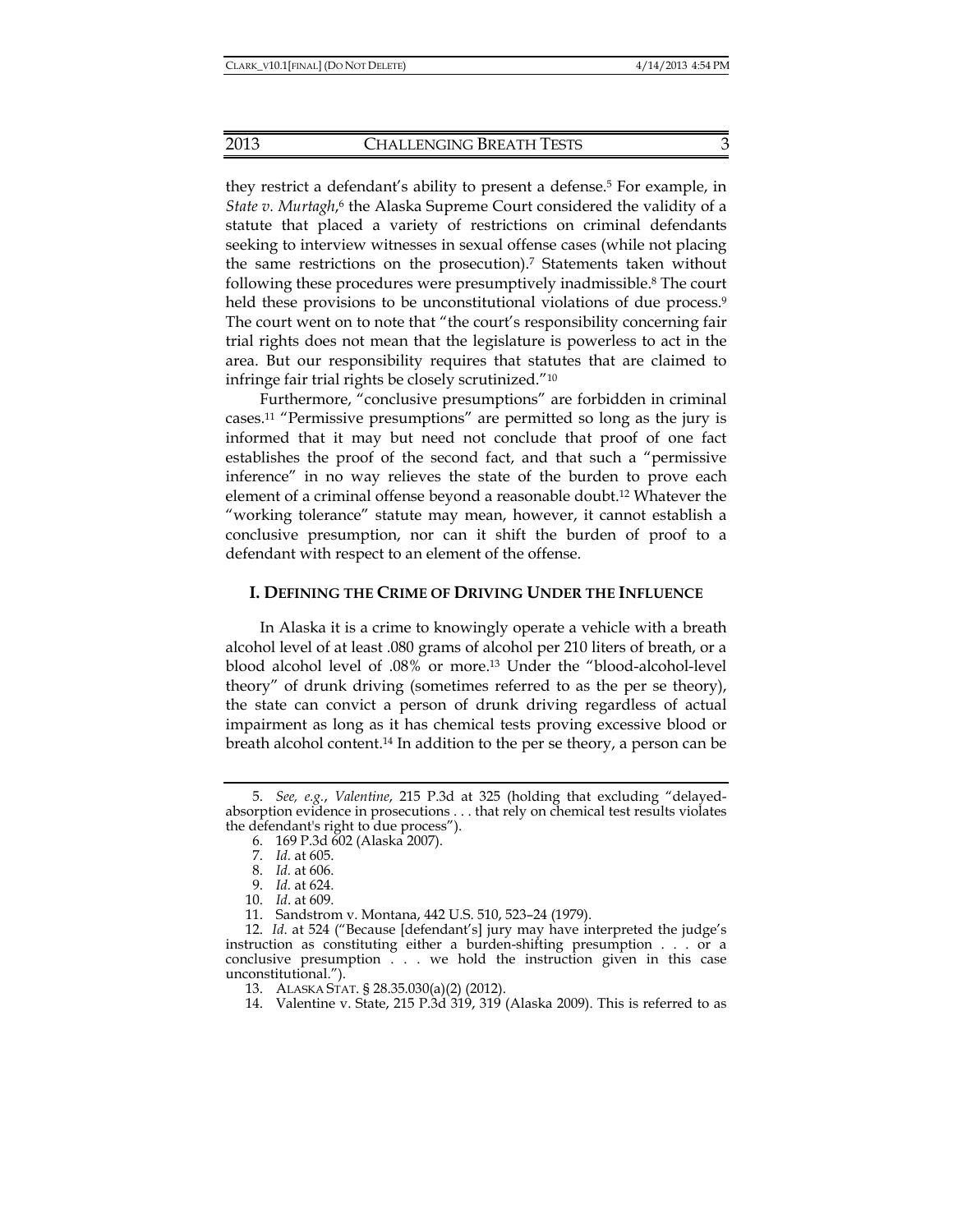convicted under the "impairment theory," under which the state can show impairment of driving ability.15

The phrase "as determined by a chemical test," which is typically lifted and placed in a jury instruction, $16$  is confusing to many jurors (and perhaps even to some courts). For example, in *City of Seattle v. Gellein*, 17 a Washington trial court instructed the jury that the prosecution had to prove that the defendant was driving and that "at the time he had 0.10 percent or more by weight of alcohol in his blood as shown by chemical analysis of his breath."18 The jury was unsure what to make of this language and sent a note to the judge asking: "Are we to believe that the breathalyzer test is infallible and accurate? So, if the breathalyzer is .16 then the defendant is guilty because the defendant is driving while he has over .10 percent in his blood stream."19 The judge gave no clarifying instruction, and the jury found the defendant guilty.20 The Washington Supreme Court overturned the verdict because the jury may have understood the instruction to require them to accept the apparent breath test result as accurate.<sup>21</sup>

In fact, there are many reasons that a breathalyzer reading may be inaccurate, including equipment malfunction or operator error. In June of 2010, *The Washington Post* reported that hundreds of defendants in the District of Columbia were wrongfully convicted of DUI because "[t]he District's badly calibrated equipment would show a driver's bloodalcohol content to be about 20 percent higher than it actually was."22

17. 768 P.2d 470 (Wash. 1989) (en banc).

19. *Id.* at 471.

20. *Id*.

the "blood-alcohol-level theory" even when it is usually breath alcohol that is tested. *Id*.

 <sup>15.</sup> ALASKA STAT. § 28.35.030(a)(1) (2012). *See* Conrad v. State, 54 P.3d 313 (noting that defendant was tried under the "impairment theory," which is codified in ALASKA STAT. § 28.35.030(a)(1)).

 <sup>16.</sup> *See* CRIMINAL PATTERN JURY INSTRUCTIONS COMMITTEE, ALASKA CRIMINAL PATTERN JURY INSTRUCTIONS (2012), *available at* http://www.courts.alaska.gov/ crimins.htm (giving examples of jury instructions).

 <sup>18.</sup> *Id.* at 470. This is the language of WASH. REV. CODE § 46.61.502 (1981), which provided that a person was guilty of drunk driving if he drove while "[h]e ha[d] a 0.10 percent or more by weight of alcohol in his blood as shown by chemical analysis of this breath, blood, or other bodily substance."

 <sup>21.</sup> *See id.* at 472 (holding that the instruction was "susceptible to misinterpretation by a reasonable jury as an unconstitutional mandatory presumption").

 <sup>22.</sup> Mary Pat Flaherty, *400 Drunken-Driving Convictions in D.C. Based on Flawed Test, Official Says*, THE WASH. POST (June 10, 2010), http://www.washingtonpost.com/wp-dyn/content/article/2010/06/09/

AR2010060906257.html. In March 2011, the *Philadelphia Inquirer* discovered the same problem. *See* Dana Difilippo, *City Fails Breathalyzer Test in 1,100 Cases,* PHILA. INQUIRER (Mar. 24, 2011), http://articles.philly.com/2011-03-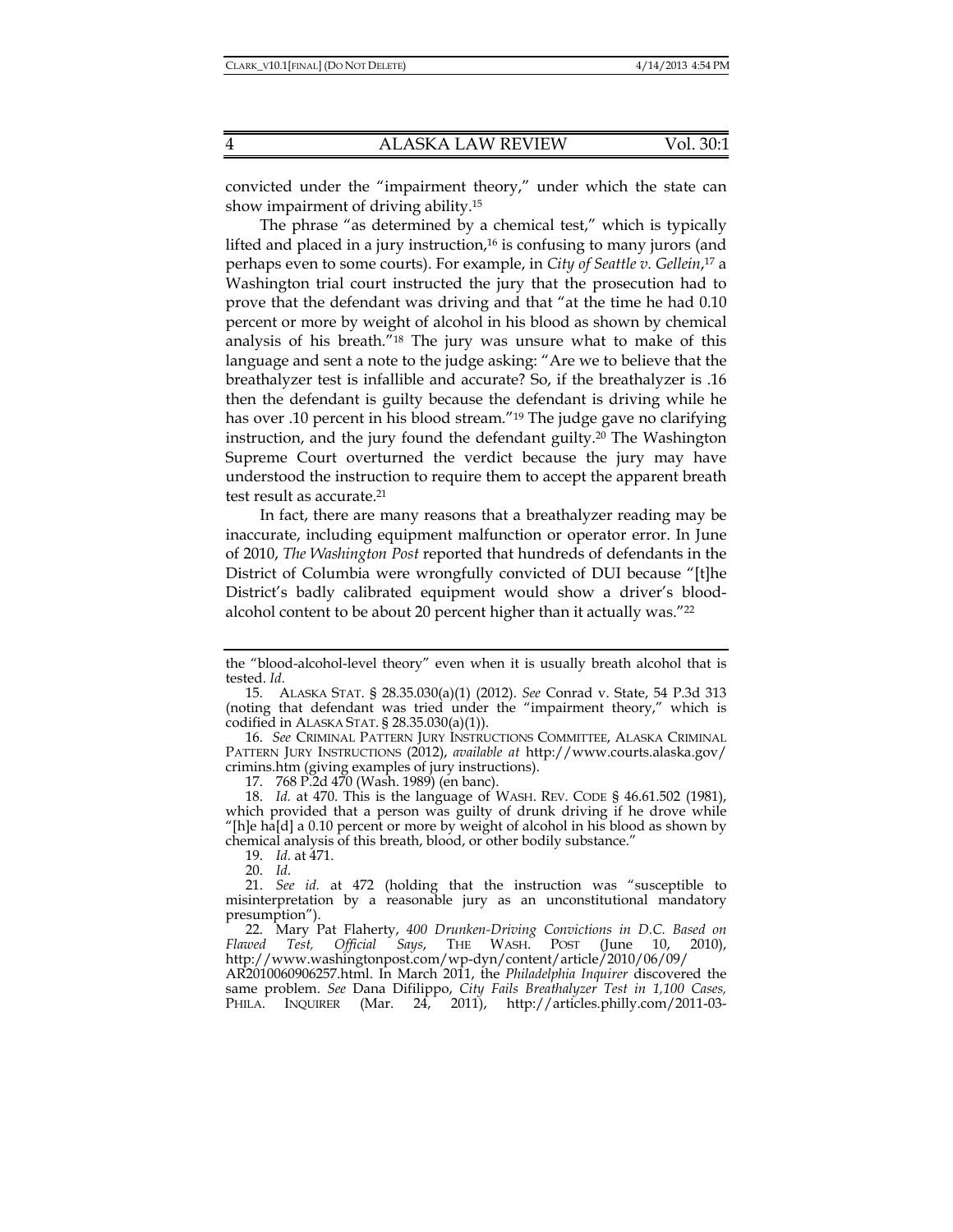Even when a breathalyzer is properly calibrated, the subject sample may not accurately reflect the person's level of sobriety. Most states require two breath samples,<sup>23</sup> and it is common for a person to blow into the breathalyzer twice and obtain one result above .08 and another result below .08.24

These deviations are well-known in the scientific literature on breath testing.25 But two states (Alaska and Delaware) have statutes that appear to forbid introduction of margin of error evidence.26 For years, Alaska law required that any inherent uncertainty in the breath or blood reading be applied in favor of the defendant,<sup>27</sup> but in 1996 the legislature passed a statute declaring that margin of error evidence in blood-alcohol theory cases was inadmissible.28 The court of appeals in *Mangiapane v. Municipality of Anchorage*29 then held that this statute "effectively declares that a driver violates AS 28.35.030(a)(2) if . . . the driver's *test result* is at least .10 percent blood-alcohol or the equivalent .10 grams of alcohol per 210 liters of breath."30 In other words, the test result itself was the element of the offense rather than evidence of the offense. The accuracy of the test seems to become irrelevant under this theory.

Within three years, the court of appeals reversed course and clarified that the test only created a presumption of blood or breath alcohol content at the time of offense, and was not itself the element that needed to be proved.31 However, Alaska courts have not gone back to

 25. *See generally* R.G. Gullberg, *Duplicate Breath Testing: Some Statistical Analyses*, 36 FORENSIC SCI. INT'L 205 (1988) (encouraging duplicate breath testing to increase sample size and improve accuracy).

<sup>24/</sup>news/29181749\_1\_dui-cases-breathalyzer-machines-hundreds-of-drunk-

drivers (finding that four breathalyzer machines were improperly calibrated).

 <sup>23.</sup> *See infra* Section VIII.

 <sup>24.</sup> *See, e.g.*, State, Dep't of Motor Vehicles v. Taylor-Caldwell, 229 P.3d 471, 471 (Nev. 2010) (registering consecutive breath tests at 0.073 and 0.083); Jaffray v. State, 702 S.E.2d 742, 744 (Ga. Ct. App. 2010) (registering both a 0.085 and a 0.073); Gillham v. County of Lake, No. A124084, 2010 Cal. App. Unpub. LEXIS 4351, at \*1 (Cal. Ct. App. 2010) (registering three tests, the first negative, the second .08, and the third .07).

 <sup>26.</sup> ALASKA STAT. § 28.35.030(a) (2012); DEL. CODE ANN. tit. 21, § 4177 (2012) ("In any proceeding, the resulting alcohol or drug concentration when a test, as defined in subsection (c)(2) of this section, is performed shall be deemed to be the actual alcohol or drug concentration in the person's blood breath or urine without regard to any margin of error or tolerance factor inherent in such tests.").

 <sup>27.</sup> Barcott v. State, Dep't of Pub. Safety, Div. of Motor Vehicles*,* 741 P.2d 226, 228 (Alaska 1987) ("[D]ue process requires consideration of the margin of error inherent in the breath testing procedure . . . .").

 <sup>28.</sup> ALASKA STAT. § 28.35.030(a) (1997).

 <sup>29. 974</sup> P.2d 427 (Alaska Ct. App. 1999).

 <sup>30.</sup> *Id.* at 430.

 <sup>31.</sup> Conrad v. State, 54 P.3d 313, 314–15 (Alaska Ct. App. 2002) ("We find no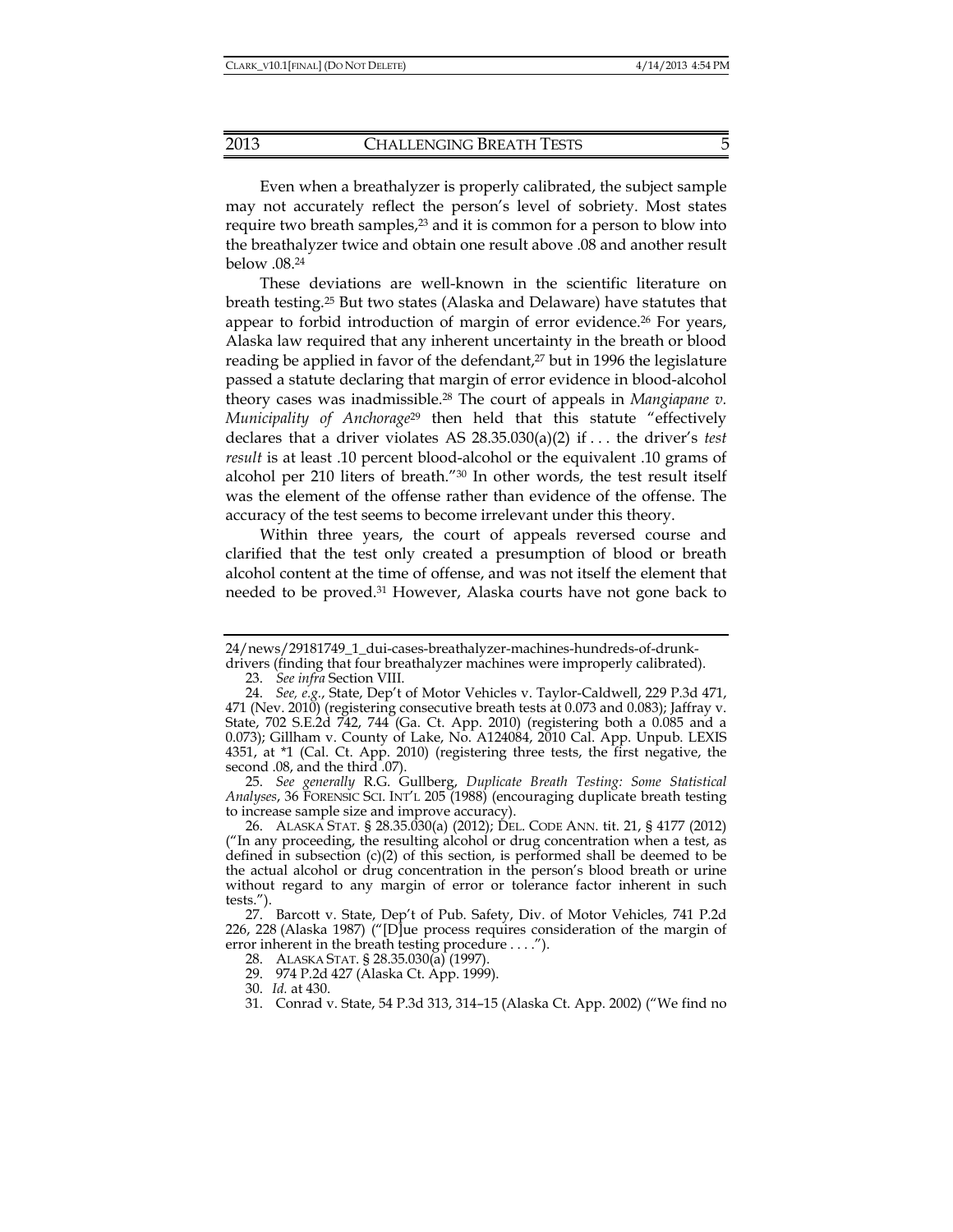the requirement that uncertainty must be assumed to benefit the defendant. A defendant cannot challenge the accuracy of the test "as long as a breath test is administered by a properly calibrated instrument approved by the Department of Public Safety."32

This line of cases has resulted in considerable confusion as to the elements of DUI. This Article argues that a breath test result should be *evidence* of a person's breath alcohol concentration rather than an *element* of the offense. The court of appeals in *Mangiapane* held that a positive test result was an element of the offense,<sup>33</sup> but succeeding cases have distinguished *Mangiapane*'s holding.34 Alaska's courts should recognize that due process permits a defendant to introduce evidence that the breath test is inaccurate, and any margin of error must be credited to a criminal defendant.

## **II. THE TESTING PROCEDURE: WHY IS THERE UNCERTAINTY?**

The breathalyzer measures the amount of alcohol in the breath. The test results reported by the breathalyzer corresponds to bloodalcohol percentages by assuming a blood-alcohol to breath-alcohol ratio of 2100 to 1.35 When alcohol passes into the lungs through the bloodstream, it mixes with the inhaled air in the alveoli.36 The scientific validity of a breathalyzer test result depends on testing this alveolar breath.37

The Alaska Court of Appeals addressed the scientific validity of the test by holding that a "breathalyzer result was presumptively admissible if the municipality established, as a foundational matter, that the analysis of [the defendant's] breath was performed according to methods approved by the Alaska Department of Health and Social Services."38 However, the presumption of admissibility is not

indication that the Alaska Legislature . . . intended to shift the focus away from the defendant's blood alcohol level at the time of driving and to make the test result determinative of the defendant's guilt."), *superseded by statute*, Act effective July 1, 2004, §§ 25, 27, 2004 Alaska Sess. Laws ch. 124, *as recognized in* Valentine v. State, 215 P.3d 319 (Alaska 2009).

 <sup>32.</sup> Hooton v. State, No. A–9435, 2009 WL 1259360, at \*4 (Alaska Ct. App. May 6, 2009).

 <sup>33. 974</sup> P.2d at 430 (basing violation on test result, not "true" blood alcohol level).

 <sup>34.</sup> *See infra* Section VI.

 <sup>35.</sup> Lauderdale v. State, 548 P.2d 376, 378 (Alaska 1976).

 <sup>36.</sup> State v. Chun, 943 A.2d 114, 127 (N.J. 2008).

 <sup>37.</sup> *See id.* ("Breath testing therefore uses an indirect measure of BAC by calculating the alcohol concentration in the breath . . . .").

 <sup>38.</sup> Thayer v. Municipality of Anchorage, 686 P.2d 721, 726 (Alaska Ct. App. 1984).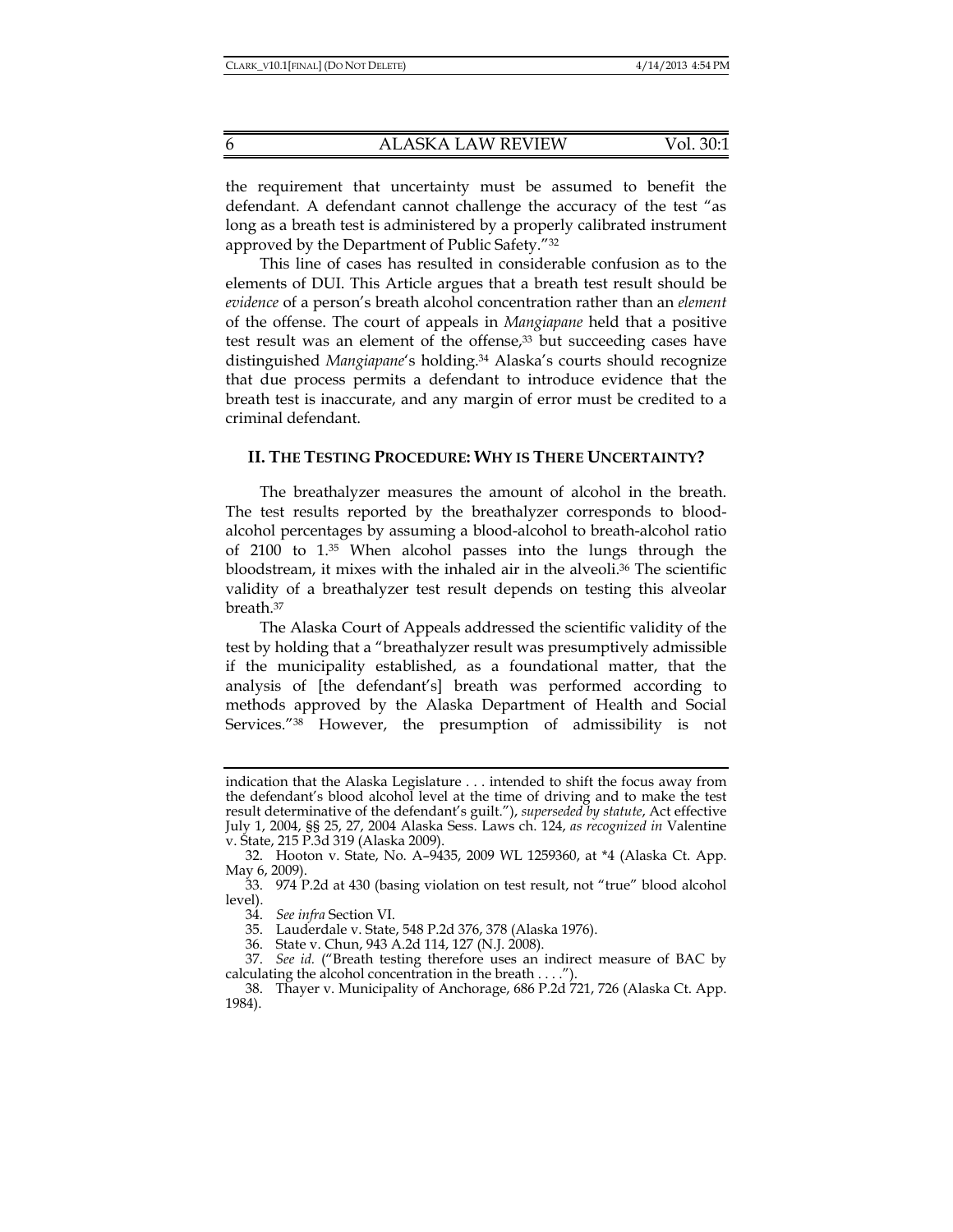irrebuttable, and the court must ask whether the procedures for testing breath comply with the manufacturer's specifications for proper use.<sup>39</sup>

The case of *Guerre-Chaley v. State*40 is a good illustration of this point. When he was arrested, Guerre-Chaley was given a preliminary breath test administered by a handheld device carried by police. The result of the preliminary test showed his breath alcohol content at 0.079 grams per 210 liters of breath.<sup>41</sup> Guerre-Chaley took another breath test at the police station, where the test gave a breath alcohol reading of 0.091.42 At trial, Guerre-Chaley wished to introduce evidence of the preliminary breath test to contradict the results of the second test.43 The Court ruled that the preliminary result was inadmissible because Guerre-Chaley had failed to present any evidence that the test was scientifically valid under Alaska procedural standards.<sup>44</sup> The same objection could be leveled against any testing device or testing procedure; a foundation must be laid that the proposed scientific evidence meets procedural standards for admissibility.

A breath test is only scientifically valid if the instrument is functioning properly. Alaska has attempted to assure accuracy by adopting regulations prescribing the method for administering breath tests.45 For the results of a test to be admissible, the state must show "substantial compliance" with these regulations.<sup>46</sup> With respect to the "Datamaster," one important control is the use of a known quantity of an external source of alcohol (sometimes referred to as an "Alco bottle"), which is tested by the breathalyzer to determine accuracy.<sup>47</sup> Before and

 46. Thayer v. Municipality of Anchorage, 686 P.2d 721, 727 (Alaska Ct. App. 1984).

 <sup>39.</sup> *Id.* at 727.

 <sup>40. 88</sup> P.3d 539 (Alaska Ct. App. 2004).

 <sup>41.</sup> *Id.* at 541.

 <sup>42.</sup> *Id.* Afterward, Guerre-Chaley requested an actual blood test, which put his blood alcohol content at 0.095 percent. *Id.*

 <sup>43.</sup> *Id.*

 <sup>44.</sup> *Id.*

 <sup>45.</sup> ALASKA ADMIN. CODE tit. 13, § 63.040 (2012).

 <sup>47.</sup> *See generally* ALASKA SCIENTIFIC CRIME DETECTION LABORATORY, BREATH ALCOHOL TESTING PROGRAM MANUAL 27 (2013) [hereinafter BREATH ALCOHOL TESTING MANUAL] (describing the process of developing external standards); s*ee also* Ashenfelter v. State, No. 5920, 2013 WL 563182, at \*3 (Alaska Ct. App. Feb. 13, 2013) (memorandum opinion) (describing how Alco bottles are used to verify breathalyzer accuracy); James Halpin, *Calibration Error Puts DUI Test in Question*, ANCHORAGE DAILY NEWS (July 29, 2010), http://www.adn.com/2010/07 /29/1387533/calibration-error-puts-bac-tests.html ("The tanks contain a known sample of alcohol that the instrument measures before and after every test to ensure it is functioning properly."). The Datamaster is "the only approved evidential breath test instrument in the State of Alaska." BREATH ALCOHOL TESTING MANUAL at 10.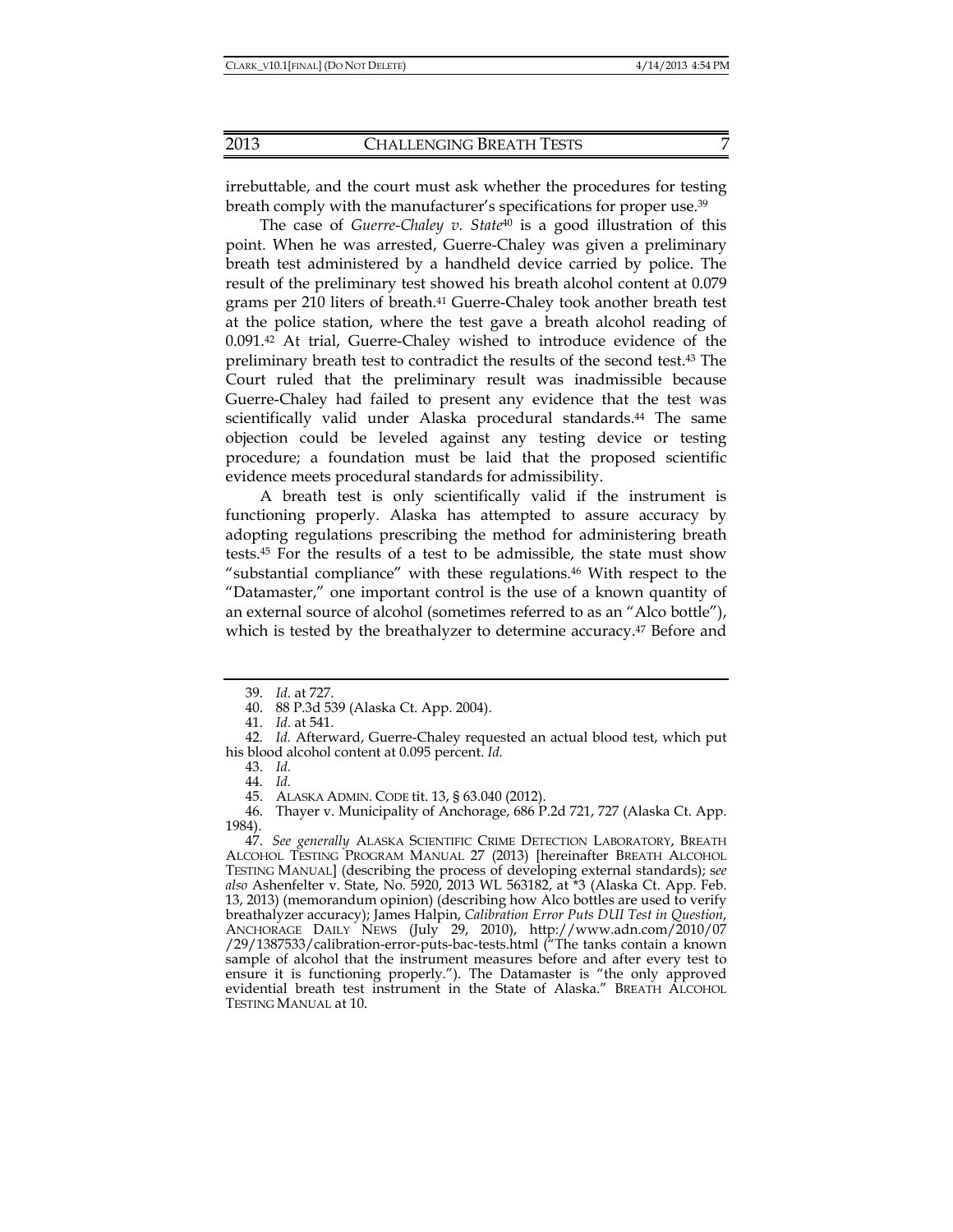after each person blows into a Datamaster, the instrument takes a sample from the Alco bottle and analyzes it. $48$  If the actual results are within a certain range of the target value, the breathalyzer is considered sufficiently accurate.<sup>49</sup>

Assuming the instrument is functioning properly, there are several sources of inaccuracy which may affect any individual reading. First, the measuring instrument itself is subject to a margin of error. According to the Alaska Breath Alcohol Testing Program Manual, "there exists an inherent uncertainty in the Datamaster-Alco breath testing system such that the sample analyzed may be considered to be accurate to within  $+/-$ .005  $g/210L$ ."<sup>50</sup> If one repeatedly uses a breathalyzer to analyze the exact same homogeneous gas/alcohol mixture in a controlled environment, the instrument will register different results due to the margin of error or inherent uncertainty. Because all measuring devices have a margin of error, this factor is present in every single breath test.

A second source of uncertainty is calibration. Improper calibration can yield further error, and even a properly calibrated instrument will drift away from accuracy over time.

A third source of uncertainty is from the breath sample itself. A particular breath sample may not reflect a person's level of sobriety for a variety of reasons. If a subject gargles alcohol-based mouthwash, then spits it out and blows into a breathalyzer, the instrument may register a high level of alcohol content in the breath. The machine may well indicate the subject is legally drunk, when obviously he is completely sober. Contaminated breath samples are such a well-known problem that Alaska regulations require a fifteen minute waiting period to ensure that the subject can be observed to ensure there is no regurgitation of alcohol into the throat or mouth.<sup>51</sup> As noted above, a breath test is supposed to be testing alveolar air from the lungs; if the instrument is measuring something other than alveolar air (like mouth alcohol), then the test is invalid.

Even without mouth alcohol present, a subject can blow into a functioning breath test instrument ten times and get ten different subject

 <sup>48.</sup> *Ashenfelter*, 2013 WL 563182, at \*3.

 <sup>49.</sup> *Id*.

 <sup>50.</sup> SCIENTIFIC CRIME DETECTION LABORATORY, STATE OF ALASKA, ALASKA BREATH ALCOHOL TESTING PROGRAM MANUAL, 3–17 (2008). In 2013, the Department of Public Safety issued a revised, considerably shorter Alaska Breath Alcohol Testing Program Manual which appears to omit discussion of inherent uncertainty in the sample analyzed; however, it does note that "[t]he allowable range for the external standard is  $+/$ - 0.005 from the target value adjusted for barometric pressure." BREATH ALCOHOL TESTING MANUAL, *supra* note 47, at 27.

 <sup>51.</sup> ALASKA ADMIN. CODE tit. 13, § 63.040(a)(1) (2012).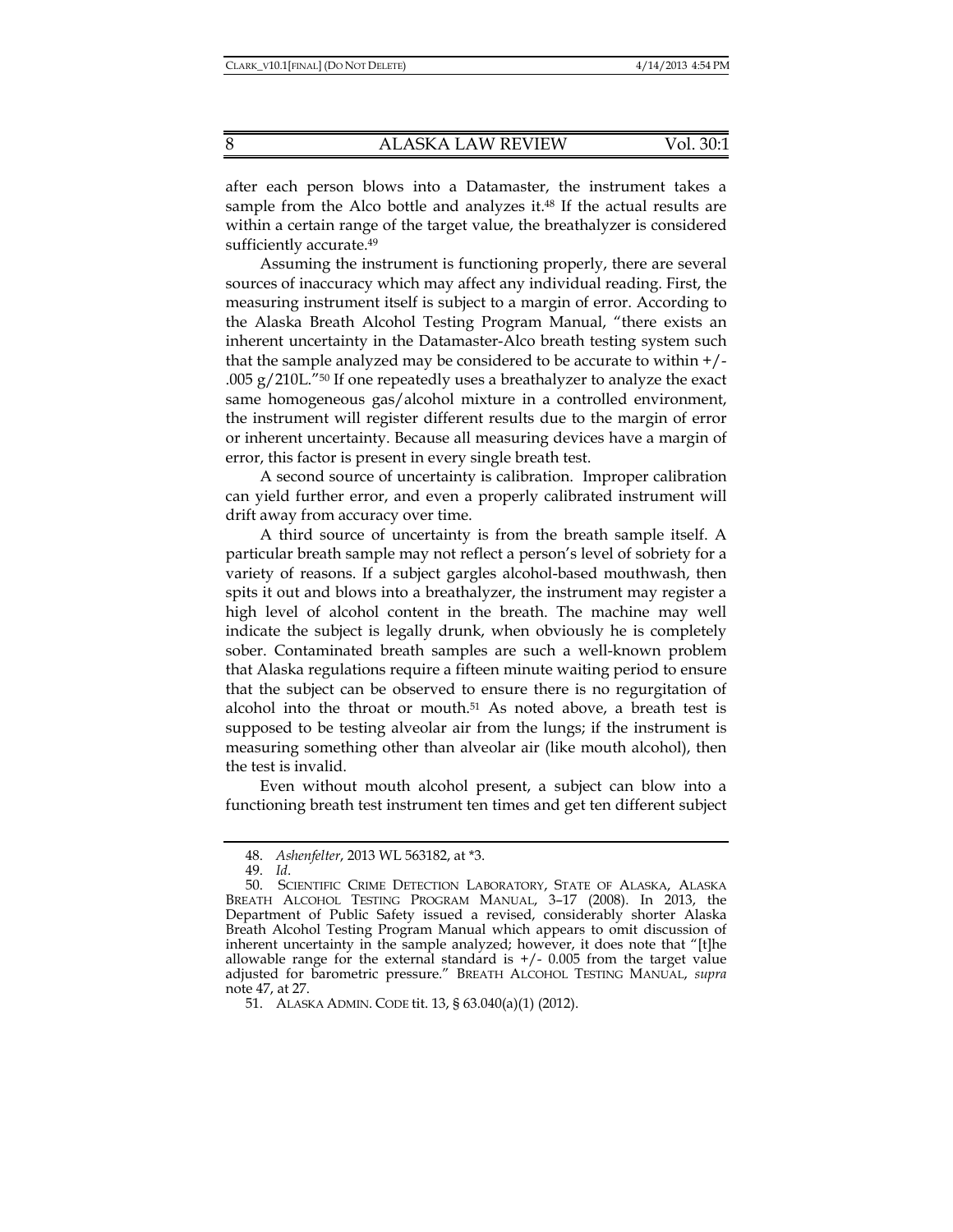readings. The reason for this is that the amount of alcohol absorbed from the lungs varies from breath to breath based on a wide variety of factors. The alcohol concentration varies in the course of even a single exhalation. In fact, over the course of a single exhalation sample, the Datamaster analyzes the alcohol content four times each second (for perhaps as many as 100 individual measurements), and the instrument's software uses this information to estimate a final result.52 In any event, even assuming a perfectly functioning measuring instrument, a person's breath alcohol content is a constantly fluctuating target. A good example of this variability comes from a recent case before the Minnesota Court of Appeals. Minnesota uses a system of two breath samples with each breath tested twice, and the lowest of the four test results counted as the basis for a charge.<sup>53</sup> The Court explains:

The reading from the first sample was .131, with a replicate reading of .132, and the reading from the second sample was .119, with a replicate reading of .121. Officer Tamm testified that variation in the readings is common and expected, that no errors occurred in running the test, and that the machine functioned properly.54

Variations in the test results of the same breath sample is due to the margin of error of the testing instrument, while the larger difference between the two breath samples is likely the result of the different alcohol content in subsequent breaths. So a person can have a .080 breath alcohol content and soon after have a .070.55 This is a factor which will be a source of uncertainty in every breath test.

 <sup>52.</sup> A graph of each individual breath measurement in the course of a single breath will present a curve with an initial steep incline then leveling off or declining. In theory if the instrument is testing mouth alcohol then the curve will be a downward slope instead of a plateau, and the Datamaster should register an error; but frequently the instrument cannot distinguish between mouth and lung alcohol. *See* C. Dennis Simpson et al., *Effects of Mouth Alcohol on Breath Alcohol Results*, 3 INT'L J. OF DRUG TESTING 1, 10 (2004) (showing that in laboratory tests the Datamaster correctly gave an error message for mouth alcohol only 52% of the time).

 <sup>53.</sup> State v. Ards, 816 N.W.2d 679, 681 (Minn. App. Ct. 2012).

 <sup>54.</sup> *Id.* at 688. While the body is constantly absorbing or eliminating alcohol from the blood, these replicate tests occur within a few minutes of each other, so elimination of alcohol could not account for such a large disparity in replicate breath tests. *See* State v. Lowe, 740 A.2d 348, 350 (Vt. 1999) (noting that when two test conducted minutes apart yield different values the source is likely the margin of error in testing rather than elimination of alcohol).

 <sup>55.</sup> *See, e.g.*, State, Dep't of Motor Vehicles v. Taylor-Caldwell, 229 P.3d 471, 471 (Nev. 2010) (registering consecutive breath tests at 0.073 and 0.083); *Lowe*, 740 A.2d at 350 (noting test results of .083 and .079); Thompson v. State, Dep't of Licensing, 960 P.2d 475, 477 (1998) ("The results of the two breath tests revealed concentrations of .08 and .07.").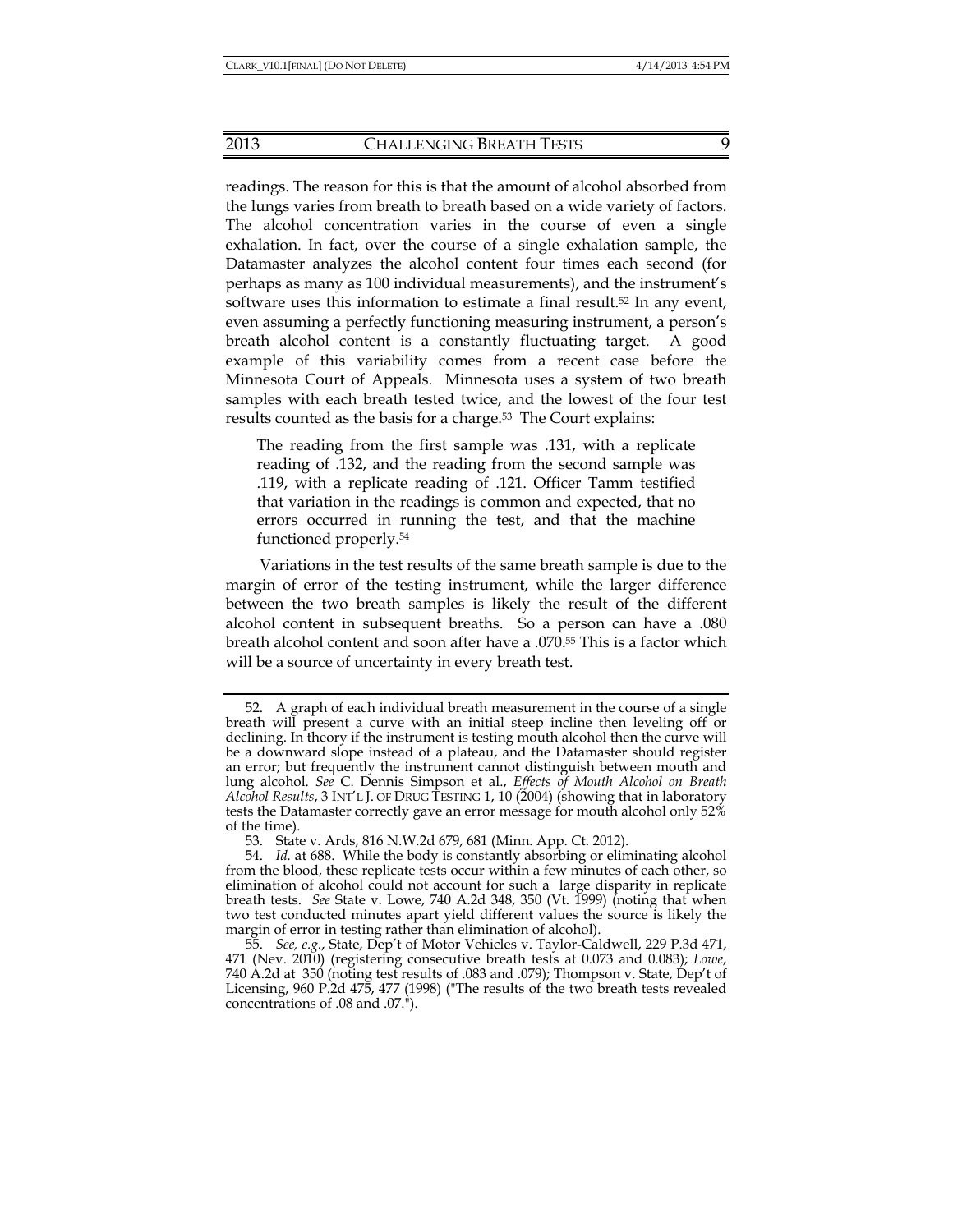None of these sources of uncertainty are news. Courts around the country have dealt with these issues for years. Legislatures have often responded by redefining the crime of DUI in a way that avoids the margin of error problem. These redefinitions have often resulted in convoluted DUI statutes, as we will see in the following section.

## **III. THE ELEMENTS OF DUI—WHAT DOES THE STATE HAVE TO PROVE?**

Section 28.35.030 of the Alaska Statutes makes it a crime to be in control of a vehicle "if, as determined by a chemical test taken within four hours after the alleged operating or driving, there is 0.08 percent or more by weight of alcohol in the person's blood or if there is 0.08 grams or more of alcohol per 210 liters of the person's breath."56 There are two ambiguities present in this formulation. First, when is the test result relevant: at the time of driving, or at the time of testing? And second, does the phrase "as determined by" make the test results unassailable?

The statute provides for an offense when "there is 0.08 percent or more by weight of alcohol in the person's blood" within four hours. This strongly suggests that the State must prove an actual breath or blood alcohol level used as the basis for the offense.

That the test result is not the element of the offense is more obvious from other parts of the statute. Section 28.35.030(s) provides: "In a prosecution under (a) of this section, a person may introduce evidence on the amount of alcohol consumed before or after operating or driving the motor vehicle, aircraft, or watercraft to rebut or explain the results of a chemical test . . . ."57

Obviously, if the test itself were an element of the offense there would be no rebuttal. Yet under subsection (s), a person can testify, "I may have had a subject sample of .150, but that can't possibly be accurate because I had only one glass of wine." Thus, subsection (s), when read in conjunction with subsection (a), shows that subsection (a) cannot be read to make the test result the element of the offense. The test result is evidence that can be rebutted by contradictory evidence.

It should also be noted that a number of states use (or at one point used) "as determined by" language in their DUI statutes. Alabama, Arkansas, Minnesota, New York, Ohio, Oregon, Rhode Island, South Dakota, Washington, and Virginia all have similar language to Alaska's "as determined by a chemical test" provision.<sup>58</sup> Each of these states has

 <sup>56.</sup> ALASKA STAT. § 28.35.030(a)(2) (2012).

 <sup>57.</sup> ALASKA STAT. § 28.35.030(s) (2012).

 <sup>58.</sup> ALA. CODE § 32-5A-194 (2012) ("[E]vidence of the amount of alcohol or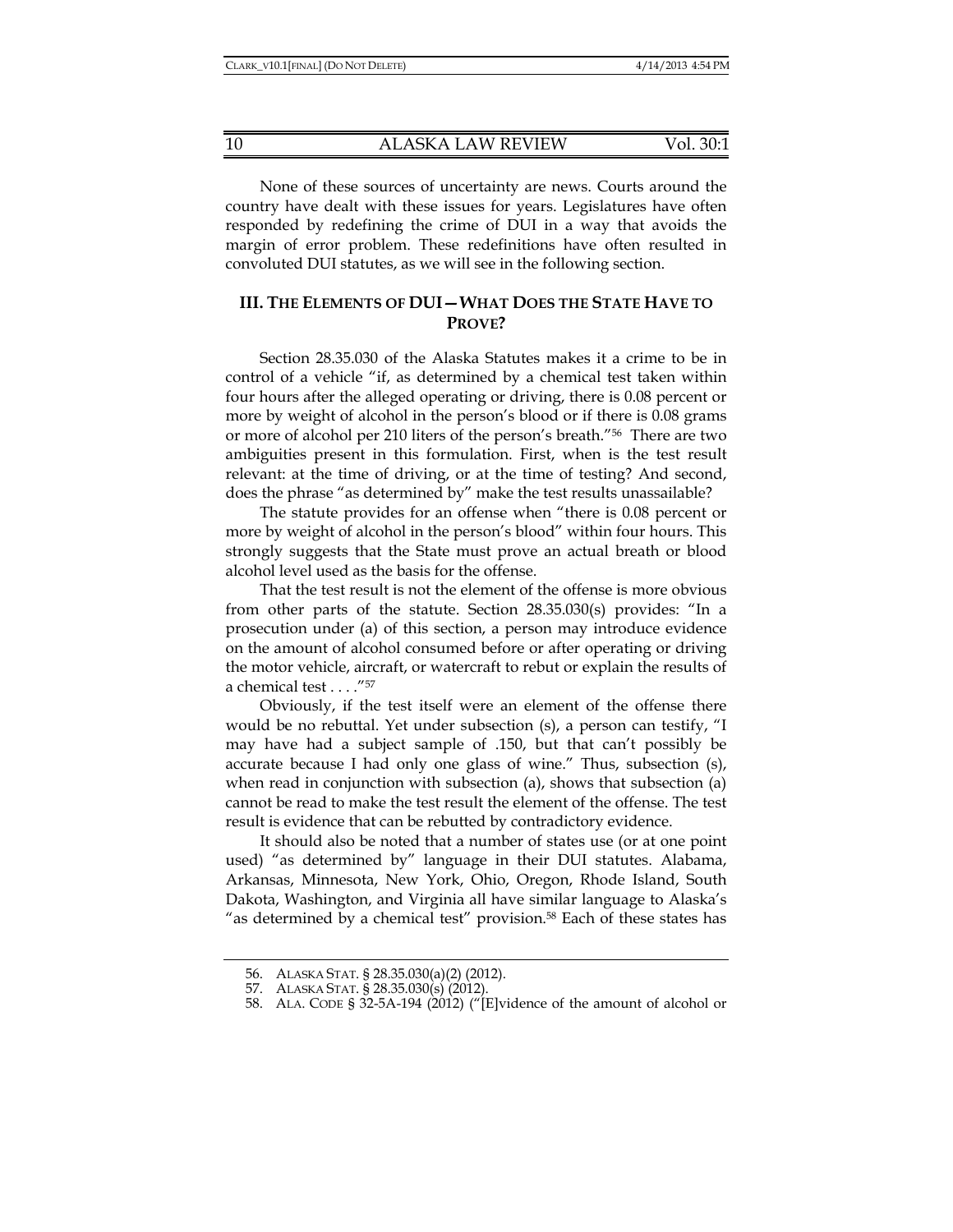held, however, that this language does not make the test result an element of the offense, and that a defendant still has the right to present evidence challenging the apparent test results.<sup>59</sup> As the Virginia Court of

controlled substance in a person's blood at the alleged time, as determined by a chemical analysis of the person's blood, urine, breath, or other bodily substance, shall be admissible."); ARK. STAT. 5-65-103(b) (2000) (making it a crime to drive when "there was one tenth of one percent  $(0.10\%)$  or more by weight of alcohol in the person's blood as determined by a chemical test"); MINN. STAT. § 169A.20 (2012) ("[It is a crime for a person to operate a vehicle when] the person's alcohol concentration at the time, or as measured within two hours of the time, of driving, operating, or being in physical control of the motor vehicle is 0.08 or more."); N.Y. VEH. & TRAF. LAW § 1195 (McKinney 2013) ("The following effect shall be given to evidence of blood-alcohol content, as determined by such tests, of a person arrested for violation of ...."); OHIO REV. CODE  $4511.19(D)(1)(b)$  ("In any criminal prosecution . . .the court may admit evidence on the concentration of alcohol, … at the time of the alleged violation as shown by chemical analysis of the substance"); OR. REV. STAT. ANN. § 813.010 (West 2012) ("[A person is committing a DUI if he h]as 0.08 percent or more by weight of alcohol in the blood of the person as shown by chemical analysis of the breath or blood of the person . . . . "); R.I. GEN. LAW. § 31-27-2(b)(1) ("Any person charged under subsection (a) of this section whose blood alcohol concentration is eight onehundredths of one percent (.08%) or more by weight as shown by a chemical analysis of a blood, breath, or urine sample shall be guilty of violating subsection (a) of this section."); S.D. CODIFIED LAWS § 32-23-1 (2012) ("No person may drive or be in actual physical control of any vehicle while . . . [t]here is 0.08 percent or more by weight of alcohol in that person's blood as shown by chemical analysis of that person's breath, blood, or other bodily substance."); WASH. REV. CODE § 46.61.502 (2012) ("[A person is guilty of DUI if] the person has, within two hours after driving, an alcohol concentration of 0.08 or higher as shown by analysis of the person's breath . . . ."); VA. CODE ANN. § 18.2-266 (2012) ("It shall be unlawful for any person to drive or operate any motor vehicle, engine or train . . . while such person has a blood alcohol concentration of 0.08 percent or more by weight by volume or 0.08 grams or more per 210 liters of breath as indicated by a chemical test administered as provided in this article . . . .").

 59. Goodwin v. State, 728 So.2d 662, 668 (Ala. Crim. App. 1998) (explaining that the statute creates no more than a presumption of intoxication); Jones v. State, 2011 Ark. App. 403, 404 n.1 (Ark. App. 2011) (explaining that elimination of the phrase "as determined by a chemical test" in the statute was not a substantive change in the law); State v. Birk, 687 N.W.2d 634, 638 (Minn. App. 2004) (explaining that test result does not create a presumption and jury may refuse to accept test results); People v. Mertz,  $497$  N.E. 2d  $657$ ,  $600-63$ ) (N.Y. 1986); State v. West, 279 P.3d 354 (Or. App. 2012) ("[T]he amount of alcohol in a person's blood at the time the person is alleged to have been driving a motor vehicle while under the influence of intoxicants, as shown by chemical analysis of the person's breath or blood, is indirect evidence that may be used at trial, along with other evidence, to determine whether the person was in fact under the influence of intoxicants."); State v. Ensey, 881 A.2d 81, 88 (R.I. 2005) ("Once a trial justice determines that particular breathalyzer test results are admissible and those results are admitted, a defendant may offer competent evidence to rebut the inference that the test result was accurate."); S.D. CODIFIED LAW 32-23- 7 specifies that a chemical test gives rise to a presumption ("In any criminal prosecution for . . . a violation of § 22-16-41, the amount of alcohol in the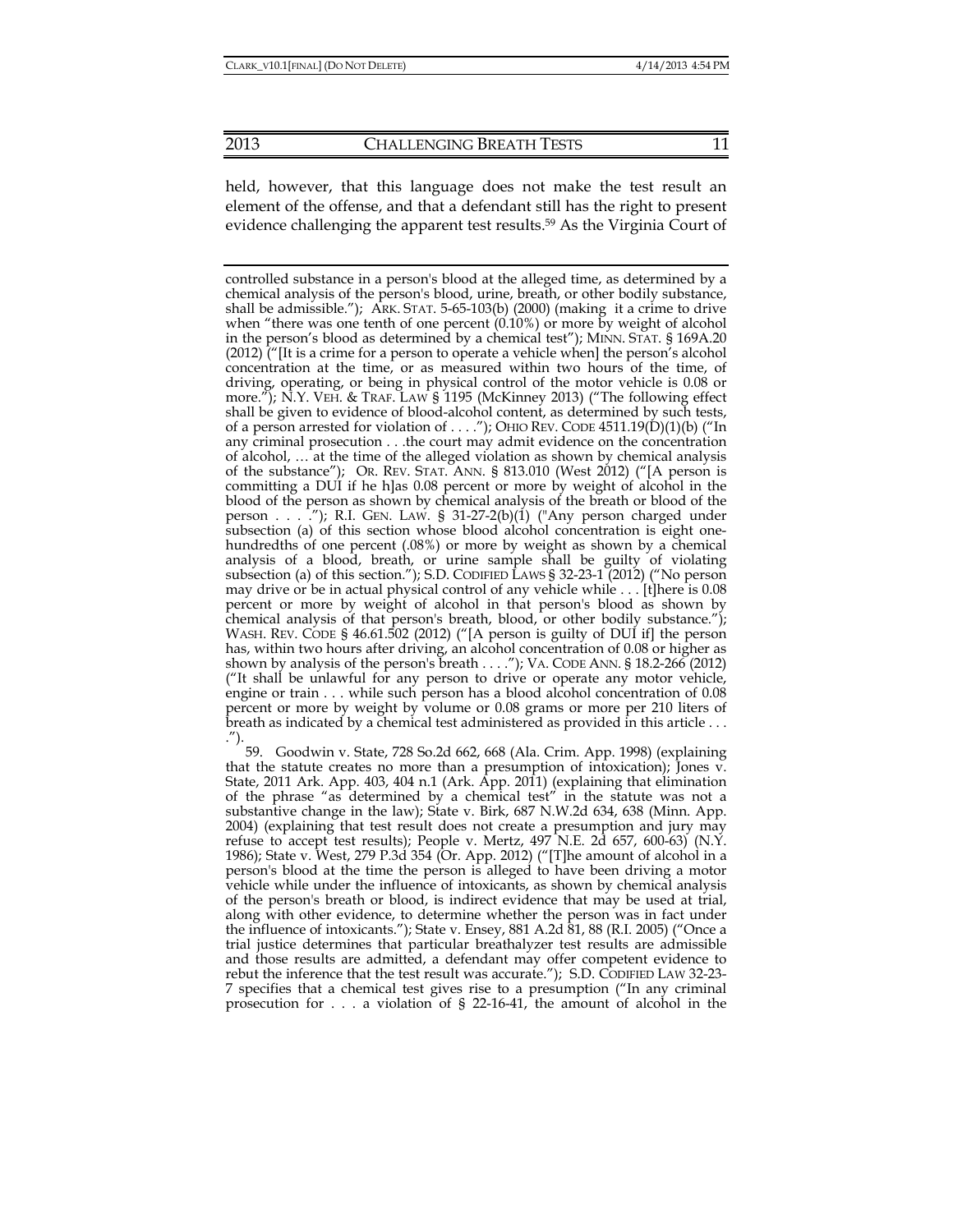Appeals explained in *Davis v. Commonwealth*, 60 the testing measurement "is an evidentiary fact which creates a rebuttable presumption that the measurement accurately reflects the blood alcohol concentration at the time of driving."61

The Ohio statute is similar to Alaska's in that Ohio defines the offence in  $4511.19(A)(1)$  making it a crime to drive a vehicle "under the influence of alcohol" or with a blood alcohol level of .080 or more. Then in  $4511.19(D)(1)(b)$  the Ohio statute goes on to provide that a court may admit evidence of a violation "as shown by chemical analysis of the substance withdrawn within three hours of the time of the alleged violation." The Ohio Supreme Court has held that  $4511.19(D)(1)(b)$  is a rule of evidence not part of the definition of the offense.62 Most importantly, putting aside the confusion surrounding the "working tolerance" statute, the Alaska Court of Appeals has since held that the phrase "as determined by a chemical test" does not make the test itself determinative of the offense.63 For the few years that the court of appeals held that the test was an element of the offense, this interpretation was based on the "working tolerance" statute,<sup>64</sup> not on the "as determined by" language.65 A careful reading of the Alaska case law shows that a breath test is *evidence* of a defendant's actual breath alcohol level, and this evidence, like any other evidence, is subject to attack. To understand how the evidence-element confusion originated, and the current status of the law in this regard, the next section will summarize the main opinions on DUI law in Alaska over the past three decades.

60. 381 S.E.2d 11 (Va. Ct. App. 1989).

61. *Id.* at 15.

defendant's blood at the time alleged as shown by chemical analysis of the defendant's blood, breath, or other bodily substance shall give rise to the following presumptions . . ."); City of Seattle v. Gellein, 768 P.2d 470 (Wash. 1989) (en banc).

 <sup>62.</sup> State v. Mayl, 106 Ohio St. 3d 207, 210 (2005) ("Yet no matter under which portion of R.C. 4511.19(A) a person is charged, the state has the opportunity to offer the results of a 'bodily substance' test to show either impairment—under  $(A)(1)(a)$ —or to show that the statutory concentrations of alcohol or drugs have been exceeded—under  $(A)(1)(b)$  through (i) and  $(B)$ . R.C.  $4511.19(D)(1)$  discusses when these results may be admitted in a criminal prosecution.")

 <sup>63.</sup> Conrad v. State, 54 P.3d 313, 314–15 (Alaska Ct. App. 2002) ("We find no indication that the Alaska Legislature . . . intended to shift the focus away from the defendant's blood alcohol level at the time of driving and to make the test result determinative of the defendant's guilt.") *superseded by statute*, Act effective July 1, 2004, 2004 Alaska Sess. Laws ch. 124 §§ 25, 27, *as recognized in* Valentine v. State, 215 P.3d 319 (Alaska 2009).

 <sup>64.</sup> ALASKA STAT. § 28.90.020(a) (2012).

 <sup>65.</sup> ALASKA STAT. § 28.35.030 (2012).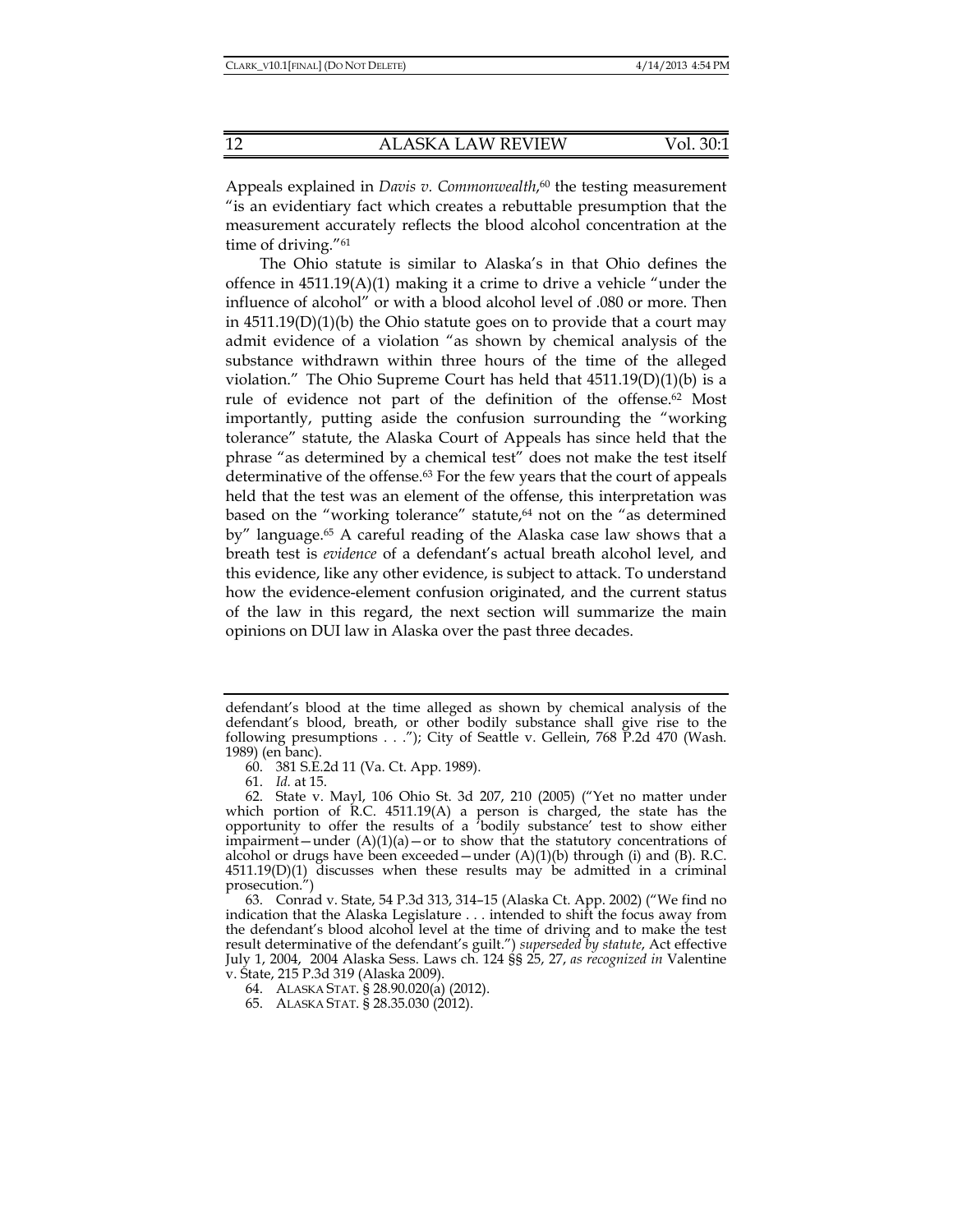## **IV. THE CONVOLUTED HISTORY OF ALASKA'S DUI CASE LAW**

Our story begins in 1976 with *Lauderdale v. State.*66 At that time, a breath sample was captured in a glass ampoule and tested by passing light through the ampoule.67 After testing Lauderdale's sample, the State either discarded or lost the ampoule.<sup>68</sup> Lauderdale argued that he had been denied due process because the government had destroyed evidence and had not permitted him a chance to independently verify the alleged results.69 The Alaska Supreme Court considered this issue so important that it took the unusual step of hearing an appeal on the suppression issue before entry of final judgment at trial, noting that "the matter is of sufficient importance to justify deviation from the normal appellate procedure."70

The central holding of *Lauderdale* was that in a criminal prosecution for DUI, a defendant must be able to "cross-examine the results of the [breathalyzer] test."71 As part of this right to examine the reliability of the test, the supreme court ordered that a fundamental due process right requires the state to preserve a sample of the breath for later testing.72 One source of a false test was if the ampoule itself had a defect which could affect the testing. In this case, the test used only 10 randomly selected ampoules out of an available lot of 10,000, pursuant to regulatory requirements meant to help ensure quality of the sample.<sup>73</sup> The court noted that testing only one ampoule per thousand for quality was not much assurance of accuracy, and was "an additional argument in favor of Lauderdale's contention that he should be permitted to check the specific ampoules used in his test."74

Six years later, in *Municipality of Anchorage v. Serrano*, 75 the court of appeals encountered a similar situation.76 However, rather than the

74. *Id.*

 <sup>66. 548</sup> P.2d 376 (Alaska 1976).

 <sup>67.</sup> *See id.* at 378–79 (describing ampoule breathalyzer process).

 <sup>68.</sup> *Id.* at 381.

 <sup>69.</sup> *Id.* at 380.

 <sup>70.</sup> *Id.* at 378.

 <sup>71.</sup> *Id*. at 381 (internal quotation marks omitted).

 <sup>72.</sup> *Id.* at 382. Subsequently the court held that due process was satisfied if the police at least make a second test available to the defendant, and inform her of the right to an independent test. *See* Gundersen v. Municipality of Anchorage, 792 P.2d 673, 676–77 (Alaska 1990) ("[I]t is not necessary to preserve a breath sample in order to provide a defendant with a reasonable opportunity to obtain an independent test. . . . [The state] also may provide this opportunity by notifying a defendant of his right to an independent test and assisting [him] in obtaining one.").

 <sup>73.</sup> *Lauderdale,* 548 P.2d at 380.

 <sup>75. 649</sup> P.2d 256 (Alaska Ct. App. 1982).

 <sup>76.</sup> *See id.* at 258 ("[T]he due process clause of the Alaska Constitution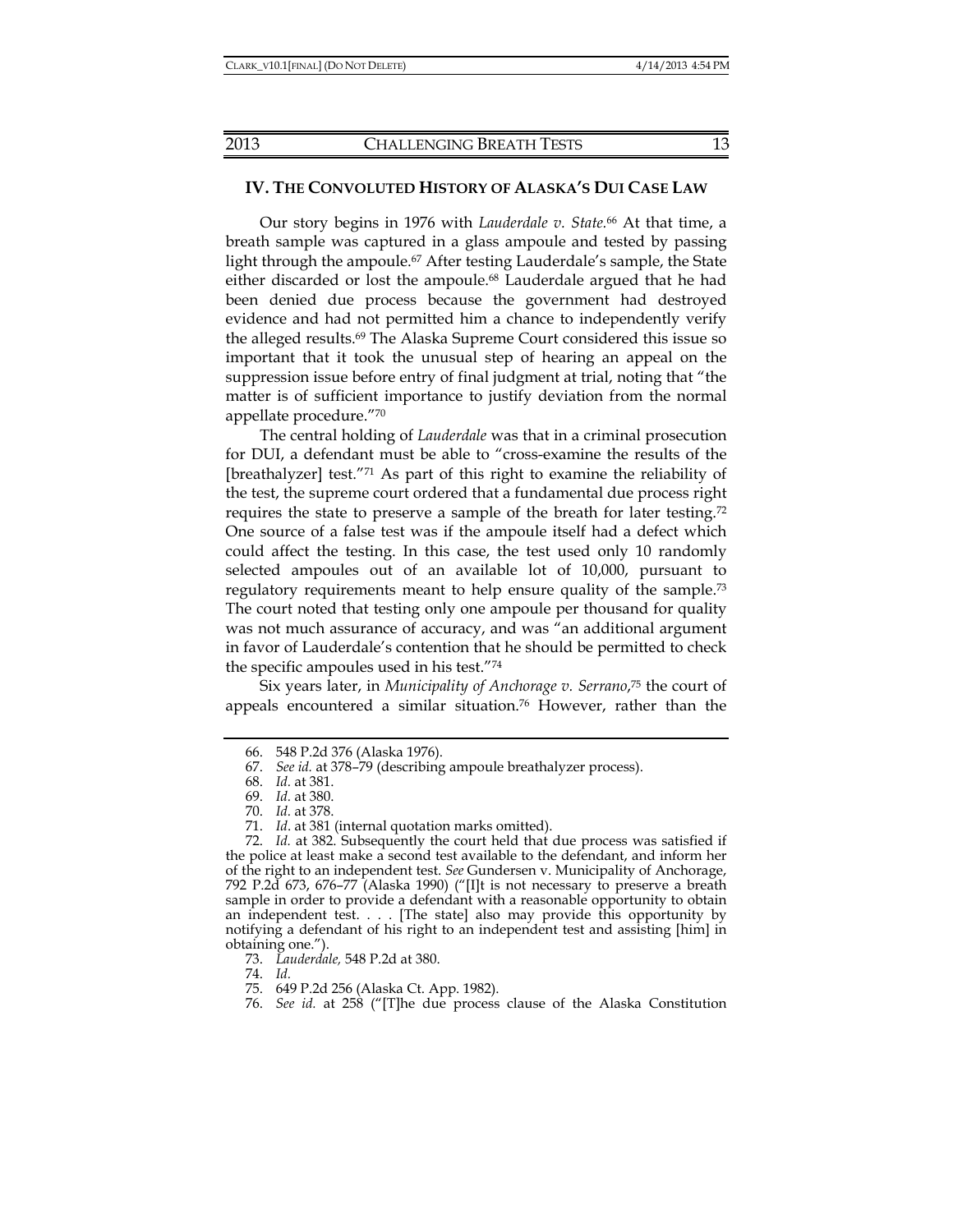general Alaska statute the defendant was prosecuted under the Anchorage statute, which provided:

A person commits the crime of driving while intoxicated if he operates, drives or is in actual physical control of a motor vehicle . . . when there is 0.10 grams or more of alcohol per 210 liters of his breath *as determined by a chemical test within four hours of his arrest* . . . ."77

The phrase "as determined by a chemical test" had recently been added to the statute, so the court was interpreting it for the first time.78 The *Serrano* court assumed that the phrase "as determined by a chemical test" had not changed the elements of the offense, and that a defendant had a clear right to challenge the accuracy of the test:

We conclude that due process does require the state and the municipality to take reasonable steps to attempt to preserve breath samples for defendants for their independent analysis or to provide some other alternative check of the breathalyzer results. . . . The ability of the defendant to "cross-examine" these tests is critical to his case and to the integrity of the criminal justice system.79

Thus the Court implicitly stated that "operat[ing] a car with a certain level of blood or breath alcohol" was the element of the offense, and the breath test result was critical evidence—but just evidence.80 In the thirty years since *Serrano*, the Alaska Court of Appeals has never changed its interpretation of the phrase "as determined by a chemical test."

After the Court's order in *Serrano*, the State adopted a system preserving breath samples in tubes.<sup>81</sup> The breath sample was first tested in the breathalyzer in use at the time, the Intoximeter 3000, and then the air was captured in a magnesium perchlorate tube ("MPT").82

requires the prosecution to make reasonable efforts to preserve a breath sample or to take other steps to allow a defendant to verify the results of the breathalyzer test.**"**).

 <sup>77.</sup> *Id.* at 257 n.3 (emphasis added) (quoting ANCHORAGE MUN. CODE 9.28.020(B) (1981)).

 <sup>78.</sup> *See* 649 P.2d at 257 n.3 (noting that the quoted language had been added in 1981—this case came before the court in 1982).

 <sup>79.</sup> *Id.* at 259.

 <sup>80.</sup> *Id.* ("By making it an offense to operate a car with a certain level of blood or breath alcohol, the current state statute and the city ordinance both place great emphasis on the breath tests.").

 <sup>81.</sup> Best v. Municipality of Anchorage, 712 P.2d 892, 898–99 (Alaska Ct. App. 1985).

 <sup>82.</sup> *Id.* at 899.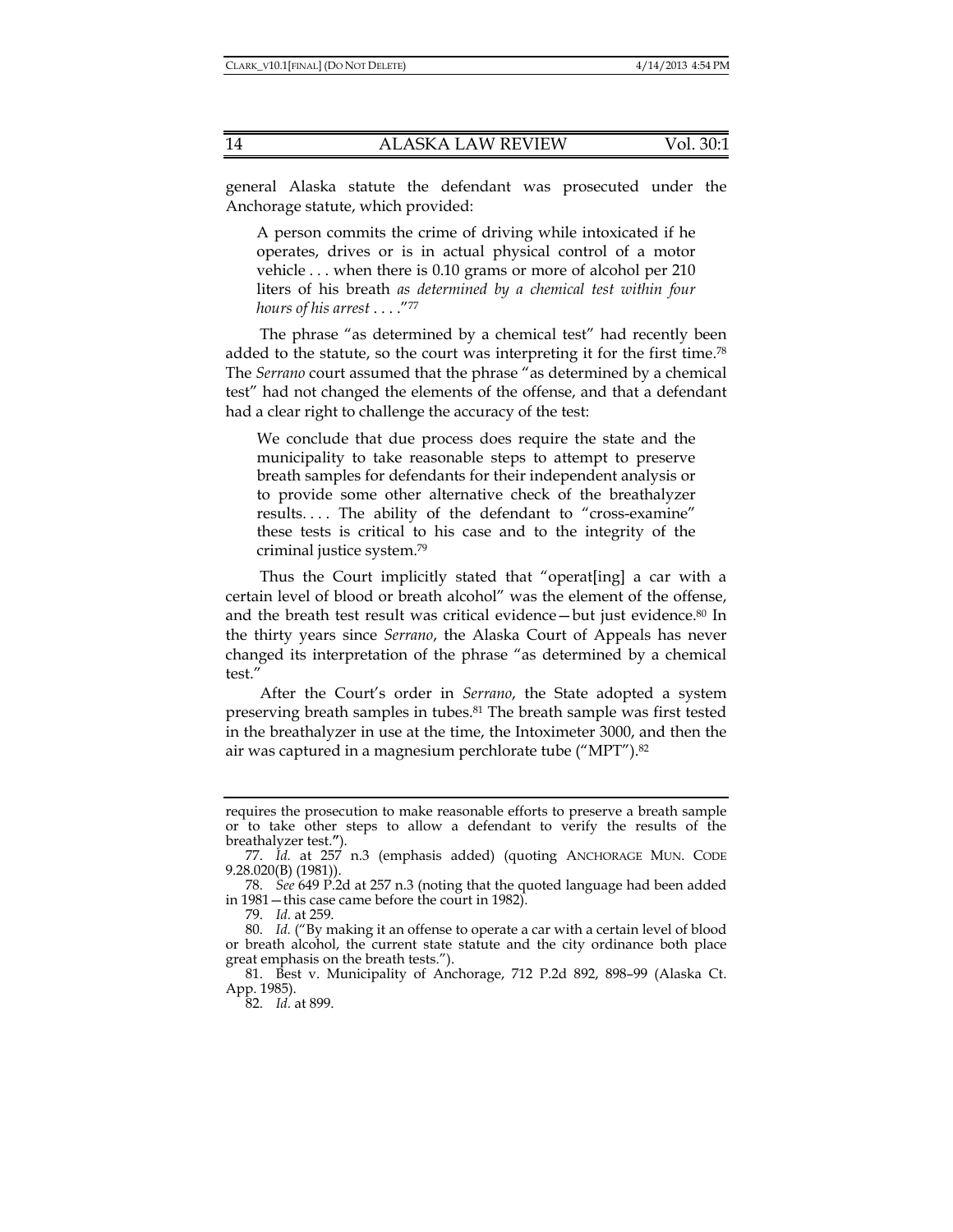Because the samples in the MPT could be preserved, it was possible to test each sample repeatedly.83 The repeated testing, however, revealed a large margin of error in the MPT method. For example, William Walker registered an apparent .13 breath alcohol level on the Intoximeter. The preserved sample was then tested four separate times with apparent results of .071, .064, .094, and .063 (for an average of .073).84 The preserved sample thus appeared to call into question the Intoximeter result, but the MPT samples themselves were so diverse that one could question how reliable these test results were. This system was only used for about a year before it was abandoned, but during that year dozens of criminal cases were dismissed because the retest results were substantially lower than the Intoximeter results.85

In *Best v. Municipality of Anchorage*, 86 Best argued that the entire MPT system denied him due process because retests confirmed the breathalyzer results only half the time, so there was no assurance of accuracy.87 The trial court in *Anchorage v. Hernandez*, with which Best's case was consolidated,<sup>88</sup> ruled that "to the extent that the [average] results of the re-test are accurate within 15% of the Intoximeter, this Court finds no basis on which to suppress the Intoximeter or re-test results."89 However, if the retest was off by more than 15% then the trial court ordered the result suppressed as this showed the particular Intoximeter result was unreliable.90

Wanting the trial court to go even further, Best argued that the testing procedure was so flawed as to be virtually meaningless so no MPT test results should be admissible.<sup>91</sup> Because Best's sample was never retested, the trial judge refused to suppress Best's Intoximeter result, ruling that by failing to even have his sample retested he lacked standing to make the argument.<sup>92</sup> The court of appeals agreed with Best,

90. *Id.*

 <sup>83.</sup> *Id.* at 902.

 <sup>84.</sup> *Id.* at app. A (listing Intoximeter results).

 <sup>85.</sup> *See* State v. Kerr, 712 P.2d 400, 404 (Alaska Ct. App. 1985) (explaining that a three judge panel in Fairbanks dismissed forty DUI cases as a result of the retest results).

 <sup>86.</sup> *Best*, 712 P.2d at 892.

 <sup>87.</sup> *See id*. at 893–94 (filing a motion to suppress Intoximeter results based on Judge Andrews' dissenting opinion in Hernandez).

 <sup>88.</sup> *Id.* at 898.

 <sup>89.</sup> *Id.* at 893.

 <sup>91.</sup> *Id.* at 894 ("[T]he essence of the [objection] was that there was no

need to have the tubes tested, because the procedures were so poor that the results in an individual case were irrelevant."). This seems to have been essentially a due process argument.

 <sup>92.</sup> *Id.* at 894.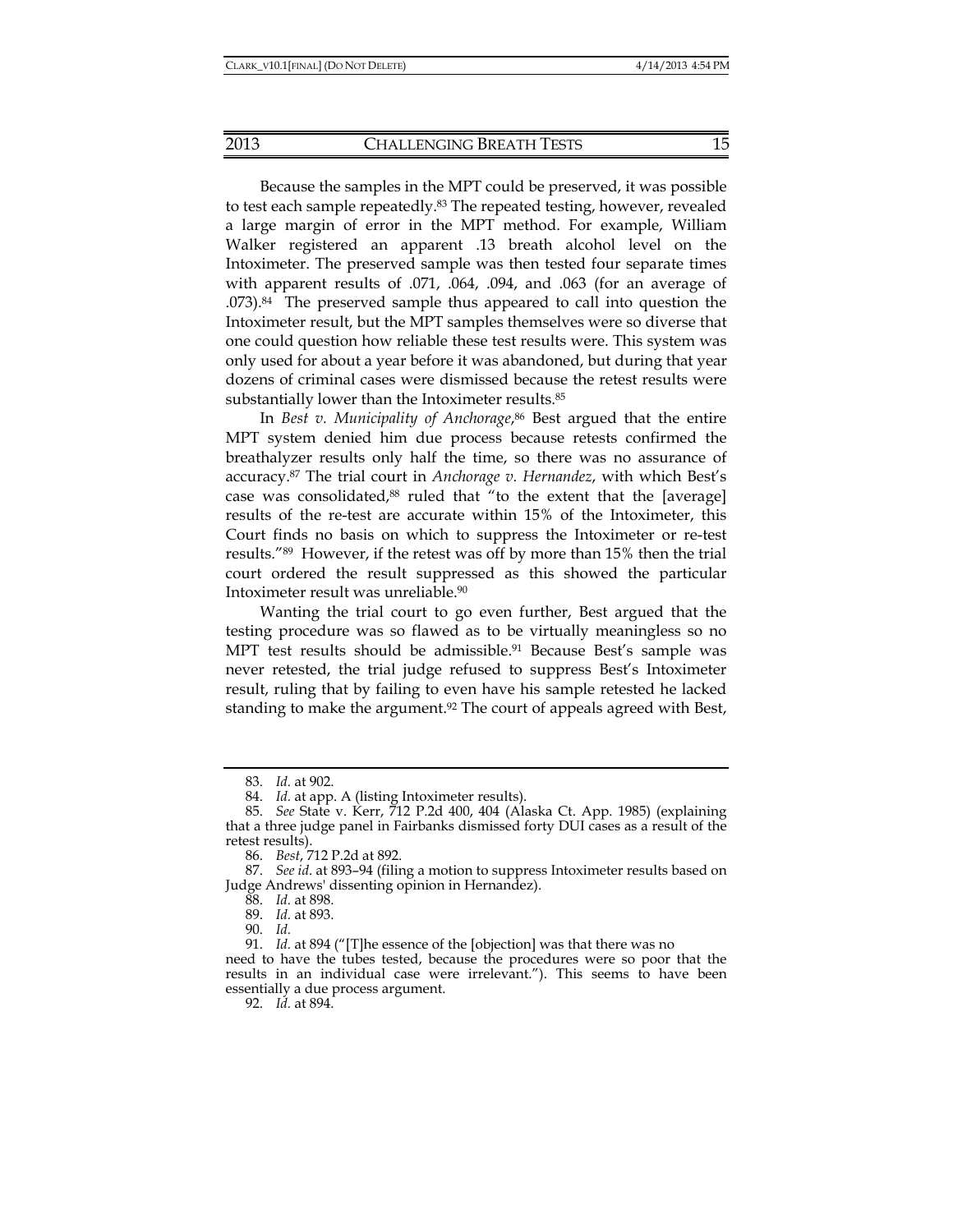however, and vacated the trial court's decision,<sup>93</sup> explaining, "[i]f all MPTs are so flawed that an accurate retest is impossible, it cannot be said that those furnished MPTs have been furnished with a means of either verifying *or* casting doubt upon a breath test result."94

Accordingly, the court held that the trial court had erred in not considering Best's argument and remanded for further proceedings clarifying the accuracy of the retesting procedure.<sup>95</sup> Nevertheless, the court's ruling on the legal issue appears to be clear: the average retest was within 15% of the Intoximeter only 50% of time, and whether a particular defendant was guilty or innocent rested on a "purely fortuitous" 50/50 chance.96 Thus, *Best* affirmed again that due process requires a meaningful opportunity to challenge the accuracy of a breath test result.97

To provide people this opportunity, the Alaska Supreme Court addressed breath testing again in *Champion v. Department of Public Safety*. <sup>98</sup> *Champion* was another license revocation case deciding what the state had to prove to revoke a person's license.<sup>99</sup> The language of the civil revocation statute provided for license revocation when a chemical test "produced a result described in AS  $28.35.030(a)(2)$ ," the criminal DUI statute.100 The criminal statute provided that if there was 0.10 grams or more of alcohol per 210 liters of the person's breath, determined "by a chemical test taken within four hours after the alleged operating or driving," then that person was guilty of driving while intoxicated.101 The license revocation statute was thus ambiguous as to what the "result" was. *Champion* held that revocation had to be based on the actual alcohol level, not just the test result.102 This was because due process required

 <sup>93.</sup> *Id.* at 896 ("Because we cannot affirm either on grounds of untimeliness or lack of 'standing,' we remand this case to the trial court.").

 <sup>94.</sup> *Id.* at 895; *see also id.* at 896 ("Judge Andrews' findings suggest that the MPT system was at times working so poorly that whether or not a given MPT result was close to the Intoximeter result was almost purely fortuitous.").

 <sup>95.</sup> *Id.* at 898.

 <sup>96.</sup> *Id.* at 896.

 <sup>97.</sup> Such an opportunity, according to the Alaska Supreme Court, has been afforded people in custody through the voluntary drawing of blood*. See*  Gundersen v. Municipality of Anchorage, 792 P.2d 673, 687 (Alaska 1990) ("[T]hat Gundersen was not given his choice of reasonable facilities at which to take the test also did not deny him due process.").

 <sup>98. 721</sup> P.2d 131 (Alaska 1986).

 <sup>99.</sup> *See id.* at 132 ("Champion argues that the due process clause of the Alaska Constitution requires the state to take reasonable steps to preserve the breath sample or to provide some other means for the defendant in a license revocation proceeding to independently verify the breath test results.").

 <sup>100.</sup> *Id.* at 131 n.1.

 <sup>101.</sup> ALASKA STAT. § 28.35.030(a)(2) (2009).

 <sup>102.</sup> *See Champion*, 721 P.2d at 133 ("The ability of the defendant to evaluate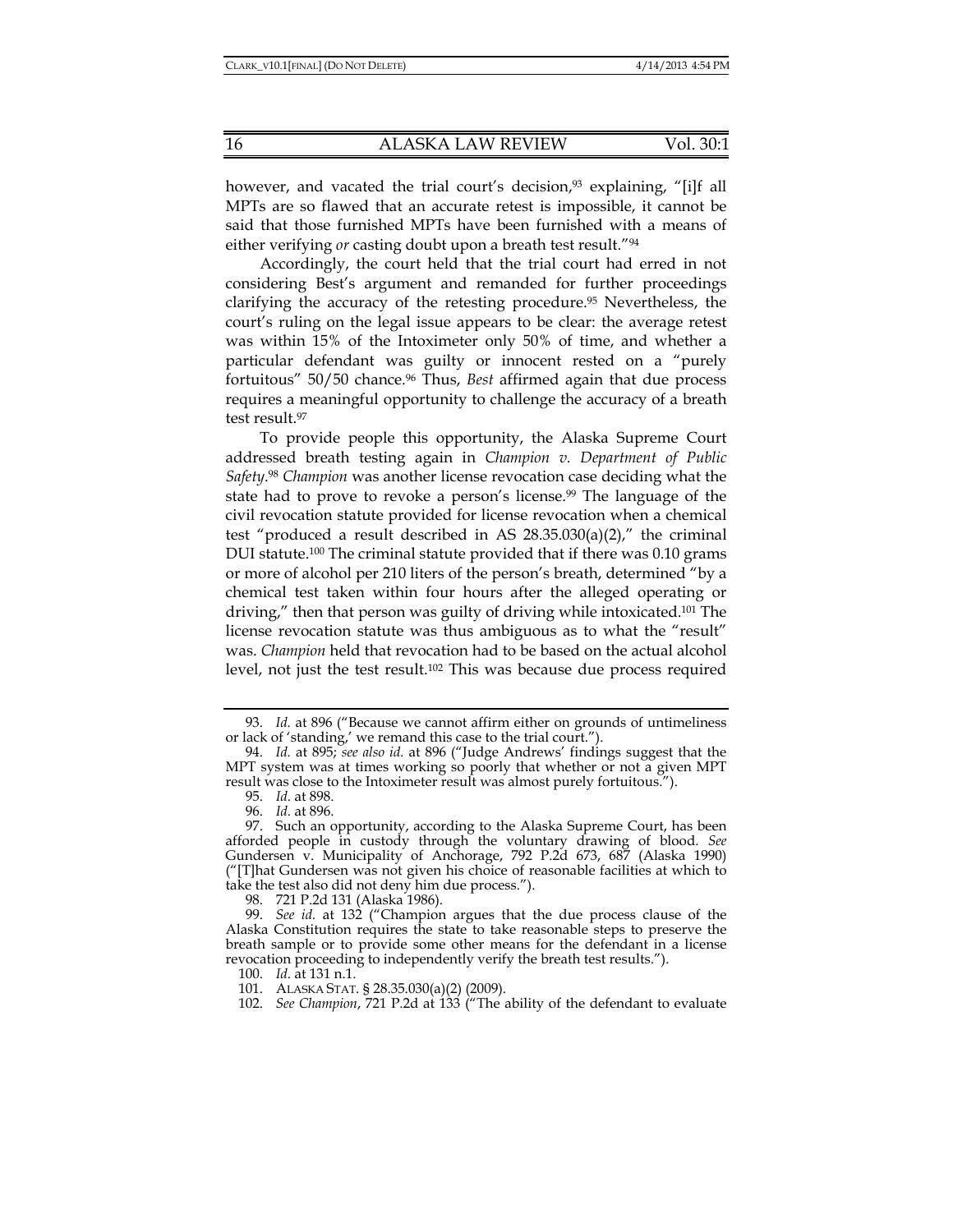that the civil defendant be given an opportunity to challenge the accuracy of the test.

A year later in *Barcott v. Department of Public Safety, Division of Motor Vehicles*, 103 the Supreme Court again addressed a citizen's right to challenge breath test results. Barcott, after being pulled over, had a breath alcohol content of .10 according to the breathalyzer being used, the Intoximeter 3000.104 However, just prior to Barcott's breath test, the officer conducted two control tests using a sample with a known target value of .103.105 The tests produced readings of .104 and .097, respectively.106

At the time Barcott's breath test was administered, the legal limit was .10, leaving the test result right on the line.107 Because the two control tests produced results .007 apart, it was clear that the machine had some margin of error.<sup>108</sup> The Court held that defendants in administrative license revocation proceedings are entitled to challenge the reliability and credibility of breath tests.109 As the smallest error in his favor would have placed Barcott under .10, the Court held that this margin of error was enough for Barcott to prevail.110

*Barcott* went on to hold that even in a license revocation proceeding, the burden was on the State to prove the person was actually above .10, factoring in potential margin of error.111 This made clear that having a breath alcohol over .10 (or .08), not the test result itself, was the element of the offense, and that as a matter of law, the State could not prove breath alcohol to be above the legal limit when the test result was within the procedure's margin of error.112 Even more relevant to the discussion of the "working tolerance" statute, *Barcott* rejected the State's argument that the legislature could prohibit consideration of a margin of error.<sup>113</sup> Thus, the Court seemed to hold

110. *Id.* at 229.

111. *Id.* at 230.

113. *See id*. at 230 ("*Champion* mandates that the defendant in a license

these [breath] tests is critical to his ability to present his case. To deny a driver a reasonable opportunity to test the reliability and credibility of the breath test is to deny him a meaningful and fundamentally fair hearing.").

 <sup>103. 741</sup> P.2d 226 (Alaska 1987).

 <sup>104.</sup> *Id.* at 227.

 <sup>105.</sup> *Id.*

 <sup>106.</sup> *Id.*

 <sup>107.</sup> *Id.* at 229.

 <sup>108.</sup> *Id.* at 227.

 <sup>109.</sup> *See id.* at 228 ("The reasoning of *Champion* leads inescapably to the conclusion that due process requires consideration of the margin of error inherent in the breath testing procedure used in this case.").

 <sup>112.</sup> *See id.* at 229 (ruling in favor of Barcott when his tests were at the legal limit because this evidence was not sufficient to prove breath alcohol at or over the legal limit.)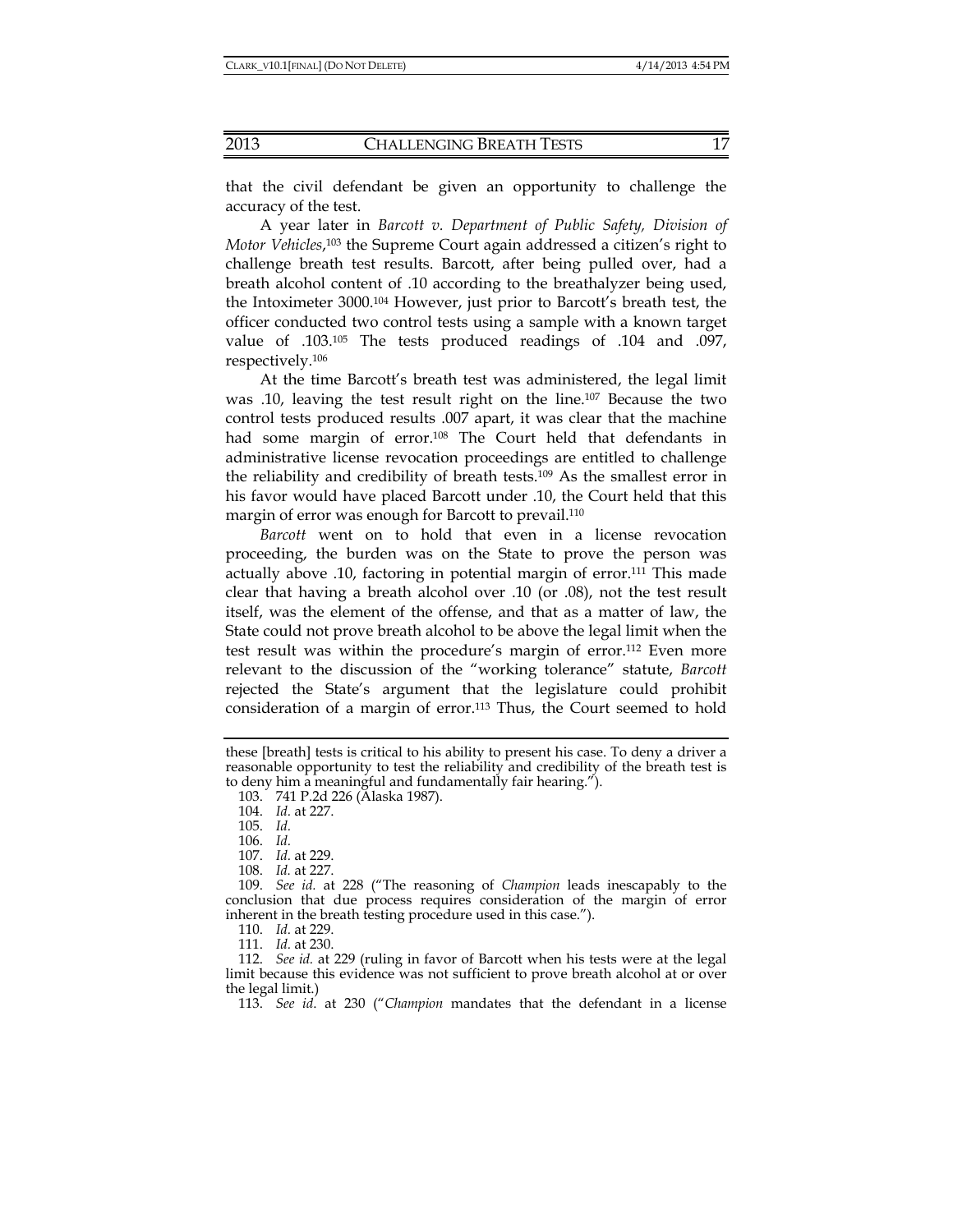quite explicitly that the legislature cannot mandate that the results of a chemical test be conclusively presumed accurate.

In *Haynes v. State, Department of Public Safety*, 114 the Court again addressed the due process right to challenge breath test results.115 While it upheld the prior rulings guaranteeing that any margin of error must be presumed to favor a defendant,<sup>116</sup> the Court said that this was a due process right the legislature could revoke in the context of a civil license revocation proceeding.117

Thus, even though *Haynes* held that the inherent margin of error must be imputed to the defendant in a license revocation proceeding, the Court drew a distinction in dicta that would confuse the DUI discussion for years to come. This distinction was between a statute which makes an element of the offense *testing* above a per se limit as opposed to actually *having a blood alcohol level* above a per se limit.118

Nevertheless, the idea that some states had made a test result the element of a criminal offense was largely fictitious.119 Furthermore, *Haynes*, like many of the cases cited to support the Court's distinction*,* was a civil license forfeiture case, not a criminal case. In *Nugent v. Iowa* 

114. 865 P.2d 753 (Alaska 1993).

 117. *See id.* at 755–56 ("The legislature has the power to require *the revocation of a driver's license* on the basis of a particular test result or reading, despite its inherent margin of error, when the legislature expressly considers that margin and deems it sufficiently negligible such that it may be disregarded. . . . Absent express legislative intent to the contrary, we hold that failure to apply the inherent margin of error of a particular testing device in favor of the person subject to *license revocation* violates due process of law as guaranteed by the Alaska Constitution.") (Emphasis added) The Court never explicitly said that the legislature could prohibit margin of error consideration in a criminal case.

 118. *See id*. at 755 (citing *Barcott*, 741 P.2d at 229) ("In the course of our analysis, we examined how courts in other jurisdictions interpreted their own DWI statutes with regard to the issue of inherent margin of error in a chemical blood/breath alcohol test."). The court went on to compare states that interpreted DWI statutes to create an offense upon a *test reading* in excess of the statutory limit with states that require the fact finder to consider the inherent margin of error in their decision. *Id.*

 119. *See* People v. Mertz, 497 N.E.2d 657, 660–63 (N.Y. 1986) (examining case law from many American jurisdictions and noting that no state in a criminal case made a test result irrebuttable); *see also* State v. Scisney, C.C.A. No. 01C01-9605- CC-00209, 1997 WL 634515 (Tenn. Crim. App. Oct. 16, 1997) (stating the same).

revocation proceeding has the constitutionally guaranteed right to challenge the accuracy of the breath test independently. We have thus concluded that due process will not allow the results of a chemical test authorized under AS 28.35.031(a) to be conclusively presumed accurate.").

 <sup>115.</sup> *Id.* at 756.

 <sup>116.</sup> *See id.* ("[W]e hold that a chemical breath test reading or result which may be reduced below the level of .10 grams per 210 liters of the person's breath, by applying the margin of error inherent in the particular test used, cannot serve as the basis for a license revocation . . . .").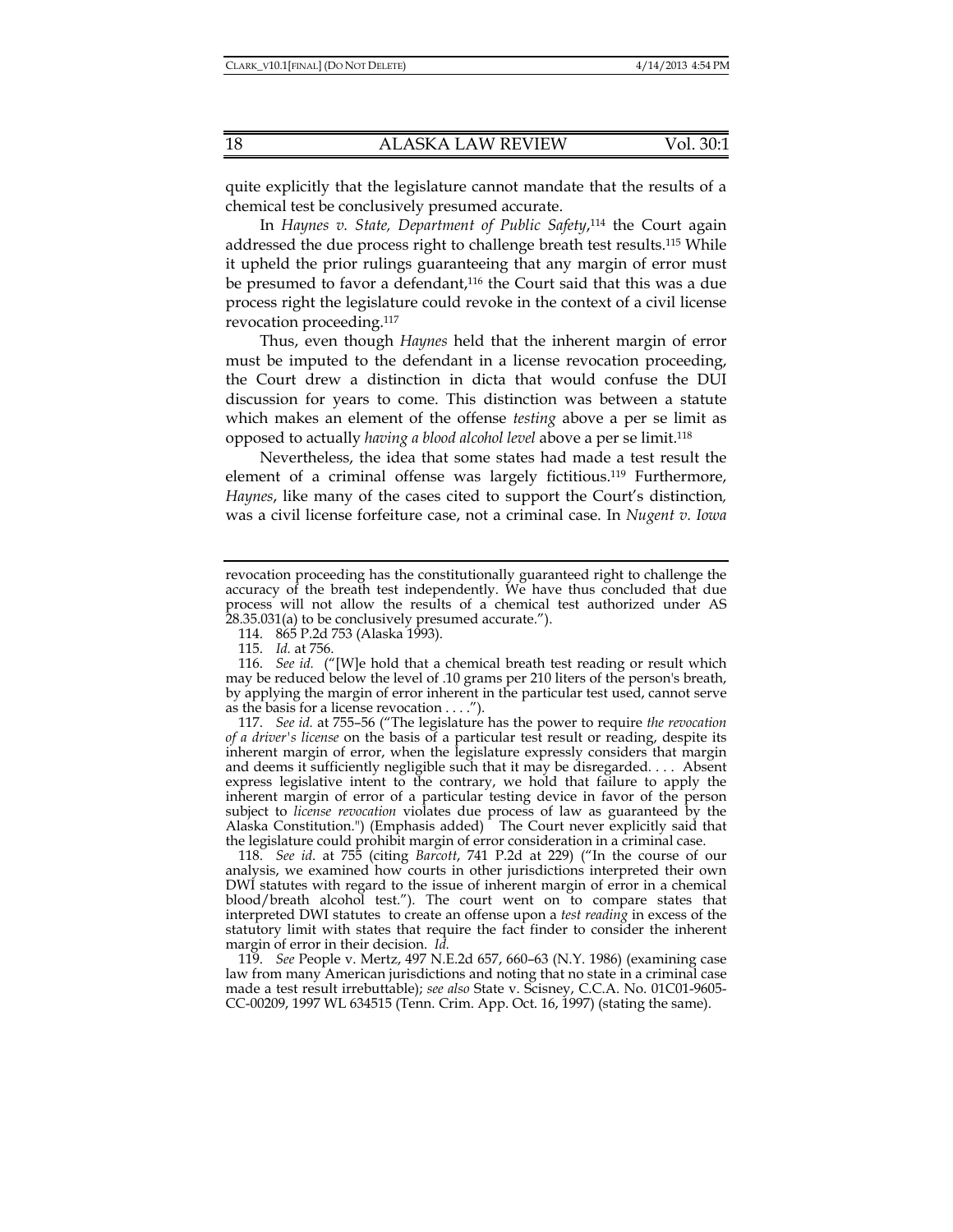*Department of Transportation*, 120 cited by the *Haynes* Court,121 the Court was careful to point out the different concerns between civil and criminal cases considering blood-alcohol evidence.122

This difference between civil and criminal proceedings is vital because of the different levels of proof necessary in the two types of proceedings. Yet *Haynes* carelessly extended its holding in a civil case to criminal cases by asserting that "[s]ome courts read their DWI statute . . . to create an offense of registering a blood/breath alcohol *test reading* in excess of the statutory limit."123 Because *Haynes* was itself a license revocation proceeding, citing those other cases was appropriate, but the Court unfortunately suggested that doing so in a criminal case would also be acceptable, erroneously saying that other states had done so.

Following the Court's decision in *Haynes*, the State was required under the breath alcohol theory of intoxication to submit evidence of a breath test result of at least .110 because the .010 margin of error was imputed in the defendant's favor.<sup>124</sup> In 1996, however, the Alaska legislature adopted a statute stating that the "working tolerance" of an instrument, or its margin of error, should no longer be considered in either criminal or civil proceedings.125 Thus, while the adopted statute appears to implicitly overrule *Haynes*' central holding, *Haynes'* legacy

123. *Haynes*, 865 P.2d at 758.

 <sup>120. 390</sup> N.W.2d 125, 128 (Iowa 1986).

 <sup>121.</sup> *Haynes*, 865 P.2d at 755.

 <sup>122.</sup> *See Nugent*, 390 N.W.2d at 128 ("Plaintiff relies on several criminal, not administrative, cases from other jurisdictions. Those decisions hold the state must show a blood-alcohol concentration that takes into account the variance or margin of error in order to support a criminal conviction. Although the issue presented here does arise in the criminal context as shown by the above cases, different concerns are addressed in civil administrative proceedings. Thus, the criminal cases cited by plaintiff are not controlling in this situation."); *see also* Lara v. Tanaka, 924 P.2d 192, 195 (Hawaii 1996) ("[A] statistically significant possibility that a driver's actual BAC is below the legal limit does not overcome the presumption of innocence by proof beyond a reasonable doubt. But we cannot conclude that, because of that possibility, it is impossible to prove by a preponderance of the evidence that a driver's actual BAC exceeded the legal limit.").

 <sup>124.</sup> *See* Mangiapane v. Municipality of Anchorage, 974 P.2d 427, 429 (Alaska Ct. App. 1999) ("In essence, the Haynes decision required the State to introduce an Intoximeter result of .11 percent or higher in order to prove a defendant guilty of driving while intoxicated under [ALASKA STAT. §] 28.35.030(a)(2) or the equivalent Anchorage municipal ordinance, [ANCHORAGE MUN. CODE §]  $9.\overline{28.020(B)(2)}$ .").

 <sup>125.</sup> *See* ALASKA STAT. § 28.40.060 (1996) ("[I]f an offense described under [Title 28] requires that a chemical test of a person's breath produce a particular result, and the chemical test is administered by a properly calibrated instrument approved by the Department of Public Safety, the result described by statute is not affected by the instrument's working tolerance."). This statute is now ALASKA STAT. § 28.90.020 (2012).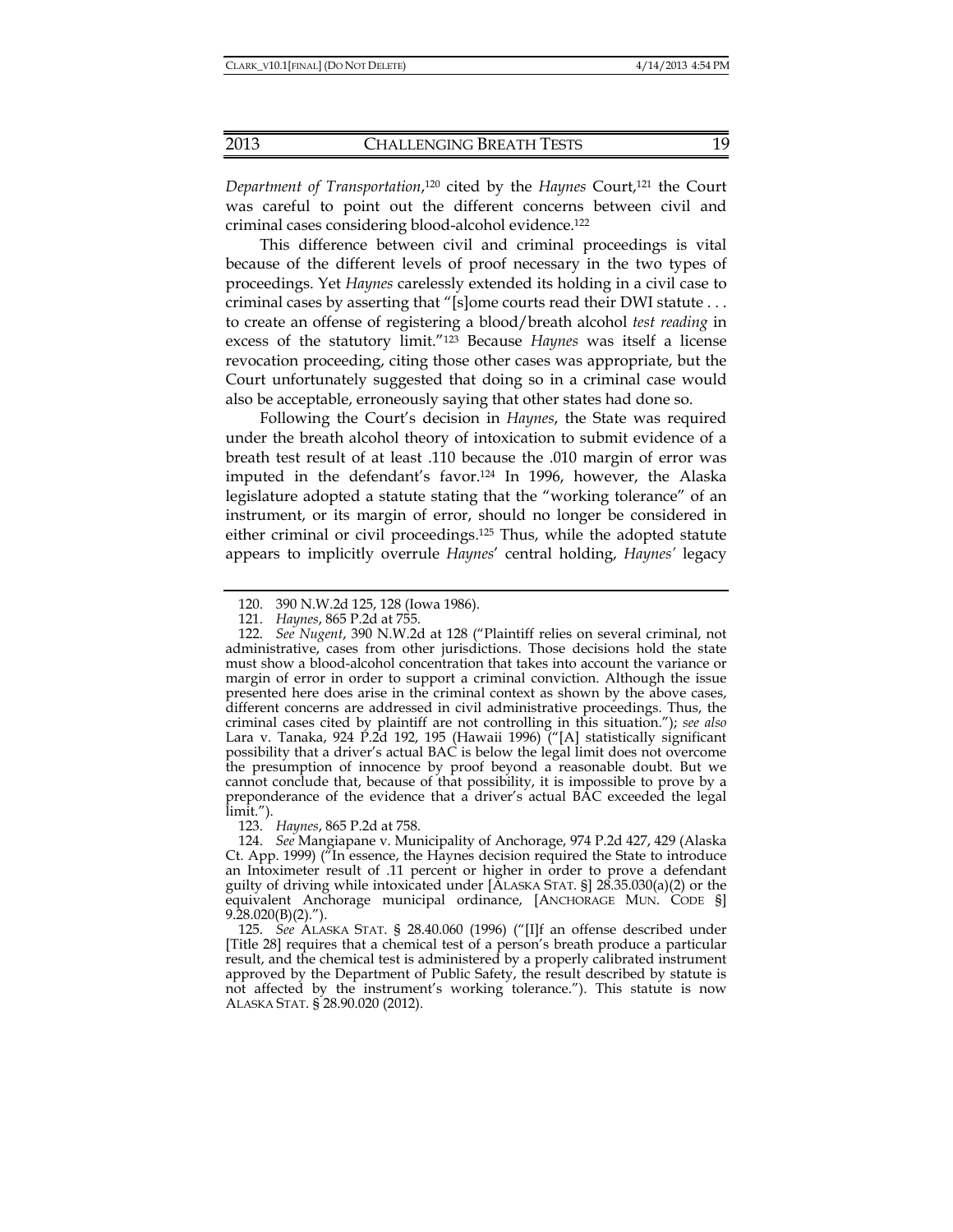would continue because of the aforementioned confusion, conflating civil and criminal cases.

## **V.** *MANGIAPANE* **AND** *BUSHNELL***: THE COURT UPHOLDS THE "WORKING TOLERANCE" STATUTE**

In 1999 the Alaska Court of Appeals construed the "working tolerance" statute for the first time in *Mangiapane v. Municipality of Anchorage*. 126 Mangiapane's apparent breath test result was .112.127 He requested an independent blood test, drawn 40 minutes later, with a result of .10.128 Mangiapane's breath sample of .112, even applying the .010 margin of error in his favor, still would have resulted in guilt.129

Furthermore, guilt also could have potentially been shown from the blood test result of .100.130 Relying heavily on the Supreme Court's *Haynes* dicta, the Court of Appeals explained that "[t]he fact that the driver's true blood-alcohol or breath-alcohol level may be slightly lower [than the Intoximeter's reading] (due to the Intoximeter's acknowledged margin of error) is no longer relevant to the driver's guilt under AS  $28.35.030(a)(2)$ ."<sup>131</sup> The true alcohol level was irrelevant because the test itself was thought to be the element of the offense; that is, at trial the State only had to prove there was a test result of .100 or more.

This interpretation of the "working tolerance" statute was unusual. On its face the provision that "the result described by statute is not affected by the instrument's working tolerance" seems to state a rule of evidence. It does not appear to modify the elements of the offense in any way which is defined in AS 28.35.030, and which had long been established to make actual blood alcohol level an element of the offense, and not the test result itself. Nor does the legislative history suggest that there was intent to modify the elements of the criminal offense.132

131. *Id.*

 <sup>126.</sup> *Mangiapane*, 974 P.2d at 427.

 <sup>127.</sup> *Id.* at 428.

 <sup>128.</sup> *Id.*

 <sup>129.</sup> *See id.* at 429. Since the result was above the .11 percent *Haynes* threshold required to prove a defendant guilty of DUI, adjusting for the margin of error would still result in a breath test result over the legal limit.

 <sup>130.</sup> *Id.* at 430 ("[ALASKA STAT. §] 28.40.060 effectively declares that a driver violates [ALASKA STAT. §] 28.35.030(a)(2) if, within four hours of driving, the driver is tested on a properly calibrated, properly functioning Intoximeter and the driver's test result is at least .10 percent blood-alcohol or the equivalent .10 grams of alcohol per 210 liters of breath.") (emphasis in original).

 <sup>132.</sup> The legislative history indicates that initially, the Working Tolerance provision was not part of the bill, and H.B. 204 was directed at establishing "zero tolerance" for underage drinking and driving, by making it an infraction for an underage person to drive a vehicle with any alcohol whatsoever in her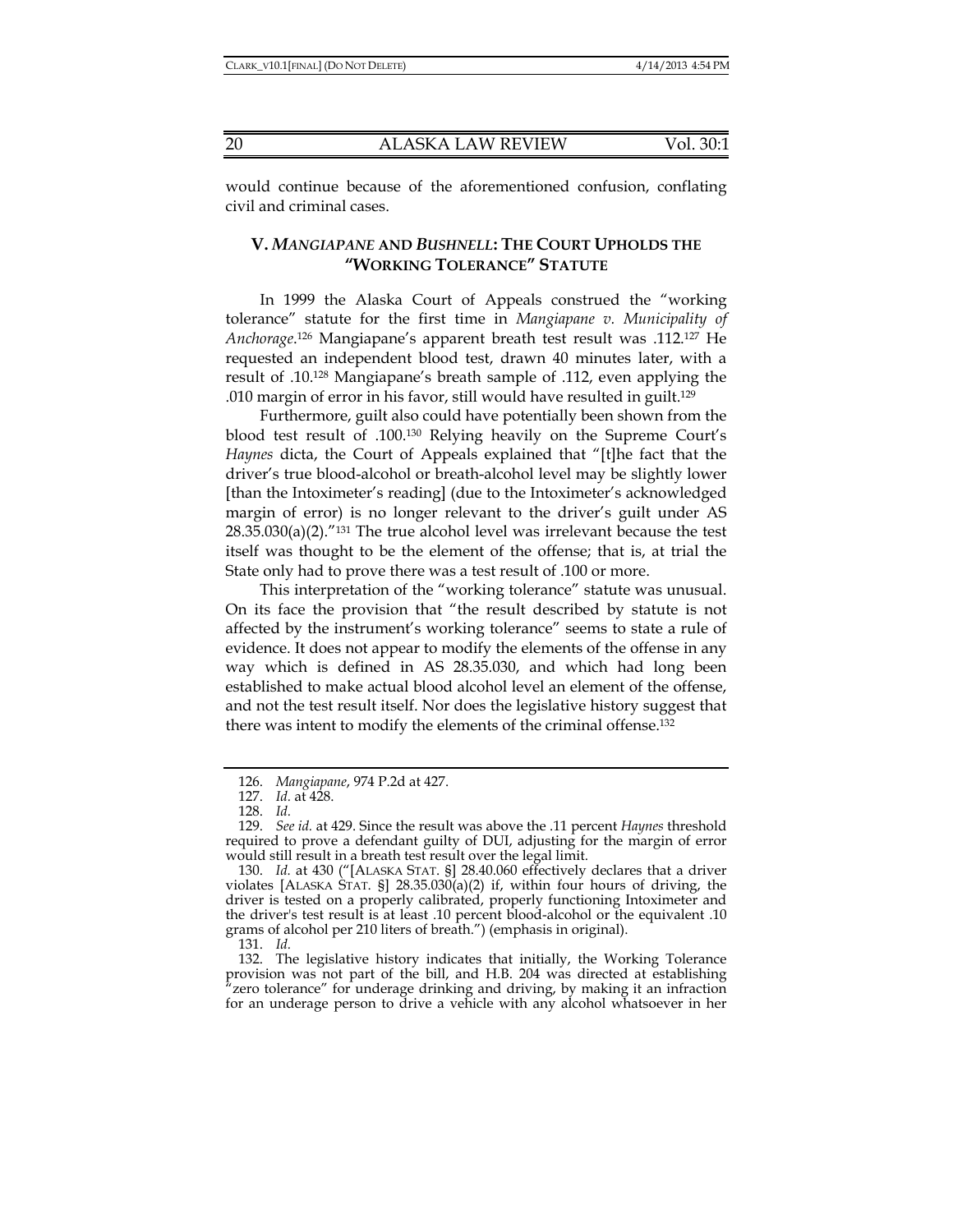The "working tolerance" statute was discussed more thoroughly a year after *Mangiapane* in *Bushnell v. State*. 133 Unlike *Mangiapane*, Bushnell's apparent result of .109 put a legal reading within the known margin of error.134

In light of *Mangiapane*'s holding, Bushnell did not attack *Mangiapane* head-on but instead argued that the legislature had unconstitutionally delegated too much power to the Department of Public Safety ("DPS") by allowing the DPS to determine the acceptable margin of error.135 In other words, if the legislature says that the working tolerance or margin of error cannot be considered and then gives the executive branch authority to adopt any instrument or any margin of error it chooses, then the legislature has effectively permitted the executive branch to define the crime.

*Bushnell* began by quoting *Haynes*, claiming that the Supreme Court had "indicated that the legislature had the power to base the offense of DWI on a particular test result, and that a margin of error that it considered 'tolerably accurate' could be disregarded."136 The court then concluded that since the legislature had the Intoximeter's long history of use in the State of Alaska as guidance,137 the legislature, by responding to Haynes with AS 28.40.060, implicitly found that a working tolerance of .01 percent of a properly calibrated instrument was "tolerably inaccurate."138

To put *Mangiapane* and *Bushnell* in perspective, it is worthwhile to compare them to a New York case which presented almost exactly the same issue. New York for the past three decades has had a law which is similar to Alaska's "working tolerance" statute. New York's Vehicle and Traffic Law § 1195 [1] provides:

Upon the trial of any action or proceeding arising out of actions alleged to have been committed by any person arrested for a

system. *See* ALASKA H. JOURNAL, 19th Leg., 2d Sess. 495 (Feb. 27, 1995) *available at* www.legis.state.ak.us/basis/get\_jrn\_page.asp?session=19&bill=HB204&jrn=049 5&hse=H.

 <sup>133. 5</sup> P.3d 889 (Alaska Ct. App. 2000).

 <sup>134.</sup> *Id.* at 890.

 <sup>135.</sup> *See id.* ("Bushnell argues that [ALASKA STAT. §] 28.40.060 violates his due process rights because it allows the Department of Public Safety to approve any instrument, even one which is very inaccurate, to establish his level of intoxication.")

 <sup>136.</sup> *Id.* at 891. As noted above, the Supreme Court in fact only said that the legislature could base "license revocation" on a test result. *Haynes*, 865 P.2d at 755.

 <sup>137.</sup> *See id.* ("When enacting [ALASKA STAT. §] 28.40.060, the legislature not only had the *Haynes* decision for guidance, it also had the Intoximeter's long history of use in [the State of Alaska].").

 <sup>138.</sup> *Id.* at 892.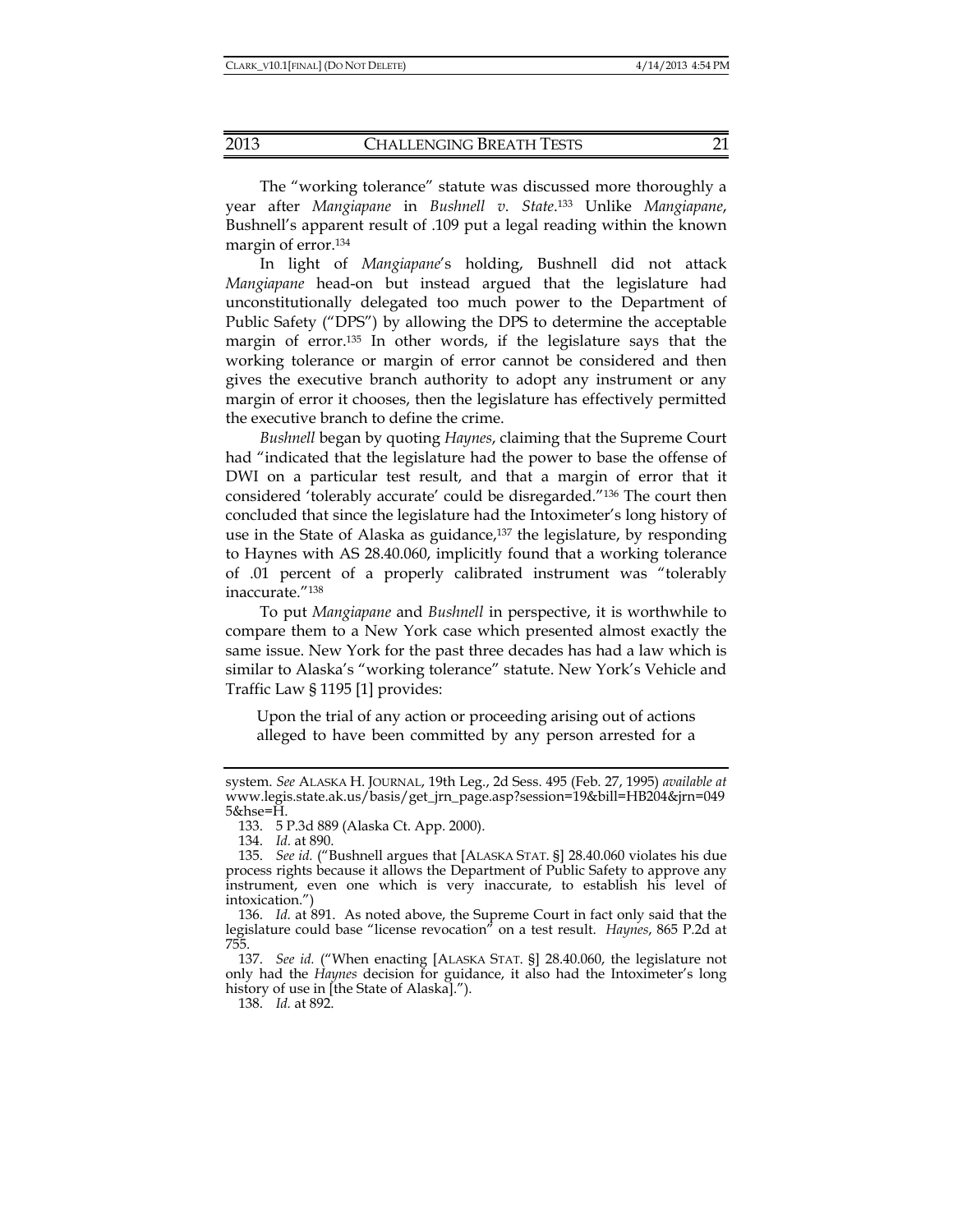violation of any subdivision of [Vehicle and Traffic Law § 1192], the court shall admit evidence of the amount of alcohol or drugs in the defendant's blood as shown by a test administered pursuant to the provisions of [Vehicle and Traffic Law § 1194].<sup>139</sup>

While this language could be interpreted to require the evidence only be considered "as shown by a test" result, the New York Court of Appeals in *People v. Mertz*140 ultimately held that such an interpretation would be constitutionally problematic.<sup>141</sup> New York's highest court held that "[e]vidence that a breathalyzer test administered within two hours of arrest showed defendant to have such a BAC is sufficient to establish a prima facie a violation  $\dots$ ."<sup>142</sup> However, the Court continued that, it was "error not to permit defendant's attorney to argue on the basis of evidence . . . from which it could be found that defendant's BAC at the time of the vehicle operation was less than  $.10\% \ldots$ ."<sup>143</sup>

Mertz was in an accident at approximately 2 A.M.144 He was taken to the hospital and submitted two breath test samples to a breathalyzer.145 The first "taken at 3:25 A.M. yielded a .15 reading. The second, taken at 3:35 A.M., after the instrument had been purged, recorded a reading of .16."146 These results raised a number of disputes between the prosecution and the defense. The first issue was which, if any, of the tests was most accurate.147 The defense essentially wanted to argue that the fact that the second test result was .010 higher ten minutes later showed that the blood alcohol was rising rapidly and therefore Mertz was most likely under the legal limit when he had driven the car over an hour earlier.148 The State's expert witness argued that it was impossible to know if the two tests were both accurate; the variation could have resulted "because not a deep enough sample was obtained at the two different times or because one sample was longer than the other."149 Most defense attorneys would regard the state's own expert

148. *Id.*

 <sup>139.</sup> N.Y. VEH. & TRAF. LAW § 1195 (2012).

 <sup>140. 497</sup> N.E.2d 657 (N.Y. 1986).

 <sup>141.</sup> *See id.* at 662. ("To foreclose a defendant's introduction of evidence seeking to establish that his BAC while operating was less than .10 may raise doubt as to constitutionality.").

 <sup>142.</sup> *Id.* at 658.

 <sup>143.</sup> *Id.*

 <sup>144.</sup> *Id*.

 <sup>145.</sup> *Id.*

 <sup>146.</sup> *Id.*

 <sup>147.</sup> *See id.* at 659 (discussing the presentations by the arresting officer and a professor of physiology about the potential problems of each test).

 <sup>149.</sup> *Id.*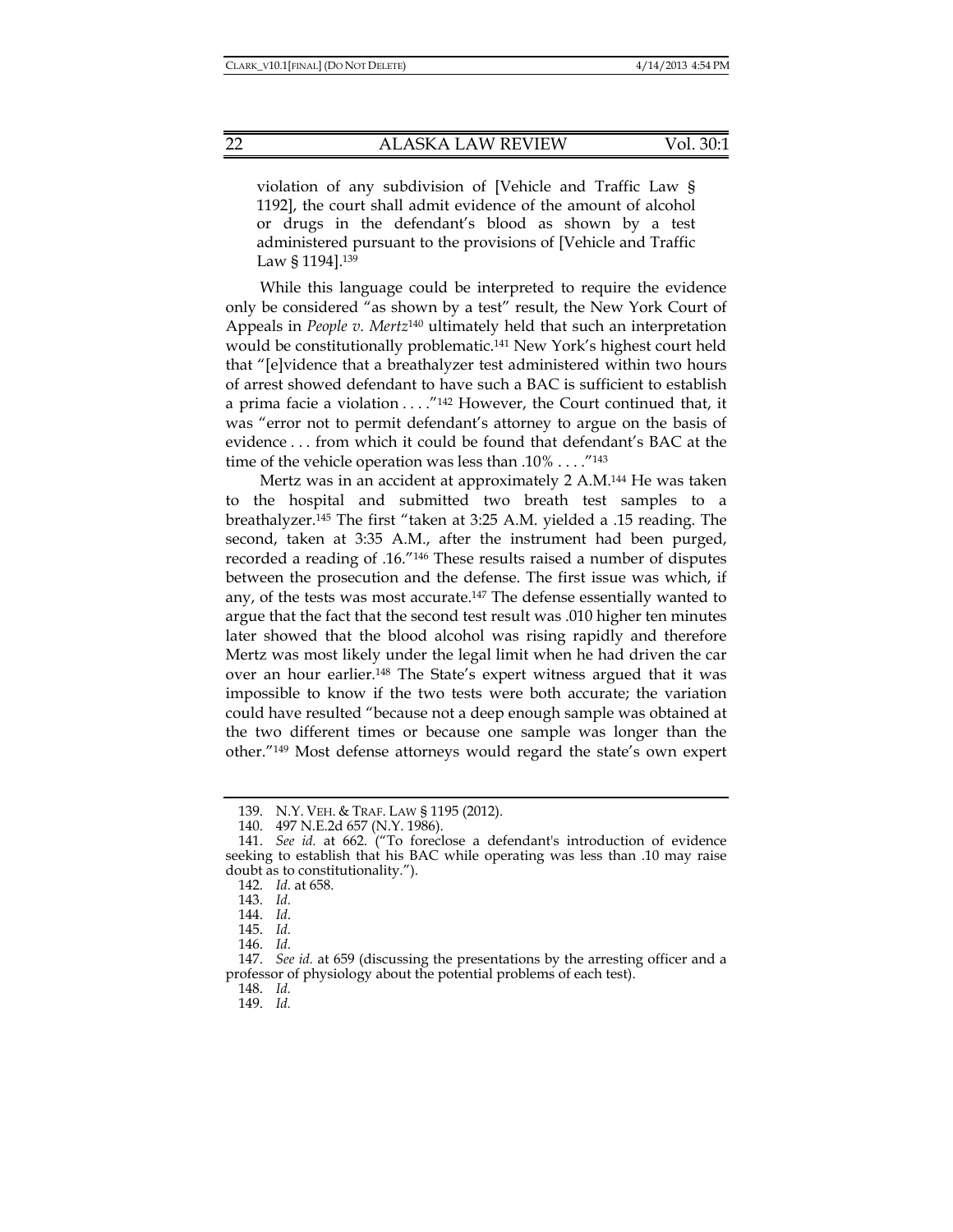witness arguing for the uncertainty of the state's evidence as a godsend. But the trial judge precluded the defense from arguing either that the tests were inaccurate, or that the tests were accurate and showed a rising level of alcohol.150

The *Mertz* case raised a number of both statutory and constitutional questions. First, the New York DUI statute provided: "No person shall operate a motor vehicle *while* he has .10 of one per centum or more by weight of alcohol in his blood *as shown by* chemical analysis of his blood, breath, urine or saliva, made pursuant to the provisions of section eleven hundred ninety-four of this chapter."151 Thus the statute made it an offense to have a blood or breath alcohol level of .100 "while driving" but "as shown by" a later test. Other provisions permitted the chemical test to be made "within two hours after such person has been placed under arrest for any such violation" and further directed that the court shall admit evidence of the amount of alcohol or drugs in the defendant's blood "as shown by" a test administered pursuant to the provisions of Vehicle and Traffic Law § 1194. Thus the initial question of statutory interpretation was simply: what is the element of the offense did the state need to prove .100 breath alcohol level at the time of driving, at the time of testing, or merely show a test result at any time within two hours?

The Court of Appeals held that the DUI statute defining the crime in § 1192 as a breath alcohol level of .100 "while driving" had to be taken at face value.152 Thus, the Court concluded that "[t]o foreclose a defendant's introduction of evidence seeking to establish that his BAC while operating was less than .10 may raise doubt as to constitutionality . . . ."153 As a result, defendant must be allowed to argue the significance of such evidence, if it exists, to a jury.154

Obviously the New York Court of Appeals is not infallible and *Mertz* is only persuasive precedent. Nevertheless, *Mertz* is the more persuasive case. When a crime is defined in one section and another section has a provision relating to admissibility of evidence, it is difficult to read the evidentiary provision as anything but an evidentiary

 <sup>150.</sup> *See id.* ("[W]hen defendant's attorney during summation began to argue that it was fair to infer from the fact that defendant's BAC was rising at 3:35 that at the earlier time when he was driving it was much lower, the Trial Judge responded to the prosecutor's objection by stating in the presence of the jury that the only question for the jury was whether the sample was taken within two hours of arrest and showed a BAC in excess of .10.").

 <sup>151.</sup> *Id.* at 664 (quoting N.Y. VEH. & TRAF. LAW § 1192(2) (McKinney 2013)) (emphasis added).

 <sup>152.</sup> *Id.* at 658.

 <sup>153.</sup> *Id.*

 <sup>154.</sup> *Id*.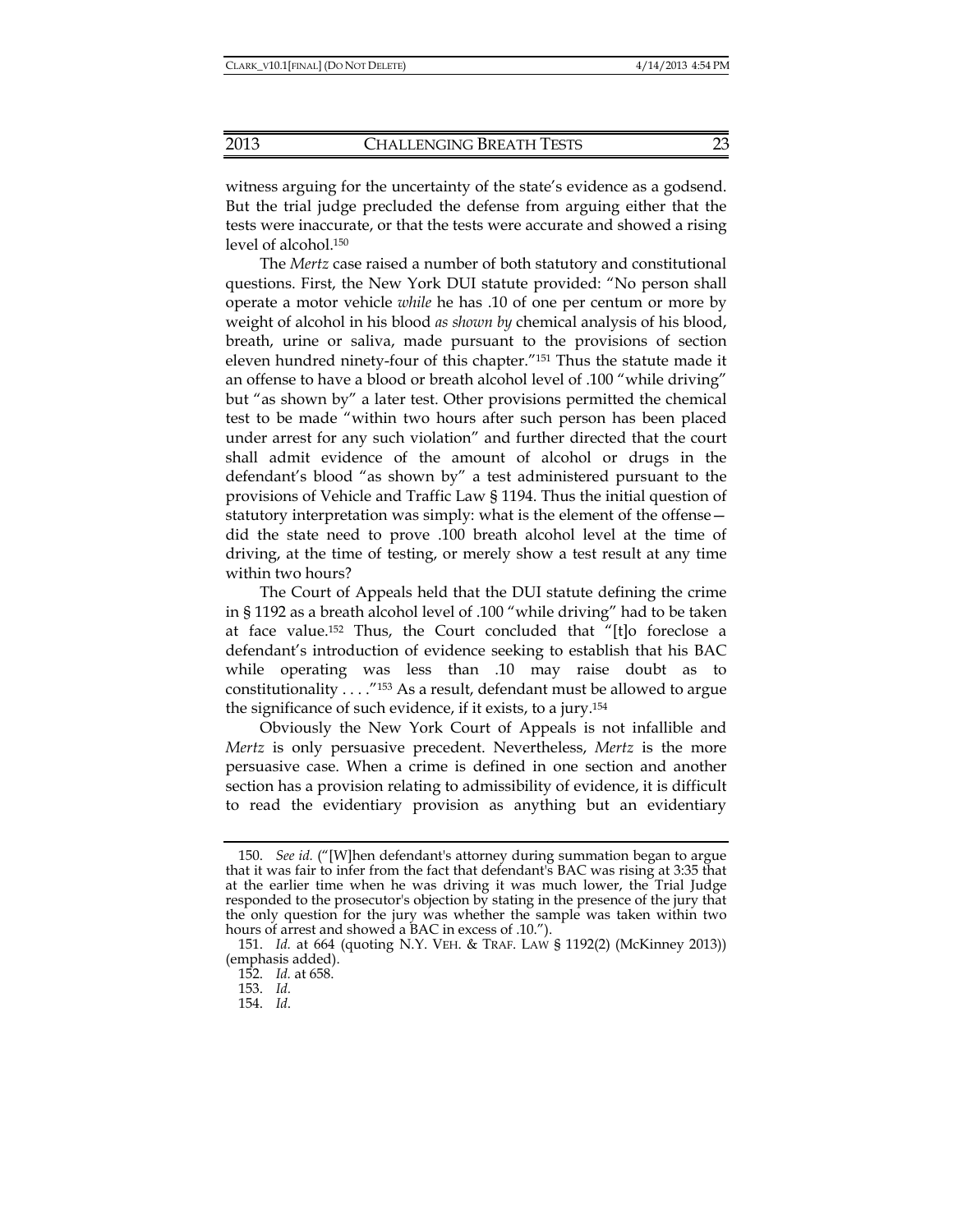provision. As an evidentiary provision, it cannot create a non-rebuttable presumption of accuracy and not violate due process.

More importantly, both the Alaska Court of Appeals and the Alaska Supreme Court subsequently rejected the idea that the test result was the element of the offense, but the ghost of *Mangiapane* has continued to haunt Alaska by casting continued confusion over DUI cases.

## **VI. THE RETREAT FROM** *MANGIAPANE*

Three years after *Mangiapane*, the court of appeals again took up the issue in *Conrad v. State*. 155 While not explicitly overruling *Mangiapane*, the court stated, "we did not speak carefully enough" in addressing the issue in *Mangiapane*. 156

Conrad was stopped by police and was later given a breathalyzer; his sample registered over the per se level.157 Conrad argued that he had not yet metabolized the alcohol while driving and was perfectly sober at the time of driving; it was only much later that his breath alcohol level had gone over the legal limit.<sup>158</sup> Conrad did not dispute the apparent accuracy of the test at the time it was given—he argued instead that the test did not reflect his level of sobriety at the time he drove.

Obviously, if the element of the offense were simply a test result above .080, then this defense could not work. But the Court in *Conrad* unambiguously rejected the idea that the test result itself was the element of the offense, explaining that they found "no indication that the Alaska Legislature, either when it passed AS 28.35.030(a)(2) or when it later passed AS 28.40.060 [the "working tolerance" statute], intended to shift the focus away from the defendant's blood alcohol level at the time of driving and to make the test result determinative of the defendant's guilt."159 Thus, the Court acknowledged that it used less than perfect language in *Mangiapane*, 160 and reaffirmed that a defendant's guilt "hinges on the defendant's blood alcohol content at the

159. *Id.* at 315.

 <sup>155. 54</sup> P.3d 313 (Alaska Ct. App. 2002) (superseded by statute with respect to the time of testing).

 <sup>156.</sup> *Id*. at 314.

 <sup>157.</sup> *See id.* ("[Conrad] submitted to an Intoximeter test; the test result was a blood alcohol level of 0.154 percent.").

 <sup>158.</sup> *See id.* ("Conrad presented what he called the 'big gulp' defense: He claimed that he had quickly consumed two beers just before he drove. Conrad contended that even though his blood alcohol level was illegally high an hour or so later after he was stopped, his blood alcohol level had been within legal limits at the time he was driving.").

 <sup>160.</sup> *See id.* at 314 (stating, after referencing *Mangiapane*, that "[w]e now conclude that we did not speak carefully enough").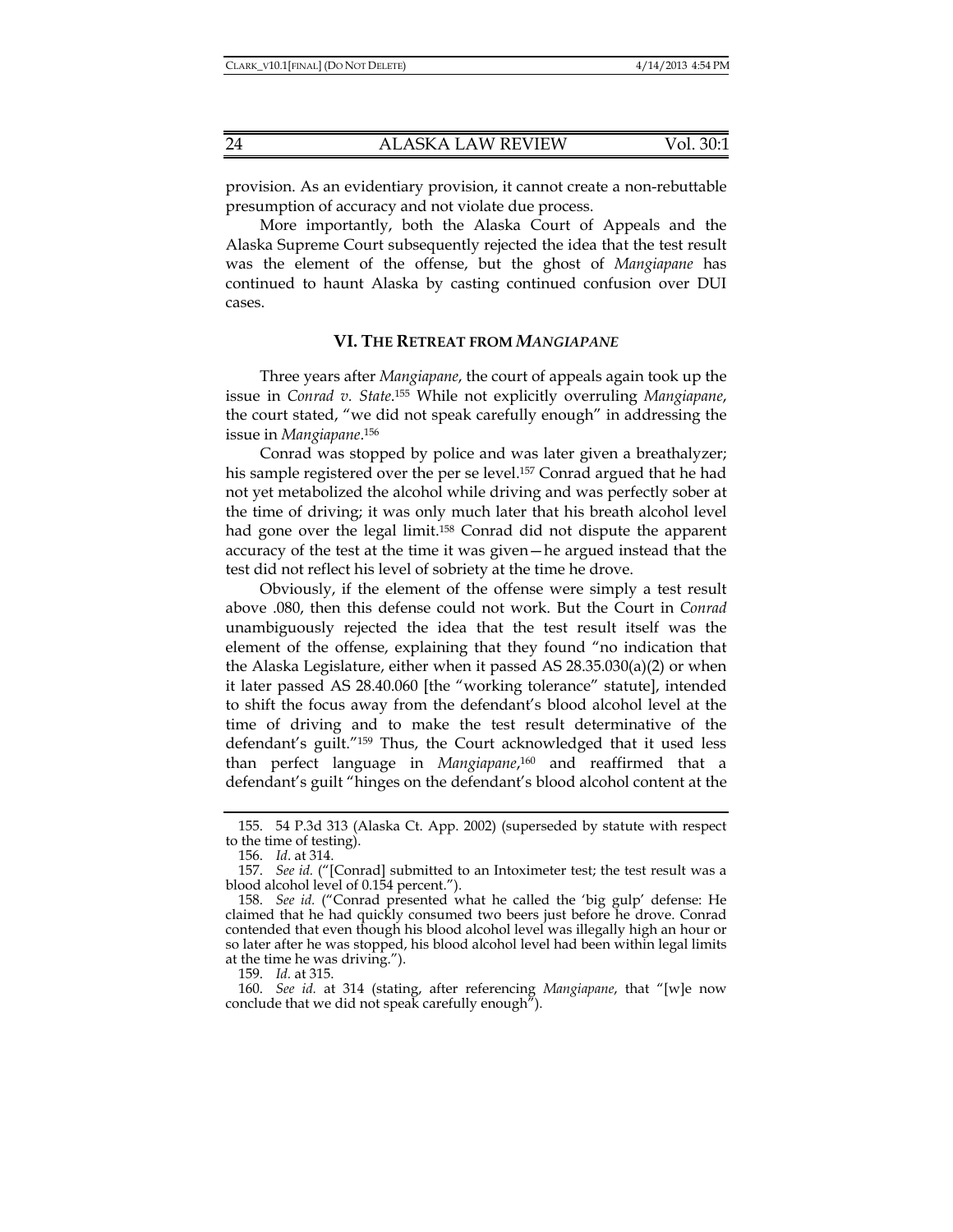time the defendant operated or controlled a motor vehicle."161 Still, while a breath test result is not conclusive regarding a defendant's guilt, it forms a presumption that a defendant may overcome by relevant evidence.162 The Court's opinion focused on the issue of "when" the per se level must be proved, not on whether the test itself is an element of the offense.163 *Conrad* did not solve everything, however—the Alaska courts continued to say that some states made the test result itself an element of the criminal offense.164

In 2008, the idea that a test result was an element of the offense was explicitly rejected by *Morris v. Department of Administration, Division of Motor Vehicles*, 165 which noted: "The offense [of DUI] is committed when either the blood alcohol level or the breath alcohol level is at or above .08 percent."166

Morris was arrested and the Datamaster breath sample registered .089.167 Morris requested a blood sample be drawn which was drawn thirty-seven minutes after the breath test.168 The blood test result was .070.169 Morris was apparently never criminally prosecuted, but the Department of Motor Vehicles revoked his license anyway.170 Morris argued at his administrative proceeding that his .070 blood sample proved that his previous breath test result must have been erroneous.171 The hearing officer ruled that the .070 blood sample did not prove that the .089 result was inaccurate and thus ruled that the state had proved intoxication by a preponderance of the evidence.172

While the Supreme Court's language in *Morris* at times used ambiguous descriptions of what the state had to prove, the overall discussion in *Morris* leaves no doubt that the state had to prove an actual

 <sup>161.</sup> *Id.* at 315.

 <sup>162.</sup> *Id.*

 <sup>163.</sup> *Id.* at 313 ("[W]e conclude that the statute requires proof of the defendant's blood alcohol level *at the time* the defendant operated or controlled a motor vehicle.") (emphasis added).

 <sup>164.</sup> *See id.* at 315 n.7 (discussing other states' statutes and their interpretations of the test result, not the alcohol concentration at the time of operating the vehicle).

 <sup>165. 186</sup> P.3d 575 (Alaska 2008).

 <sup>166.</sup> *Id.* at 581.

 <sup>167.</sup> *Id.* at 576.

 <sup>168.</sup> *Id*.

 <sup>169.</sup> *Id*.

 <sup>170.</sup> *Id*.

 <sup>171.</sup> *Id*. at 578.

 <sup>172.</sup> *See id.* ("The department counters that substantial evidence supports the hearing officer's determination that the breath test result was valid, that the blood test result does not prove that the Datamaster breath test was unreliable or inaccurate, and that Morris's blood test actually supports the hearing officer's finding that Morris's blood alcohol content was over the legal limit.").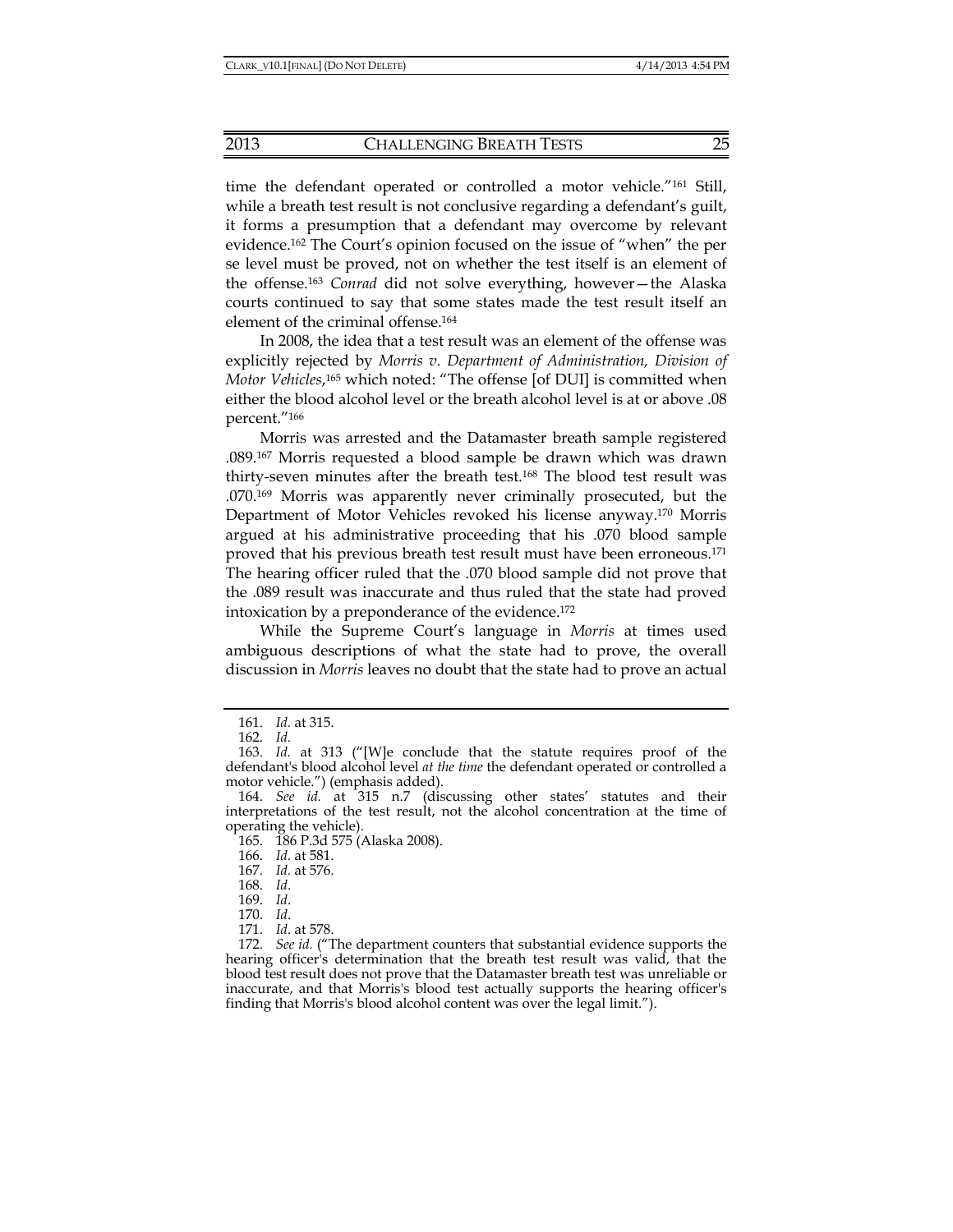breath alcohol level and not just prove that there was a test result. First, the Court reiterated the requirements of due process, stressing the defendant's ability to challenge an initial breath test result with an additional test.173 If the State only had to prove that Morris had a test result above .080, his other test result would have been completely irrelevant. But the Court explicitly stated that the result was relevant, concluding that "[w]hile an independent blood test result may have significant bearing on the weight afforded a breath test's reliability in a given case, Morris has failed to provide sufficient support for his proposition that in this case the hearing officer's finding is not supported by substantial evidence."<sup>174</sup> Indeed, the Court relied on the blood test to conclude that Morris's actual blood alcohol level was above .080.175

The reasoning of the decision leaves no doubt that the trier of fact is free to reject a breath test's apparent result if the trier of fact believes the result is not accurate. Indeed, the Court noted that "the weight given to the breath test is a factual matter properly left to the hearing officer."176 It stands to reason that the trier of fact in a criminal case has at least the same discretion as the hearing officer.

In 2009, the Alaska Supreme Court returned to the issue of challenging breath test results in *Valentine v. State*. 177 Some of the formulations in *Valentine* suggest that the test result is the element of the offense,178 but when examined carefully it is clear that the Court did not mean the decision to be read that way.179

 <sup>173.</sup> *See id.* at 577–78 ("[W]hile [ALASKA STAT. § ] 28.35.033 creates a presumption of the chemical test's validity . . . [a] driver has the right to challenge the accuracy of a breath alcohol test, which includes the right to obtain evidence of an independent blood test producing an exculpatory result.").

 <sup>174.</sup> *Id.* at 582.

 <sup>175.</sup> *See id.* ("Specifically, had the hearing officer assumed the accuracy of the .070 percent blood test at 5:13 a.m., and extrapolated backwards in time using the average rate of alcohol elimination of .018 percent per hour, Morris's level of intoxication would have been .081 percent at 4:36 a.m., the time of his chemical breath test. Thus, his blood test result supports the conclusion that Morris was in excess of the legal limit at the time of his breath test. . . .").

 <sup>176.</sup> *Id.* at 581.

 <sup>177. 215</sup> P.3d 319 (Alaska 2009).

 <sup>178.</sup> *See, e.g., id.* at 323 ("Now, a person violates subsection (a)(2) if the person takes a chemical test within four hours of operating or driving a motor vehicle that yields a result of a blood alcohol level of 0.08 percent or higher, regardless of the person's blood alcohol at the time of driving.").

 <sup>179.</sup> *See, e.g., id.* at 323–24 ("But in amending subsection (a)(2)'s bloodalcohol-level theory of the DUI offense, the legislature did not revise subsection (a)(1)'s under-the-influence theory, which makes it a DUI offense *to drive or operate* a motor vehicle while under the influence of alcohol or controlled substances.") (emphasis added).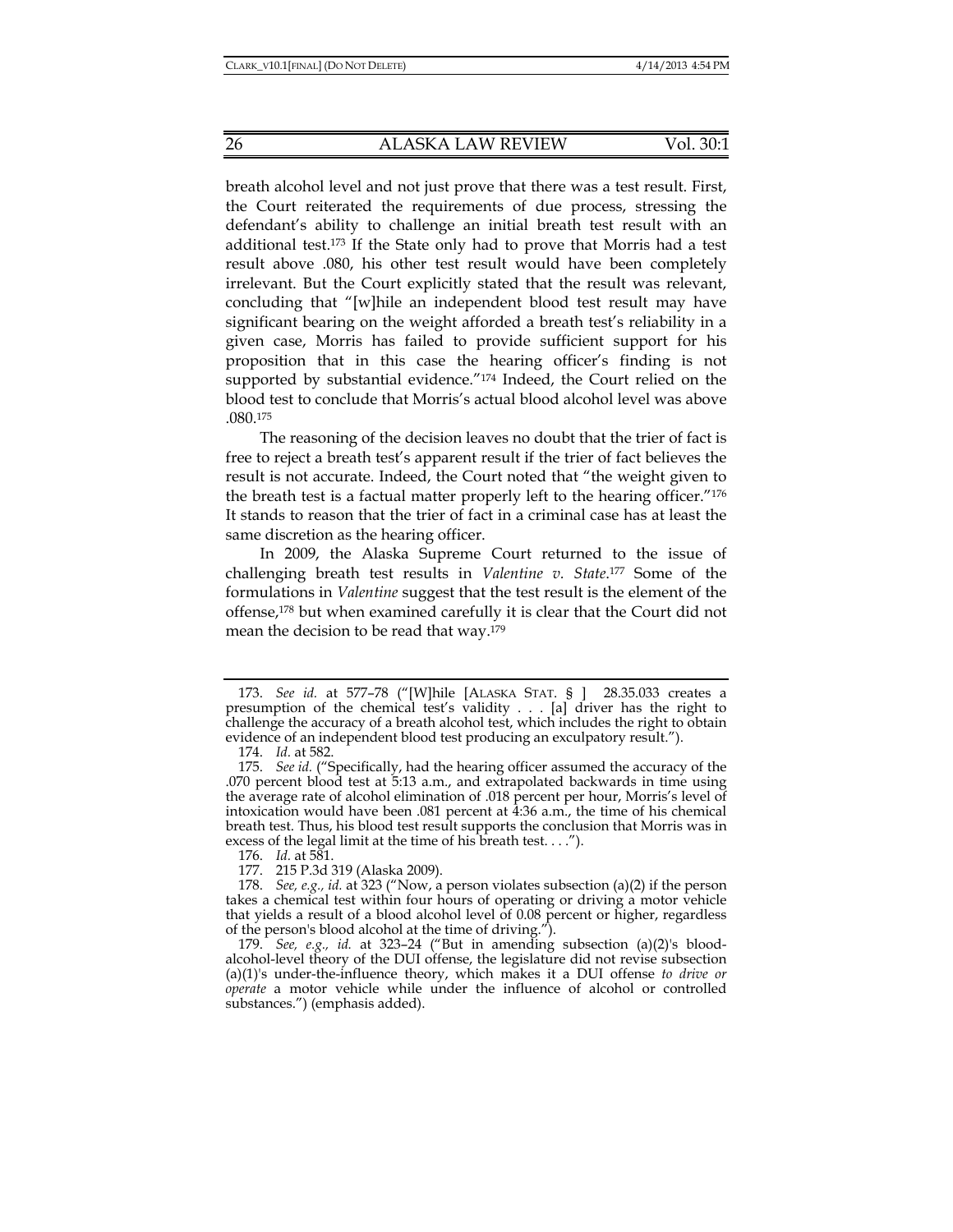After being arrested, Valentine submitted to a breath test, "which showed a blood alcohol level of 0.099 percent" and a later blood test which "showed a blood alcohol level of 0.119 percent."<sup>180</sup> Interestingly, it was not specified in a general verdict whether Valentine was convicted under the blood-alcohol-level theory, the under-the-influence theory, or both.181 The trial court refused to permit Valentine to present evidence of consumption of alcohol before operating or driving because since *Conrad*, the legislature had amended the statute to forbid the introduction of such evidence.182 Thus, the trial court ultimately ruled that the statute plainly forbade the introduction of such evidence under either the blood-alcohol-level theory or the under-the-influence theory.183

The Supreme Court reversed and held that insofar as the state relied on the under-the-influence theory, due process required that Valentine be permitted to present evidence that he was not under the influence because he had not yet absorbed the alcohol into his system.184 The Court explained that "the legislature amended subsection (a)(2) to redefine the blood-alcohol-level theory of the DUI offense in terms of a defendant's blood alcohol at the time that the defendant took a properly administered chemical test rather than at the time of driving."185 But the Court also noted that the under-the-influence theory had not changed and that theory required the State to prove the driver was actually intoxicated at the time of driving.186 Accordingly, delayed absorption evidence was relevant to show that the defendant was not intoxicated.187

 184. *See id.* at 321 ("[D]efendants are denied due process if they are barred from presenting delayed-absorption evidence in prosecutions relying on chemical test results to prove that they are guilty of a DUI offense under subsection (a)(1)'s under-the-influence theory.").

185. *Id.* at 323.

 186. *See id.* at 323–24 ("But in amending subsection (a)(2)'s blood-alcohollevel theory of the DUI offense, the legislature did not revise subsection (a)(1)'s under-the-influence theory . . . .").

 187. *See id.* at 324–25 ("But the delayed-absorption defense is still relevant to prosecutions under subsection (a)(1). A defendant's guilt in a DUI prosecution under this subsection turns on whether the defendant was 'under the influence'

 <sup>180.</sup> *Id.* at 321.

 <sup>181.</sup> *Id.* at 320.

 <sup>182.</sup> *See* ALASKA STAT. § 28.35.030(s) (2012) ("In a prosecution under (a) of this section . . . the consumption of alcohol before operating or driving may not be used as a defense that the chemical test did not measure the blood alcohol at the time of the operating or driving.").

 <sup>183.</sup> *Valentine*, 215 P.3d at 321 ("The effect of the district court's ruling was to prohibit Valentine from offering evidence to show that even though his blood alcohol level was above the legal limit at the time of his two chemical tests, he was not guilty of driving while under the influence under either theory because at the time he drove the alcohol he had consumed had not yet been fully absorbed into his bloodstream.").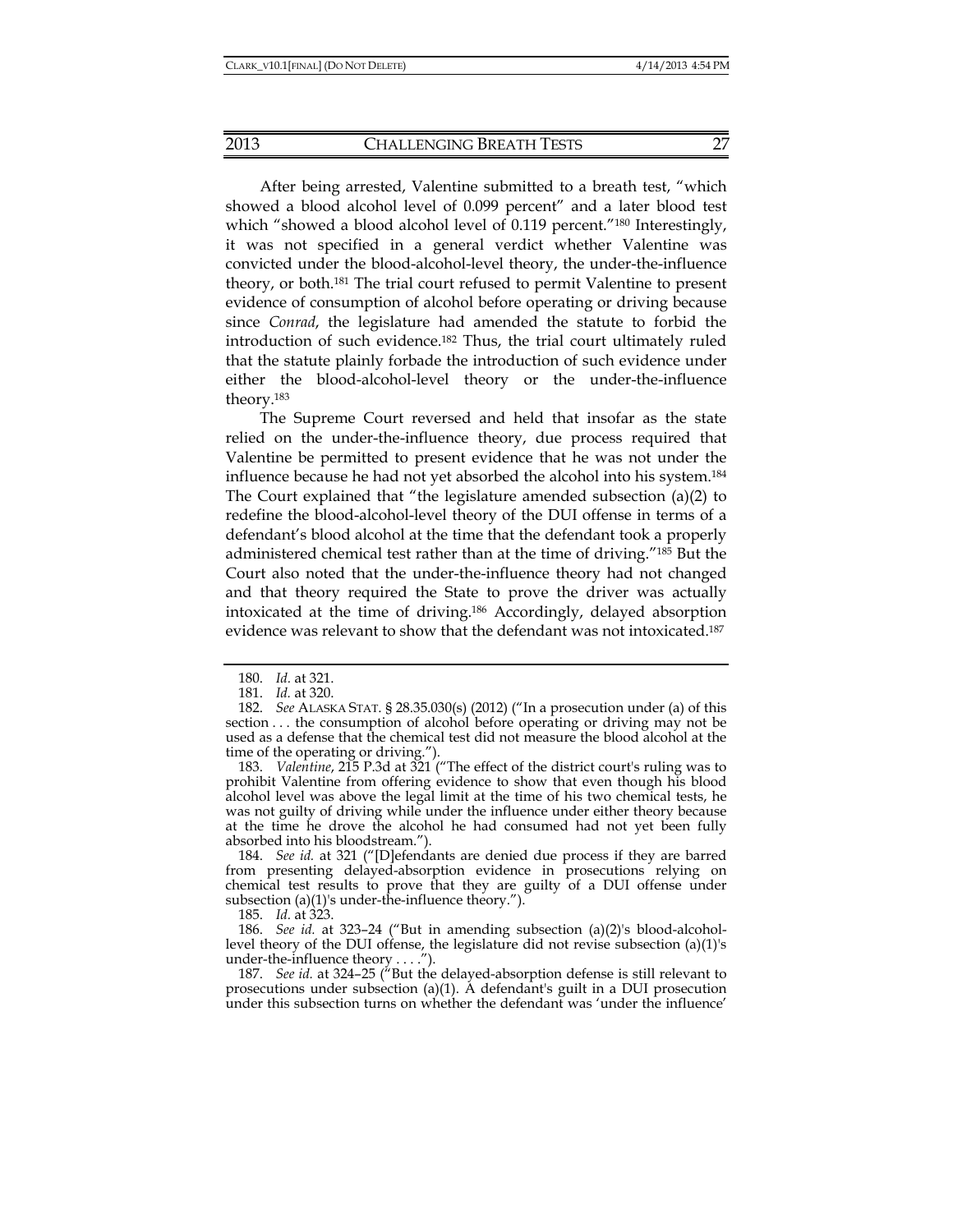Additionally, the court of appeals' decision (which was overturned with respect to this one issue) noted the provision in the law that "defendants may introduce evidence of how much alcohol they consumed before driving to rebut or explain the results of the chemical test—for instance, a defendant may offer evidence that he only had two drinks before driving, and that the chemical test therefore must have been inaccurate . . . . <sup>"188</sup> The court of appeals went on to explain that the statute did not create a conclusive presumption.<sup>189</sup>

Because this was not an issue the Supreme Court needed to address, the Supreme Court did not do so, and this part of the court of appeals' decision was not overruled. The court of appeals' decision is clear that the courts were not reverting to the test itself as an element of the offense.190

In September 2012 the Court of Appeals in McCarthy v. State<sup>191</sup> unambiguously stated that Defendants have a broad right to present evidence impeaching the accuracy of breath test results:

McCarthy was free to present admissible evidence impeaching the accuracy of the breath test. He could have called the

191. 285 P.3d 285 (Alaska Ct. App. 2012).

while operating or driving a motor vehicle. If the government offers evidence of the result of a properly administered chemical test after the defendant was stopped, this evidence does not directly prove that the defendant was impaired while driving because the chemical test result shows the percentage of alcohol in the defendant's bloodstream at the time that the test was administered.").

 <sup>188.</sup> Valentine v. State, 155 P.3d 331, 338 (Alaska Ct. App. 2007).

 <sup>189.</sup> *See id.* at 344 ("Under subsection (a)(2), it does not matter how intoxicated the motorist was at the time of driving. What matters is whether the motorist ingested enough alcohol before or while driving *to have a blood alcohol level at or above .08 percent at the time of a chemical test* administered within four hours of driving. *The defendant may attack the accuracy of the chemical test*, or show that alcohol was consumed after driving. What he cannot offer is evidence to show that the test did not measure his blood alcohol level at the time of driving because the alcohol he consumed before or while driving had not been fully absorbed—evidence that is no longer relevant under the amended statutes.") (emphasis added).

 <sup>190.</sup> This is further illustrated by Judge Mannheimer's partial dissent in the Court of Appeals, which the Supreme Court embraced in its decision. As Judge Mannheimer concluded, the prohibition in subsection (s) on delayed-absorption evidence in prosecutions under subsection (a)(1) that rely on chemical test results "unjustifiably prevents defendants from introducing evidence that is both scientifically valid and directly relevant to the question of whether the defendant was impaired by alcohol at the time of driving." *Valentine*, 215 P.3d at 327. The dissenting opinion explained that "now, a person violates subsection (a)(2) if they operate a motor vehicle and if, within four hours of their operation of the vehicle, their blood alcohol level is .08 percent or higher, and if this blood alcohol level is attributable to the person's voluntary consumption of alcoholic beverages either before or during their operation of the vehicle." *Valentine*, 155 P.3d at 349.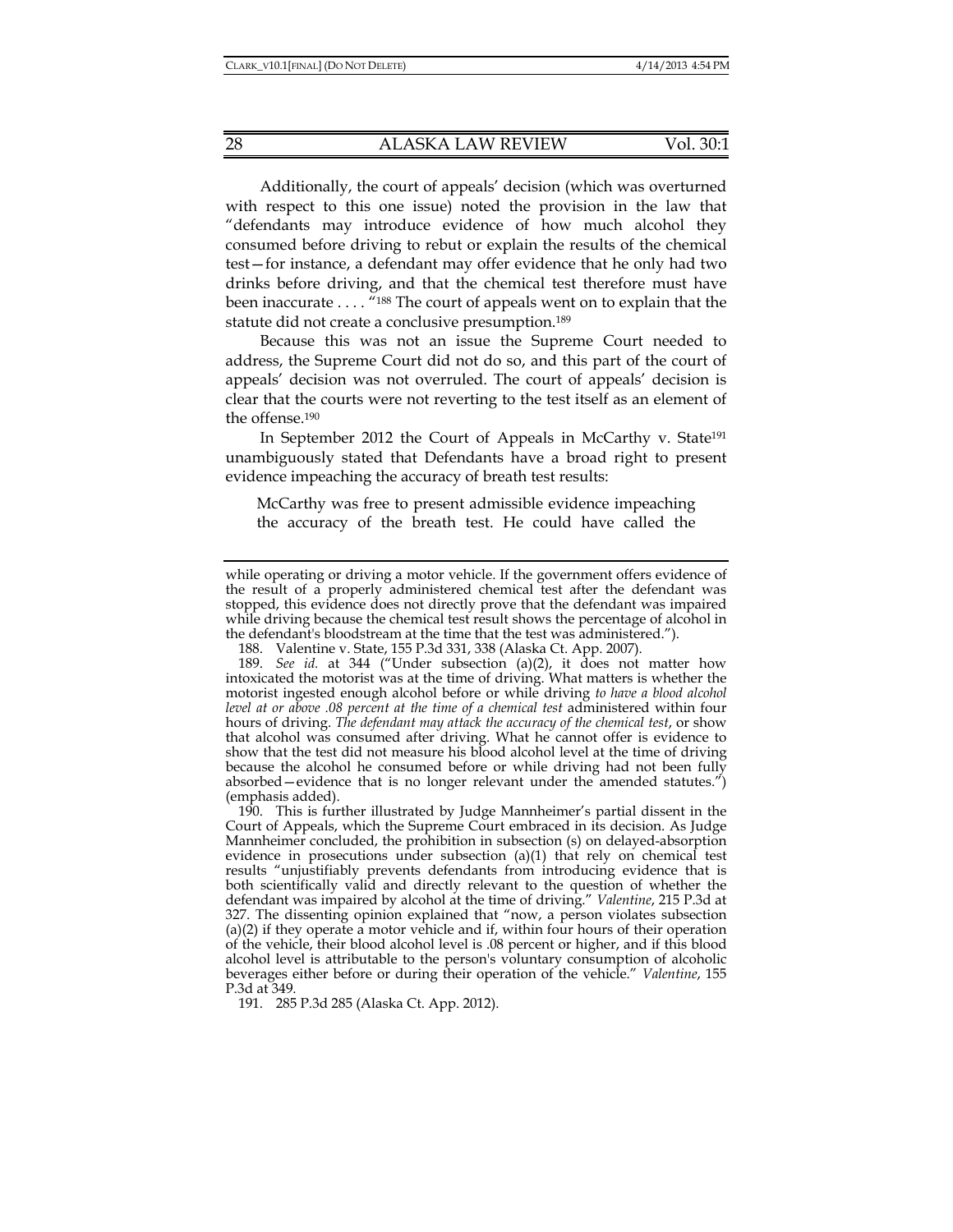authors of the calibration reports, or any other witness, to explore the issue of the Datamaster's accuracy. But that evidence would go to the weight of the breath test result, not its admissibility.192

The discussion of the issue in McCarthy seems to leave no doubt that the breath test result is evidence of the offense and the defendant is free to challenge the reliability of that evidence, and the jury is free to weigh the value of the test evidence and reject it as inaccurate.

The Court went on to address the "working tolerance" issue, although its ultimate resolution of the issue left open a lot of questions. One of the issues raised by McCarthy was that the particular Datamaster machine that tested his breath had consistently tested high by .004 to .008, compared to the control sample.193 McCarthy argued that this showed the instrument was unreliable so his apparent breath test result of .214 percent was not reliable.194

The Court rejected this argument for a few reasons. First, the Court made reference to the "working tolerance" statute explaining:

Under AS 28.90.020, a breath test result from a properly calibrated instrument is not affected by the instrument's testing variations, as long as those variations are within the machine's working tolerance. In other words, the fact that the breath test result may be higher or lower than the actual alcohol content of the suspect's blood is irrelevant so long as the machine is functioning within the legally prescribed working tolerance.195

The above paragraph cited no authority and did not explain why the "actual alcohol content of the suspect's blood is irrelevant." The court appears to have been paraphrasing *Mangiapane* without citation, in holding that evidence of an instrument consistently testing high was irrelevant.196 But if the actual alcohol content of the suspect's blood is irrelevant, then why was McCarthy "free to present admissible evidence impeaching the accuracy of the breath test," presumably by showing that his actual alcohol level was lower than the test result indicated?

The Court then went on to give an alternative basis for its holding, raising yet more questions, explaining:

 <sup>192.</sup> *Id.* at 290.

 <sup>193.</sup> *Id.* at 287.

 <sup>194.</sup> *Id.* at 292.

 <sup>195.</sup> *Id*.

 <sup>196.</sup> *See* Mangiapane v. Municipality of Anchorage, 974 P.2d 427, 430 (Alaska Ct. App. 1999) ("The fact that the driver's true blood-alcohol or breath-alcohol level may be slightly lower (due to the Intoximeter's acknowledged margin of error) is no longer relevant to the driver's guilt under AS  $28.35.030(a)(2)'$ *Mangiapane* was not cited anywhere in *McCarthy*.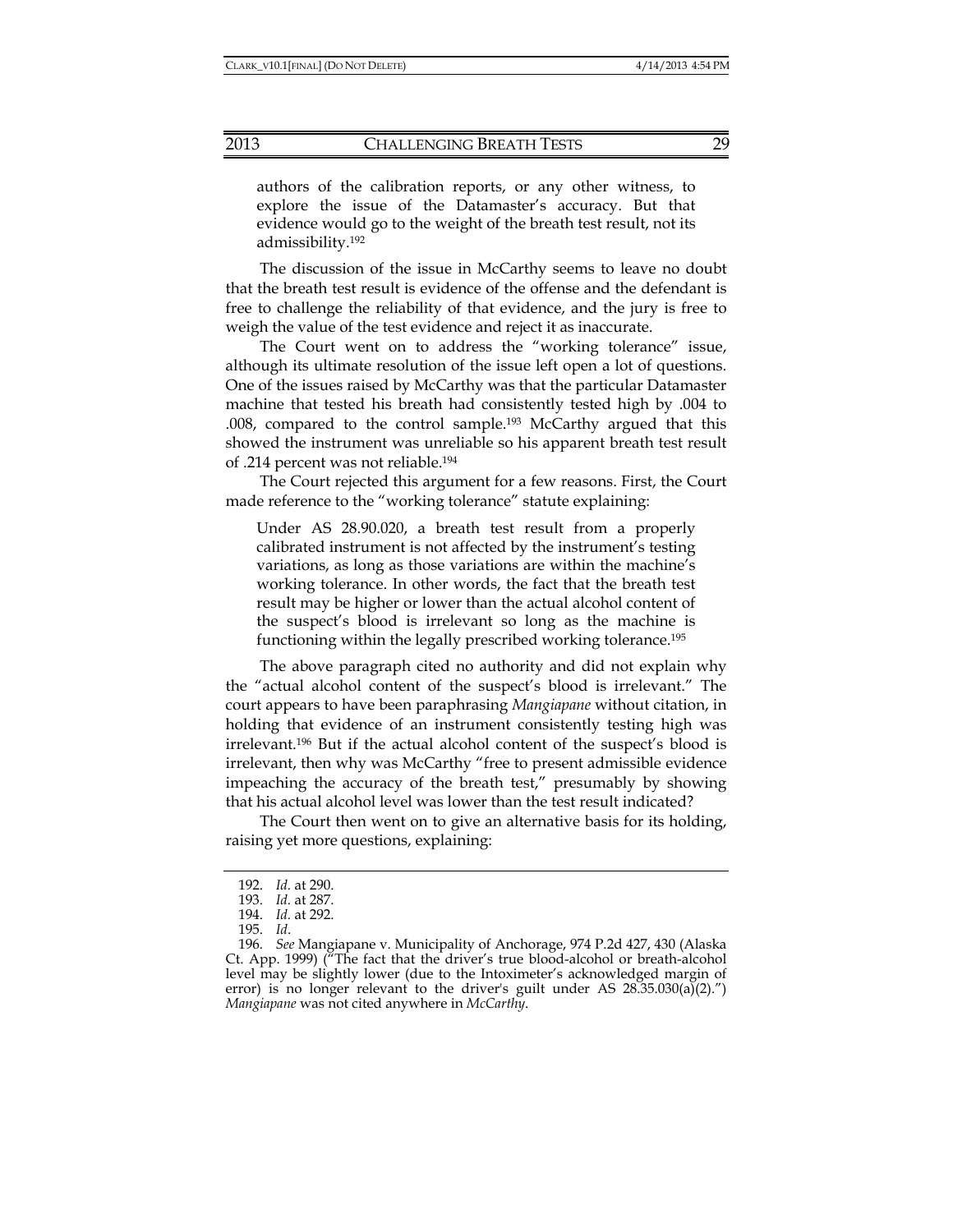The Datamaster's calibration tests yielded only slight variations from the norm: test results that were between .004-.008 percent higher than the target values of the samples being tested. McCarthy's test result was .214 percent. Even if McCarthy's Datamaster was consistently high by as much as .008 percent, McCarthy's blood alcohol content would still have been significantly over the legal limit (.08 percent).<sup>197</sup>

Clearly, in McCarthy's case his subject sample was so high that an instrument calibrated high by .008 would not have brought him within the legal limit. But what about a defendant in the same circumstances whose test result was .084, rather than .214? The Court's opinion implicitly acknowledges that in some cases a Datamaster that was high by .008 percent would suggest that the person's blood or breath alcohol content is actually below the legal limit. Was the Court suggesting that a defendant with a test result of .080 could present evidence that the instrument "was consistently high by as much as .008 percent."? *McCarthy* gives no clear answer. On the one hand it affirms that a defendant may impeach the accuracy of the breath test and "explore the issue of the Datamaster's accuracy," while on the other hand asserting that "the actual alcohol content of the suspect's blood is irrelevant."

The Court gave yet a third reason for rejecting McCarthy's argument, namely, inadequate briefing.198 This inadequate briefing is likely one reason that the opinion seems to contradict itself in places.<sup>199</sup> Moreover, McCarthy does not appear to have argued on appeal that the working tolerance statute was unconstitutional, so the Court did not address this issue.

To summarize *McCarthy*, and the current state of the Alaska precedent, a test result is the evidence by which the state proves breath alcohol content, and the breath test evidence may be challenged by any other evidence—except evidence of the instrument's margin of error.

Accordingly, looking at the whole gambit of decisions, it is clear that the central premise of *Mangiapane,* that the test result is an element of the criminal offense, has been rejected. So where does that leave us? Is *Haynes*, which held that the margin of error must be applied in favor of a

 <sup>197.</sup> *McCarthy*, 285 P.3d at 293.

 <sup>198.</sup> *Id.* at 293.

 <sup>199.</sup> Finally, it should be noted that the Court in *McCarty* conflates margin of error with a calibration adjustment. A margin of error is a random deviation plus or minus the true value. The facts in McCarty state that the instrument consistently tested .004 to .008 above the target value. If an instrument consistently tests .004 to .008 above the known target value it can be concluded that it is calibrated approximately .006 too high, with a random deviation of plus or minus .002.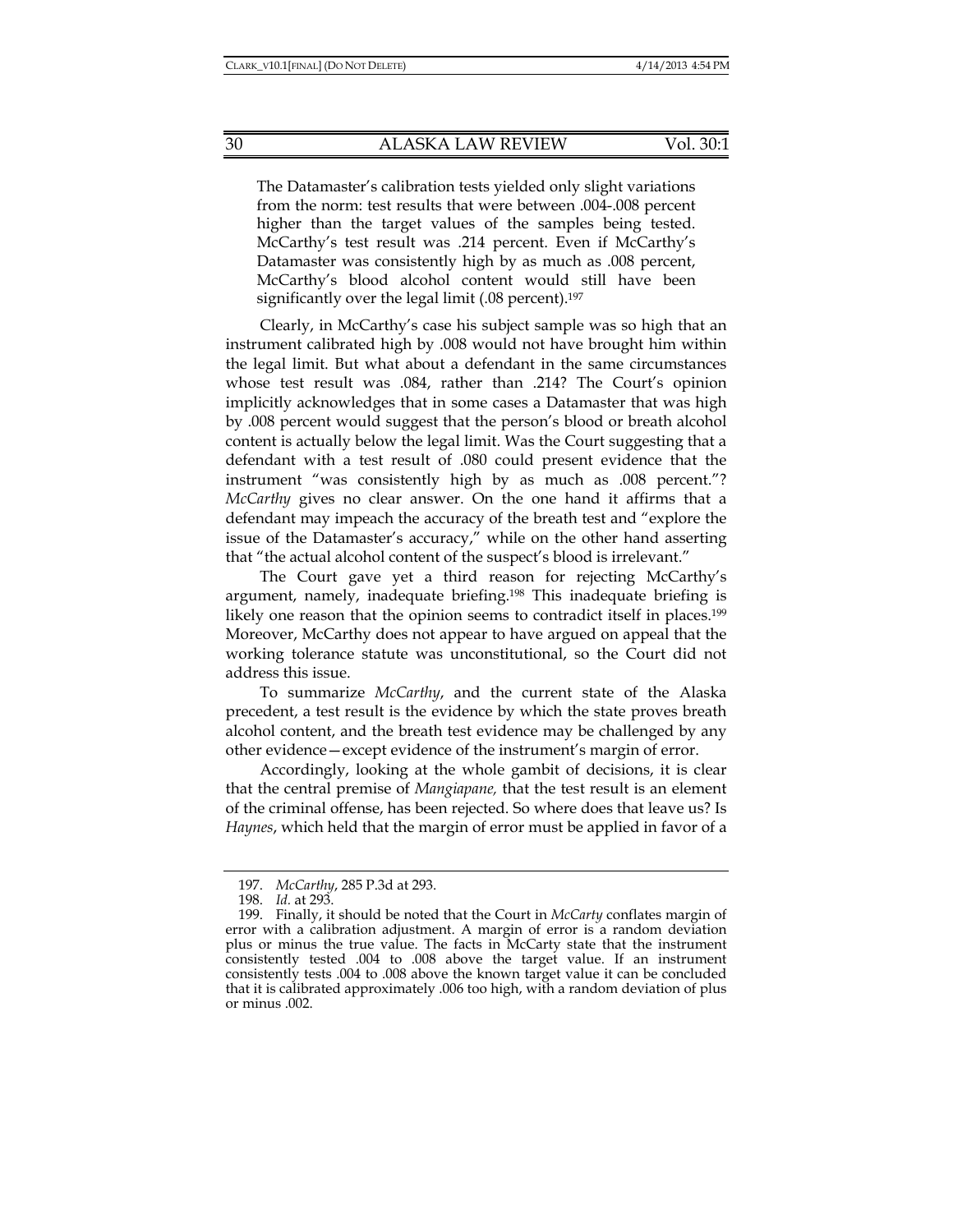criminal defendant still good law? It would seem so. *Mangiapane* held that *Haynes* had been superseded by statute, but since *Mangiapane* itself has been repudiated, *Haynes* must be binding precedent.200

Setting aside whether the *Haynes* requirement that the margin of error must be applied in favor of a defendant, it is very hard to imagine a justification for not permitting a defendant to introduce such evidence. Clearly it is relevant evidence, at least when the apparent breath sample is at or near the legal limit. Given the Alaska Supreme Court's repeated emphasis on the due process right to challenge the accuracy of a breath test how can a court prevent a defendant from contesting the accuracy of a test with relevant, exculpatory evidence? As in *Valentine* where the Supreme Court held that forbidding introduction of delayed absorption evidence violated a defendant's due process right to present a defense, the "working tolerance" statute appears to do the same thing as the delayed absorption statute.

## **VII. THE RIGHT TO PRESENT A DEFENSE UNDER FEDERAL LAW**

In *Taylor v. Illinois*, 201 the Supreme Court asserted that "[f]ew rights are more fundamental than that of an accused to present witnesses in his own defense. Indeed, this right is an essential attribute of the adversary system itself."202 At other times, however, the Court has emphasized the power of the government to exclude evidence. The Court in *Taylor* went on to note that "[t]he accused does not have an unfettered right to offer testimony that is incompetent, privileged, or otherwise inadmissible under standard rules of evidence."203 And in 2006, the Court explained: "'[S]tate and federal rulemakers have broad latitude under the Constitution to establish rules excluding evidence from criminal trials.'"204 While the characterization of the right may have varied, the Supreme Court is generally suspicious of any legislative attempts to limit the admissibility of relevant evidence. The discretion of legislatures

 <sup>200.</sup> *Haynes* clearly remains good law with respect to the "under the influence" theory. ALASKA STAT. 28.90.020 purports to make margin of error inadmissible under the "per se theory." But what happens if the test result is below .08, say .075? Suppose further that the state wants to submit evidence of the apparent sample, along with other evidence, to argue that the person was actually intoxicated. Because ALASKA STAT. 28.90.020 only applies to the per se theory, it seems that a defendant must be permitted under *Haynes* to argue that the margin of error should be assumed in his favor.

 <sup>201. 484</sup> U.S. 400 (1988)

 <sup>202.</sup> *Id*. at 408 (citing Chambers v. Mississippi, 410 U.S. 284, 302 (1973)).

 <sup>203.</sup> *Id.* at 410.

 <sup>204.</sup> Holmes v. South Carolina, 547 U.S. 319, 324 (2006) (quoting United States v. Scheffer, 523 U.S. 303, 308 (1998) (additional internal citations omitted)).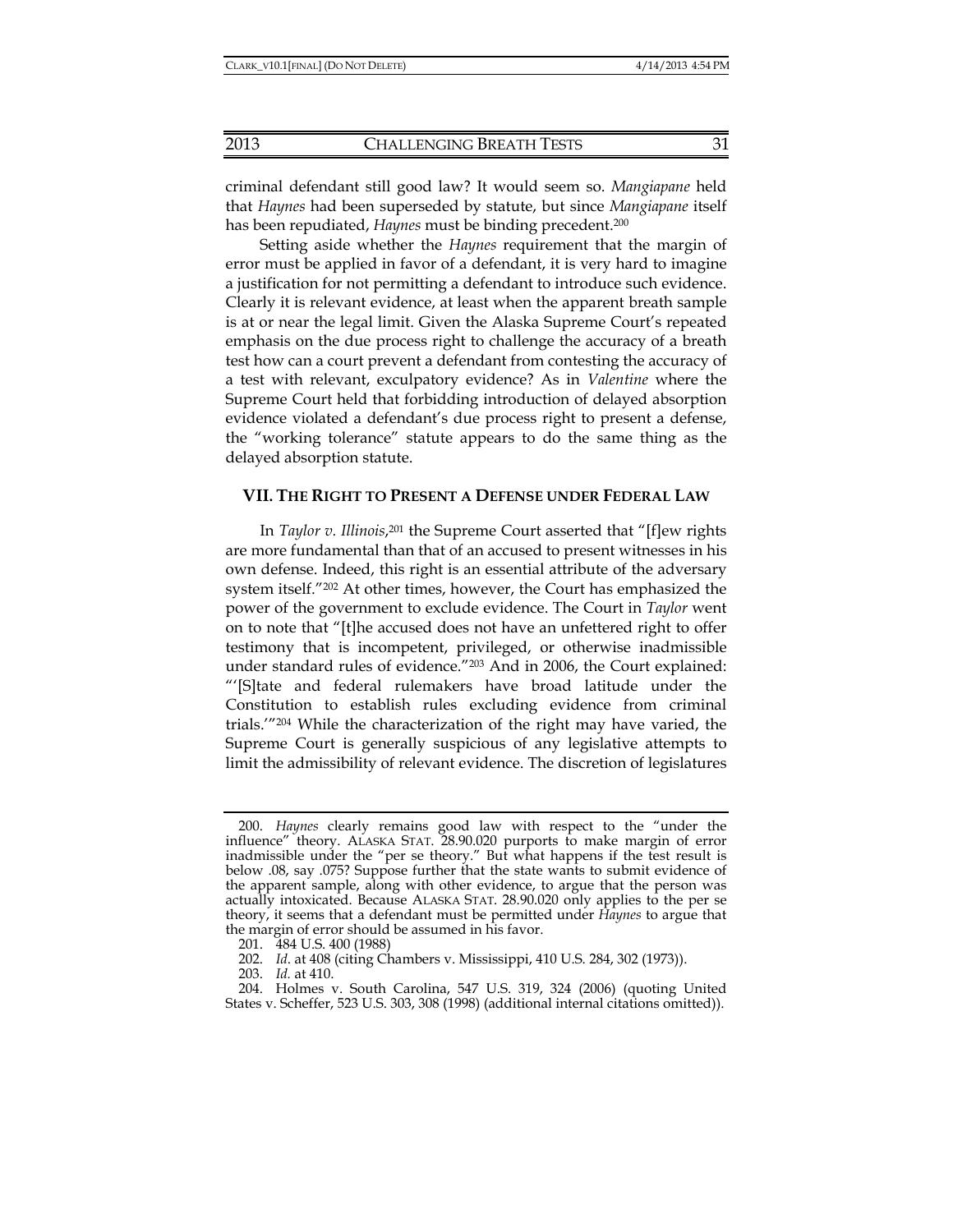in this area, the Court explains in *Holmes*, "has limits."205

Unfortunately, the Supreme Court has never explicitly set out a general rule to apply in all exculpatory evidence cases. Edward Imwinkelried reads the bulk of Supreme Court cases as effectively relying on a balancing test considering four factors: (1) "the availability of alternative, admissible evidence"; (2) the reliability of the evidence, (3) the probative value of the evidence, and (4) the importance of the evidence to the defense.206

There are also a variety of specific limitations on a defendant's ability to present evidence. As the Court explained in *Holmes*:

While the Constitution thus prohibits the exclusion of defense evidence under rules that serve no legitimate purpose or that are disproportionate to the ends that they are asserted to promote, well-established rules of evidence permit trial judges to exclude evidence if its probative value is outweighed by certain other factors such as unfair prejudice, confusion of the issues, or potential to mislead the jury. Plainly referring to rules of this type, we have stated that the Constitution permits judges "to exclude evidence that is 'repetitive ..., only marginally relevant' or poses an undue risk of 'harassment, prejudice, [or] confusion of the issues.'"207

The first section of this article essentially considered the question of relevancy. If, as discussed above, the state must prove that the DUI defendant actually had a blood or breath alcohol level above a certain point, then evidence calling into question the accuracy of the result is relevant as it raises a doubt about the actual breath alcohol level.

The most common reason for excluding relevant evidence is when it is unreliable. As one leading scholar in this area has put it: "The accused in a criminal proceeding has a constitutional right to introduce any favorable evidence, unless the state can demonstrate that it is so inherently unreliable as to leave the trier of fact no rational basis for evaluating its truth."208 For example, the hearsay rules are intended to exclude unreliable information. But even with hearsay, the Supreme Court has held that due process takes precedence.209

The priority of due process concerns over evidentiary concerns

 <sup>205.</sup> *Id*. at 324.

 <sup>206.</sup> IMWINKELRIED & GARLAND, *supra* note 4, at 54.

 <sup>207.</sup> *Holmes*, 547 U.S. at 326.

 <sup>208.</sup> Peter Westen, *The Compulsory Process Clause*, 73 MICH. L. R. 71, 151–52 (1974–1975).

 <sup>209.</sup> *See, e.g.*, Green v. Georgia, 442 U.S. 95, 97 (1979) (holding that state evidentiary rules cannot deprive criminal defendants of due process rights under the Fourteenth Amendment).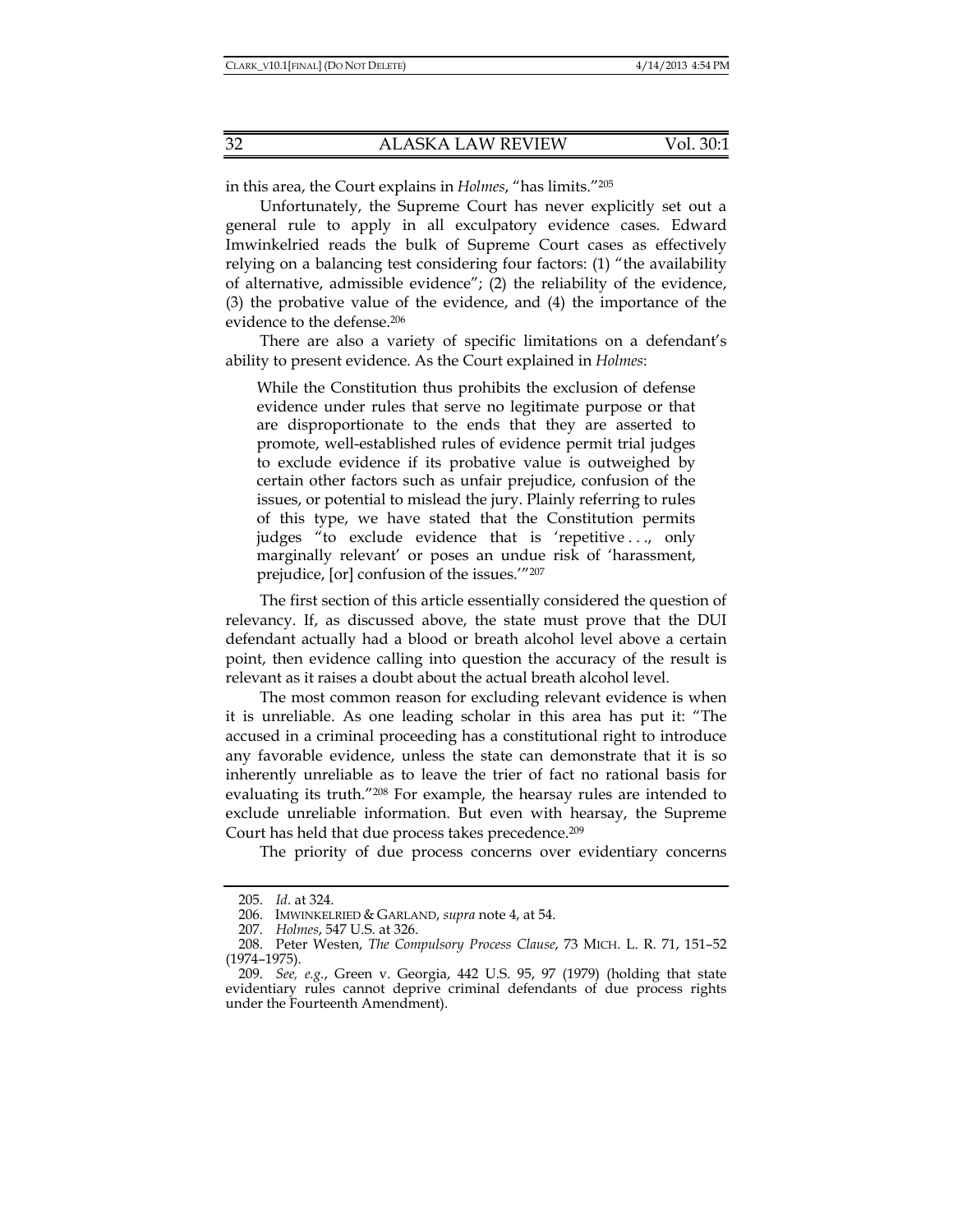with unreliability is especially important with respect to evidence that is acquired or certified through scientific or quasi-scientific means. Suppose, for example, a witness had no recollection of an event but allegedly was able to recover memories under hypnosis. Courts have struggled with whether such "recovered memory" is admissible, or whether the witness even has "personal knowledge."

The Supreme Court addressed this issue in *Rock v. Arkansas*. 210 The Court noted a variety of problems with hypnotically induced memory, noting that it frequently resulted in erroneous memories.211 The problem in *Rock*, however, was that Arkansas had a per se rule forbidding all testimony based on hypnotically recovered memory, and the witness who wished to testify was the defendant himself.212 Thus the defendant's constitutional right to testify in his own defense was limited by the statute. In holding that Rock's constitutional right to present evidence had been violated, the Court explained:

A State's legitimate interest in barring unreliable evidence does not extend to per se exclusions that may be reliable in an individual case. Wholesale inadmissibility of a defendant's testimony is an arbitrary restriction on the right to testify in the absence of clear evidence by the State repudiating the validity of all post-hypnosis recollections.213

So while courts can exclude evidence which is unreliable, especially pseudo-scientific evidence, *Rock* suggests that a defendant cannot be prohibited from offering this evidence as a per se rule, but must be given an opportunity to establish the reliability of the proffered evidence.<sup>214</sup>

More recently, in *United States v. Scheffer*, 215 the Supreme Court considered "whether Military Rule of Evidence 707, which makes polygraph evidence inadmissible in court-martial proceedings, unconstitutionally abridges the right of accused members of the military to present a defense."216 The Court considered various reasons why polygraph evidence might be excluded as unreliable, but ultimately determined that exclusion was permissible because it did not preclude the defendant from introducing direct factual evidence about the

215. 523 U.S. 303 (1998).

216. *Id.* at 305.

 <sup>210. 483</sup> U.S. 44 (1987).

 <sup>211.</sup> *Id.* at 59–60.

 <sup>212.</sup> *See id.* at 49–50.

 <sup>213.</sup> *Id.* at 62.

 <sup>214.</sup> *Id. See also* Patrick v. State, 750 S.W.2d 391 (1988) (holding that a statutory prohibition on admission of portable breath test results could not prevent defendant from using those results to help prove his innocence).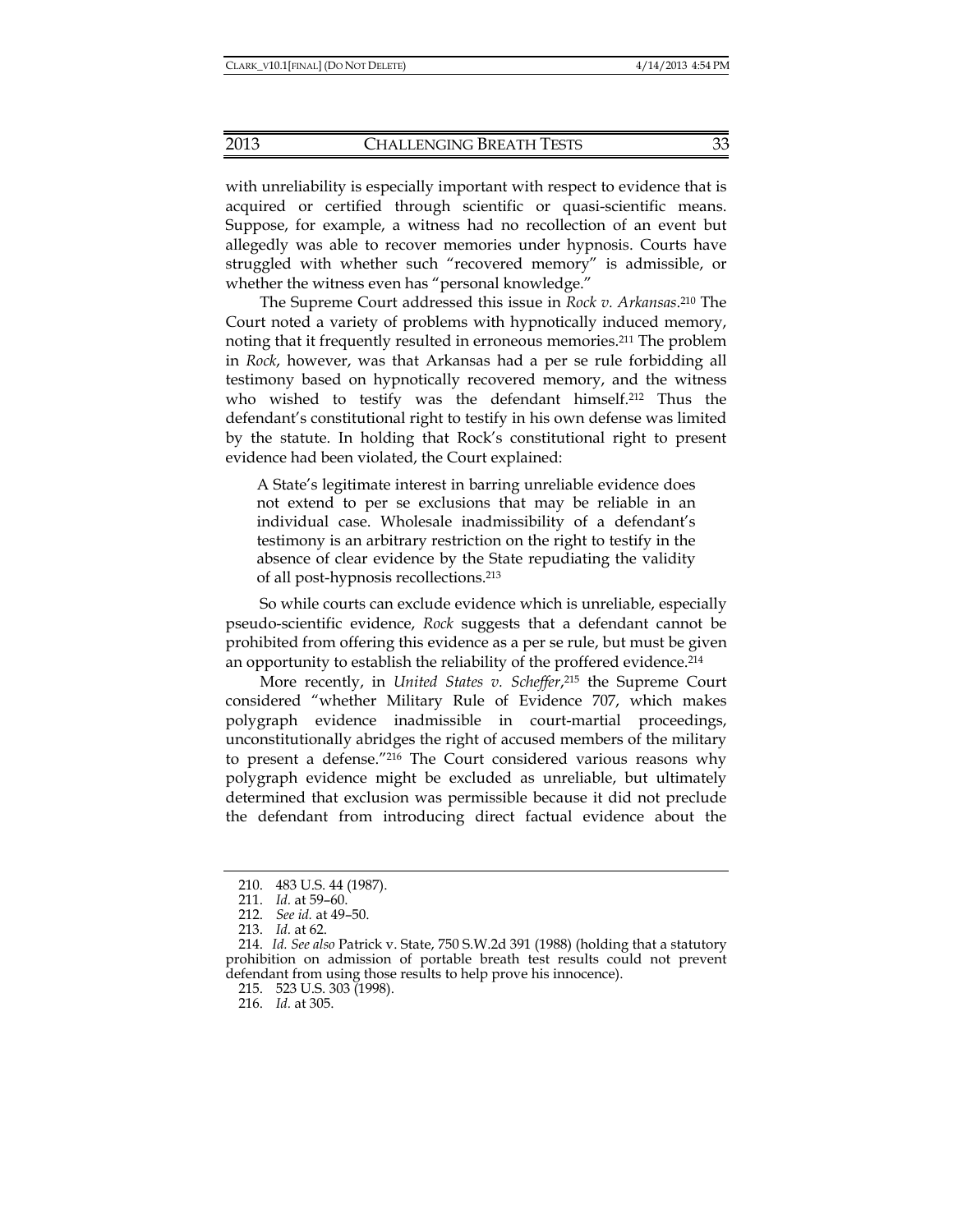offense.217 The defendant was prevented only from introducing expert testimony to bolster his credibility.218

These cases suggest that Alaska's "working tolerance" statute might not survive constitutional scrutiny because it categorically excludes factual evidence bearing directly on the offense. Is it plausible to defend the "working tolerance" statute by claiming that it excludes only speculative evidence? Arguably *speculation* about inaccurate breath testing is not reliable enough to allow into evidence. For example, a breath sample of .080 is equally likely to be too high and too low.219 This places the fact-finder in the position of speculating, under the influence of both prosecutor and defense counsel, as to the actual percentage.

This is one of the strongest arguments in favor of not admitting the evidence; but while this argument may have force in a civil case, it has much less force in a criminal case. In a civil case, where the burden of proof is a preponderance of the evidence, it is acceptable to claim that a test with a reasonable margin of error does not prevent the fact-finder from rendering judgment with the appropriate level of certainty. But when the burden is on the state to prove intoxication beyond a reasonable doubt, the fact that a breath test might register high or low of the actual mark places the ultimate issue in doubt. Moreover, prior to *Mangiapane*, at least, the Alaska Courts regarded a known margin of error as so well established as to be capable of judicial notice.<sup>220</sup> Courts to have addressed the margin of error seem to regard the fact that breathalyzers have some margin of error as beyond dispute.221 Of course, with reference to particular models of breathalyzer which do not have a well-known or recognized margin of error, the court might require a party to present evidence as to what the margin of error is.222 There are also limits to the admissibility of exculpatory evidence placed

 <sup>217.</sup> *See id.* at 318.

 <sup>218.</sup> *Id.*

 <sup>219.</sup> This hypothetical assumes there is no other evidence of the amount of alcohol consumed. And in some cases there may be evidence that the particular machine is consistently registering high or low.

 <sup>220.</sup> In *Haynes* the Court simply declared (without citation) that "[t]he Intoximeter 3000 has a recognized margin of error of .01 grams per 210 liters of breath." 865 P. 2d 753, 754 (1993). *See also Bushnell v. State*, 5 P.3d 889, 891 (2000) ("[T]he Intoximeter's working tolerance (or margin of error) of .01 percent is likewise well-known"). Even *Mangiapane* referred to "the Intoximeter's acknowledged margin of error." 974 P.2d 427, 430 (1999).

 <sup>221.</sup> *See Haynes*, 865 P.2d at 755, and the cases cited there. The cases cited in *Haynes* do not dispute whether there is a margin of error but only the legal significance of this fact.

 <sup>222.</sup> *See, e.g*., *Borger v. Dep't of Motor Vehicles*, 192 Cal.App.4th 1118, 1121–22 (2011) (holding that an expert's "bald" assertion that the Intoxilyzer 5000 had a margin of error of  $+/-$ .020 did not overcome the rebuttable presumption present in a civil case that a test result of 0.08 percent or more establishes intoxication).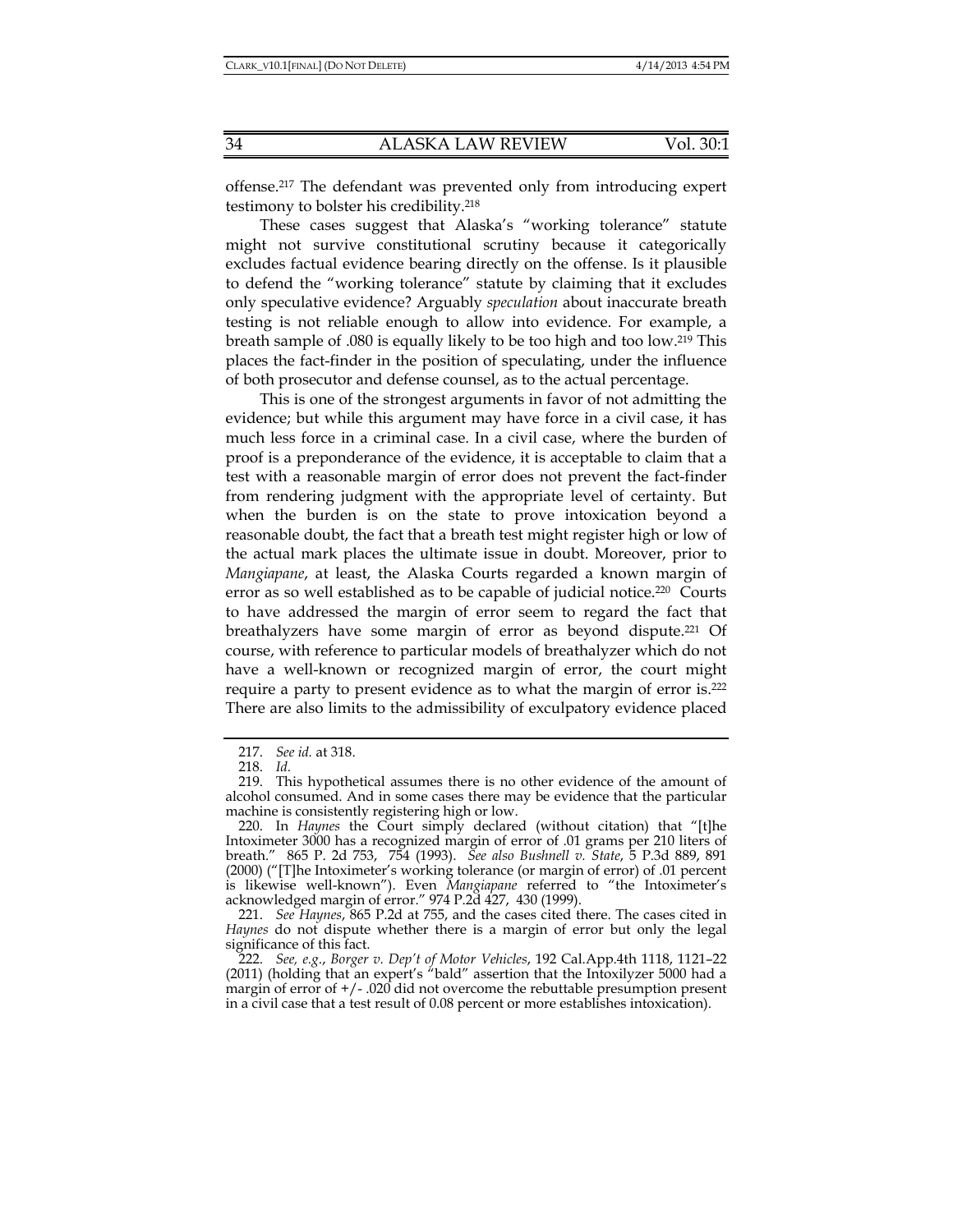on defendants by rules of procedure. For example, *Taylor v. Illinois* ruled that a defendant could not present certain witnesses when defense counsel refused to comply with discovery rules, explaining that "[d]iscovery, like cross-examination, minimizes the risk that a judgment will be predicated on incomplete, misleading, or even deliberately fabricated testimony."223 For example, the Court noted that it was not a violation of due process to refuse to permit expert testimony when the defense refused to provide the prosecution with a copy of the expert's report.224 While *Taylor* thus permits the exclusion of certain exculpatory evidence based on procedural violations, this holding affords no protection for the form of exclusion at work in the Alaska "working tolerance" statute. This case is noted because it again shows that the right to present exculpatory evidence is not absolute. It also could come into play in a DUI case, if, for example, the defense attempted to call an expert witness without proper notice. The statute is not designed to impose a procedural requirement. It is more like the per se exclusionary rule deemed unconstitutional in *Rock*. 225

The existence of a privilege or confidential information is another potential basis for excluding relevant evidence, but the Alaska Supreme Court has been hesitant to allow the prosecution to exclude evidence on the basis of confidentiality.226

Courts have frequently found a violation of a defendant's right to due process or to confront witnesses when a state has restricted a defendant's ability to present evidence to the jury based on a state privilege. In *Davis v. Alaska*,<sup>227</sup> Davis wished to impeach a witness with evidence of the witness's juvenile conviction and probationary status.<sup>228</sup> However, the trial court did not permit this line of questioning because of a state law protecting the secrecy of juvenile convictions.229 The U.S. Supreme Court, while acknowledging an important state interest in maintaining the secrecy of juvenile records, held that restricting defendant's counsel from pursuing this line of questioning violated Davis's Sixth Amendment right to cross examination and a fair trial.230

*Pennsylvania v. Ritchie*231 also involved a dispute over the extent to which a state could classify certain information as privileged and refuse

 <sup>223.</sup> Taylor v. Illinois, 484 U.S. 400, 411–12 (1988).

 <sup>224.</sup> *Id.* at 412 (citing United States v. Nobles, 422 U.S. 225 (1975)).

 <sup>225.</sup> See Rock v. Arkansas, 483 U.S. 44, 62 (1987).

 <sup>226.</sup> *See* ALASKA R. EVID. 501 (limiting the privilege to refuse testimony only to a limited number of explicitly enumerated cases).

 <sup>227. 415</sup> U.S. 308 (1974).

 <sup>228.</sup> *Id.* at 309.

 <sup>229.</sup> *Id.* at 311–12.

 <sup>230.</sup> *Id.* at 320.

 <sup>231. 480</sup> U.S. 39 (1987).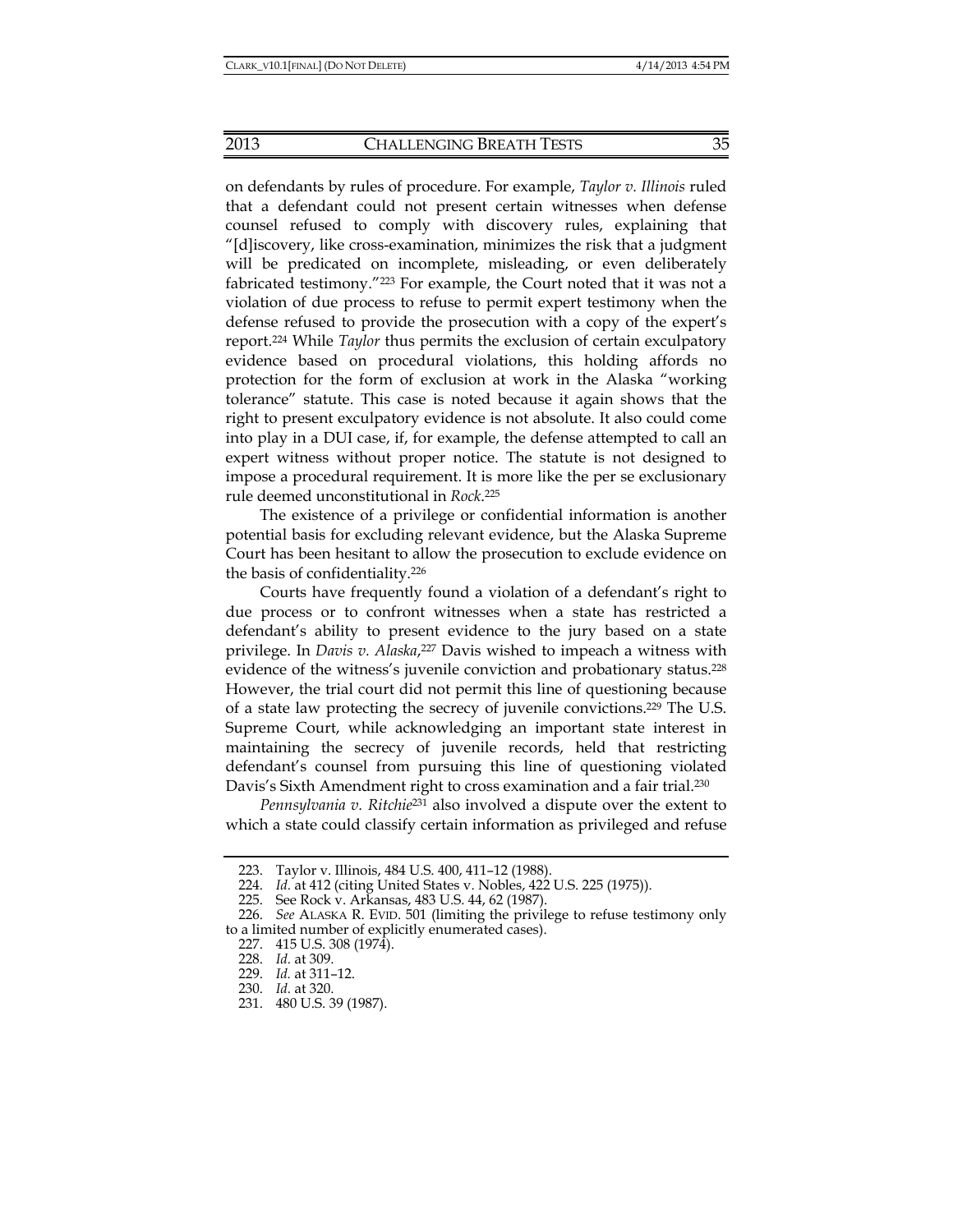to disclose it to the defense.232 Ritchie was charged with sexual abuse of his daughter who had been interviewed by state social workers a number of times.233 These social worker files were classified as privileged under state law and the state refused to provide copies to the defense even though the defense believed they might contain exculpatory information.<sup>234</sup> Again the Court stated that "the public interest in protecting this type of sensitive information is strong," but held that the need for evidence in a criminal case outweighed this interest.235

Confidentiality is relevant in the DUI context as well. There has been an ongoing battle in many jurisdictions over whether the prosecution must reveal the source code for breathalyzers to defense counsel. This would enable defense counsel to have an expert analyze the code and attack how the instruments calculate their results.236 Manufacturers have insisted that the source code is proprietary and cannot be revealed.237

Putting that thorny issue aside, however, the argument that *the margin of error* is confidential is dubious. Given that the Supreme Court has held that even clearly confidential information such as the criminal records of minors must give way to the defense right to present evidence, it is unlikely that the Supreme Court would be willing to permit the state to conceal the margin of error on state breath testing instruments.238 This argument does not appear to have ever been raised, however, so courts have not decided the issue.

In conclusion, while there are a variety of exceptions which permit courts to exclude relevant exculpatory evidence, those exceptions have been narrowly drawn, and it is difficult to fit the "working tolerance"

 237. *See*, *e.g.*, State v. Kuhl*,* 741 N.W.2d 701, 709 (Neb. Ct. App. 2007) ("[T]he record is clear that the source code is not in the State's possession and that the manufacturer of the machine in question considers the source code to be a trade secret and the proprietary information of the company.").

 238. One other theory that should perhaps be mentioned is that relevant evidence can be excluded when its probative value is substantially outweighed by undue prejudice. ALASKA R. EVID. 403. I have not seen this issue raised in any DUI cases, and it is hard to imagine how evidence of margin of error could be unduly prejudicial.

 <sup>232.</sup> *Id.* at 43–44.

 <sup>233.</sup> *Id.*

 <sup>234.</sup> *Id.* at 44.

 <sup>235.</sup> *Id.* at 57. The Court did note that there were some limits to this access, however, and decreed that the trial court should perform an *in camera* review of the material, preventing the defense from having complete, unfiltered access to the materials. *Id.* at 60.

 <sup>236.</sup> For a helpful overview of this issue, *see* Aurora J. Wilson, Note, *Discovery of Breathalyzer Source Code in DUI Prosecutions*, 7 WASH. J.L. TECH. & ARTS 121 (2011).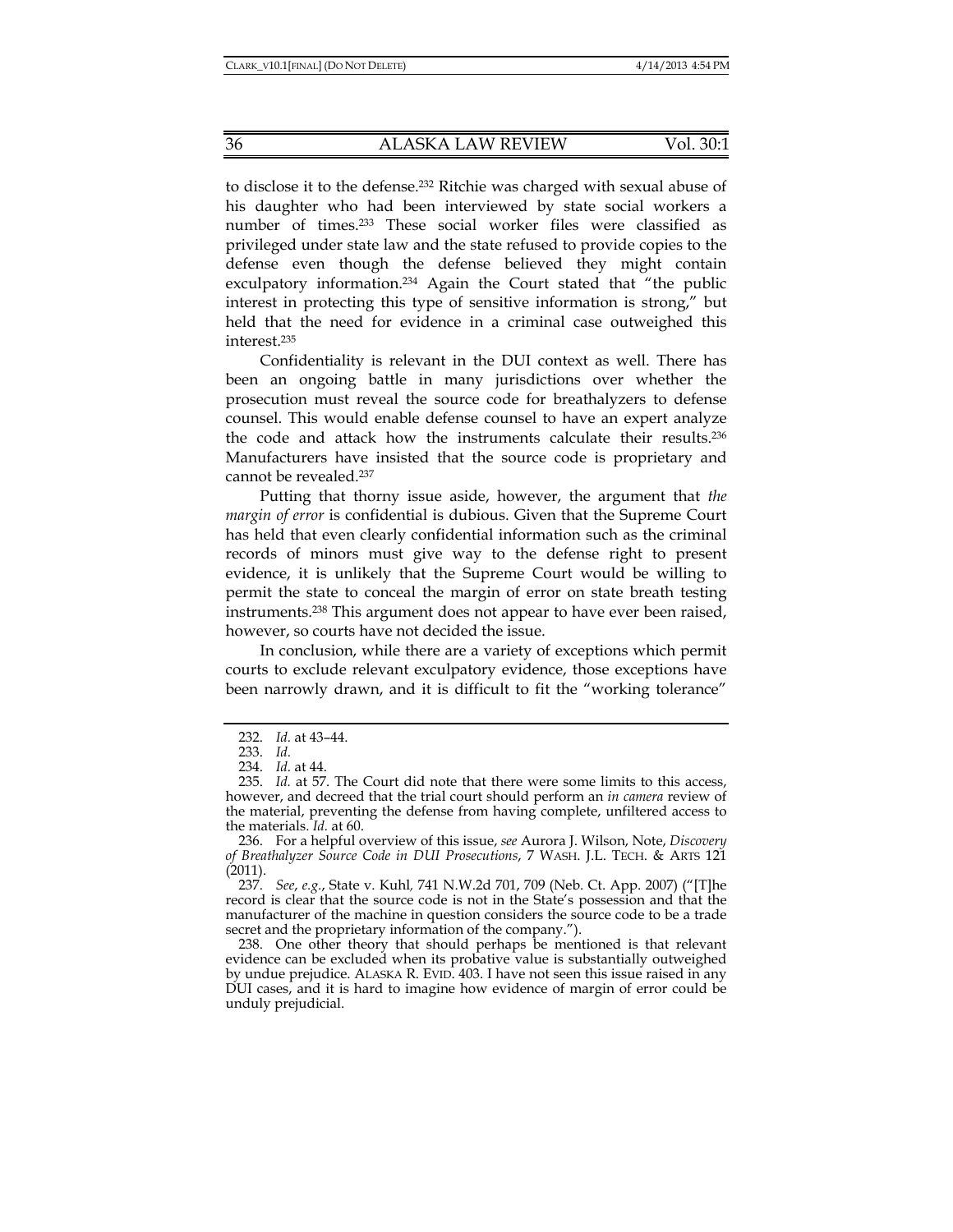statute into any of those exceptions.

## **VIII. IS THERE A DUE PROCESS RIGHT TO HAVE A MARGIN OF ERROR APPLIED IN FAVOR OF DEFENDANTS?**

The above sections have focused on whether a defendant has a right to introduce evidence of the margin of error or uncertainties in the testing procedure. This last section will address whether due process requires that any margin of error be assumed in her favor.

The standard argument that the margin of error must be applied in a defendant's favor is that a reading within an acknowledged margin of error is enough as a matter of law to create reasonable doubt regarding whether the defendant was above the legal level. This argument gets stronger the closer to the legally required percentage that a subject sample is.239 This argument is based purely in the presumption of innocence and the requirement that the state prove intoxication level beyond a reasonable doubt.

There is a second argument that a conviction cannot be based on a "purely fortuitous" result. In *Best v. Municipality of Anchorage*, 240 the Court of Appeals noted that the test results were so suspect that conviction was based on the "purely fortuitous" result finding that the MPT and Intoximeter results just happened to be close to each other.<sup>241</sup> This argument has not been explored further in Alaska, however.<sup>242</sup>

Nonetheless, it can hardly be doubted that the right to be free from arbitrary enforcement of the criminal law is even more important than the right to vote. The Alaska Court of Appeals affirmed the fundamental principle, stating that "[t]he due process guarantee protects citizens from the arbitrary or fundamentally unfair use of government power."243 After all, whether an individual's vote is counted is extremely unlikely to have any effect on that individual, whereas the arbitrary enforcement of criminal law may mean the difference between going free or going to jail.

 <sup>239.</sup> A subject sample at .080 has essentially a 50/50 chance that the next sample will be above or below .080. As the number of subject samples increases, the odds of one of those tests registering above the legal limit also increase.

 <sup>240. 712</sup> P.2d 892 (Alaska Ct. App. 1985).

 <sup>241.</sup> *Id.* at 896.

 <sup>242.</sup> The United States Supreme Court took up essentially the same issue in Bush v. Gore, 531 U.S. 98 (2000), which turned on whether there were sufficient safeguards to ensure uniformity of vote counting, and held that due process guarantees citizens the right to be free from arbitrary and disparate treatment in the exercise of the fundamental right. *Id*. at 105.

 <sup>243.</sup> Municipality of Anchorage v. Ray, 854 P.2d 740, 748 (Alaska Ct. App. 1993) (citing LAURENCE TRIBE, AMERICAN CONSTITUTIONAL LAW 664 (2d ed. 1988)).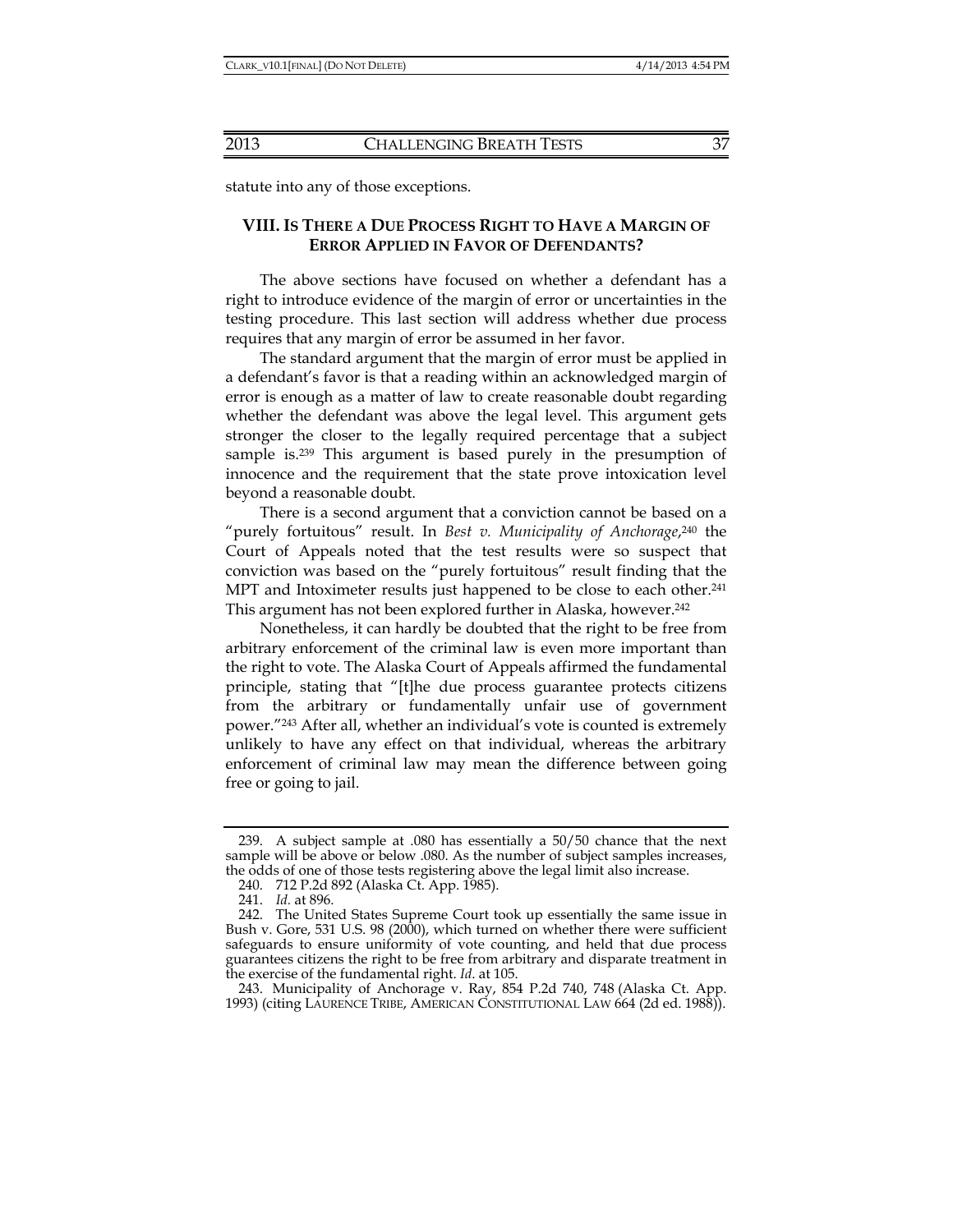Like the famous dimpled chads of *Bush v. Gore*, 244 conviction and incarceration in DUI cases where the defendant is close to the legal limit depends on some degree of randomness. A person who blows into a Datamaster and obtains a result of .080 might well have blown into the machine a minute later and obtained a .079 result. Moreover, Datamaster machines are only required to be calibrated to within an acceptable working tolerance, which is plus or minus .010 of the known test value.245 Datamaster machines also experience drift. So even if all of the machines are initially calibrated perfectly, they may lose accuracy over time. This means that a person blowing into several Datamaster devices will have different results. A person blowing into two different instruments one after the other could get subject samples differing by as much as .020 based simply on instruments being calibrated differently.246

This means that a person can be guilty of a crime if she blows into one machine but not another. The difference between .079 and .080 is entirely the result of a random fluctuations in 1) the machine's margin of error, 2) the differing breath samples of individuals, and 3) the calibration of the particular machine. Any one of these three factors could cause deviations away from the true measurement. When all three are taken together they can result in large variations in test results (typically assumed to be  $+/-$  .020).<sup>247</sup> Thus relying on one simple test is effectively random and arbitrary, because there is no certainty that the single sample is accurate. Obviously, the closer one gets to the legal limit the less confidence one can have in the result, but even apparent test results well over the limit may still be the result of random fluctuations. Most states have adopted a rule requiring duplicate tests to help prevent the introduction of a random fluctuation. Conviction on a test result close to the limit, especially within the acknowledged margin of error is the criminal equivalent of a person's freedom depending on the

 <sup>244.</sup> *Bush v. Gore*, 531 U.S. 98 (2000).

<sup>245.</sup> *Bushnell* held that calibration to within plus or minus .010 is "tolerably inaccurate." 5 P.3d 889, 891 (Alaska Ct. App. 2000).

 <sup>246.</sup> McCarthy v. State, 285 P.3d 285, 288 (Alaska Ct. App. 2012), held that an instrument that consistently tested .008 higher than the target value of the control sample was "within the acceptable margin of error set by law." One machine could be calibrated .008 high and another .008 low, so a person with an actual breath alcohol level of .080 would have a result of .088 in the first device and .072 in the other. Thus a defendant's guilt or innocence could turn on the purely fortuitous choice to blow into one instrument or the other.

 <sup>247.</sup> *See* State v. Ards, 816 N.W.2d 679, 681 (Minn. App. Ct. 2012) (showing sample readings of .131, .132, .119 and .121 and noting that this "variation in the reading is common and expected"); *see also infra* at n. 269–94 (noting the number of states that require two or more tests to be within .020).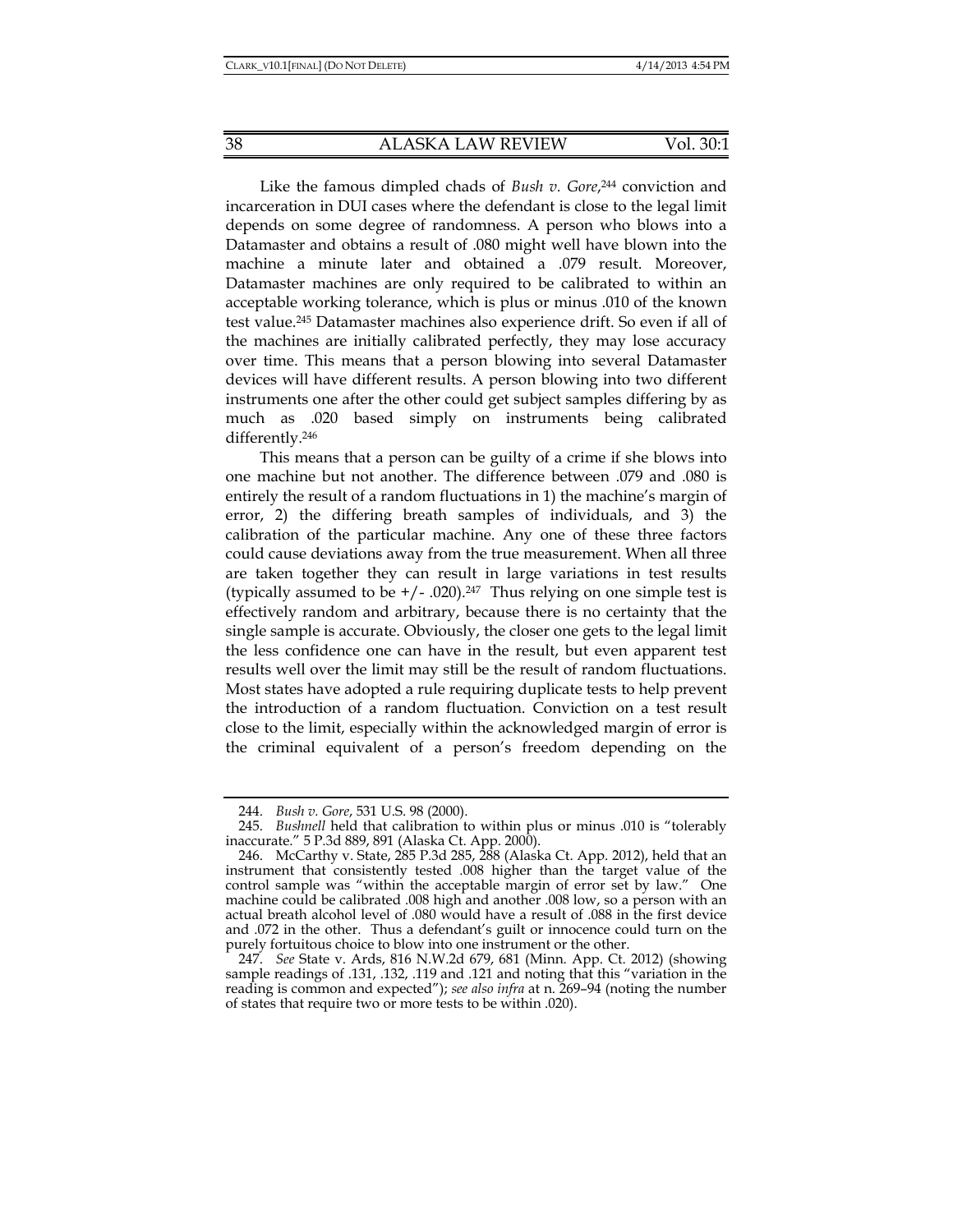interpretation of a hanging chad.248

The only United States Supreme Court case directly to address the due process concerns for breath alcohol testing was *California v. Trombetta*249 in 1984. Trombetta argued that due process required that the state preserve a breath sample for later testing, as a later test might well be able to call into doubt the initial test results.250 The Supreme Court rejected this argument, noting that the procedures used by California—two independent measurements closely correlated and bracketed by blank tests—were sufficient to guarantee due process.251 While the Court did not explicitly say that one test would be insufficient to guarantee due process, the Court's emphasis on the process used in the particular case (that is, two independent measurements which must be closely correlated) at least suggests that two tests might be a requirement of due process.252

As a general matter, the Supreme Court requires a balancing of state and private interests to determine if the procedures used to deprive a person of liberty or property are constitutionally adequate. As the Court explained in *Matthews v. Eldridge*: 253

[O]ur prior decisions indicate that identification of the specific dictates of due process generally requires consideration of three distinct factors: first, the private interest that will be affected by the official action; second, the risk of an erroneous deprivation of such interest through the procedures used, and the probable value, if any, of additional or substitute procedural safeguards; and, finally, the Government's interest, including the function involved and the fiscal and administrative burdens that the additional or substitute procedural requirement would

 <sup>248.</sup> This argument is different than the claim that a single test is so uncertain as to be inadmissible under the rules of evidence. This latter argument was rejected in State v. Dille, 258 N.W.2d 565, 569 (Minn. 1977). Dille had an apparent blood sample of .226 and argued on simple admissibility grounds "that it was insufficient to make only one analysis of defendant's blood sample because of the chance of error in any single test." *Id.* The Minnesota Supreme Court rejected the argument, explaining that the single test displayed sufficient indicia of reliability to make it a candidate for jury consideration. *See id.* Although it might be a preferred practice to run duplicate tests, the failure to do so in this case was not a sufficient reason to exclude the test results. The argument from *Bush v. Gore* is not about admissibility; it is that the admissible evidence resulting from a single test within the known margin of error is insufficient to support a conviction. *See supra* note 242 and accompanying text.

 <sup>249. 467</sup> U.S. 479 (1984).

 <sup>250.</sup> *Id.* at 481.

 <sup>251.</sup> *Id.* at 489.

 <sup>252.</sup> *See id.*

 <sup>253. 424</sup> U.S. 319 (1976).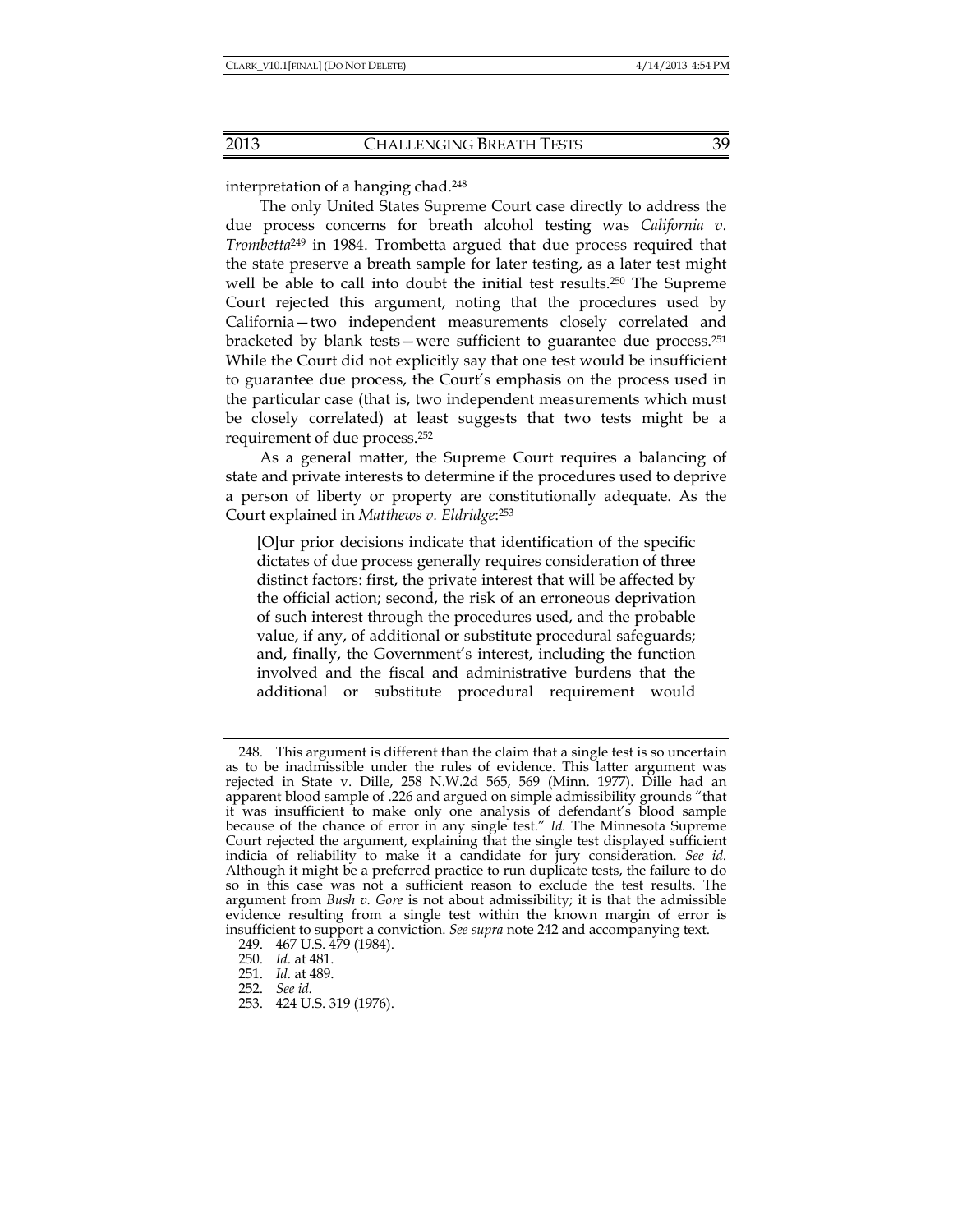#### entail.254

This general due process requirement is an additional argument in favor of a duplicate testing. The risk of erroneous deprivation of liberty when a person's first breath test is at or just over the legal limit is substantial. Even when the test result is well above the limit there is still a possibility that the test result is an anomaly. Thus the probative value of additional testing is significant. In contrast, the additional cost to the state in having a subject tested twice—typically a five-minute process is negligible.255

The Colorado Supreme Court relied on this cost-benefit analysis to hold that due process required either a second test or preservation of a sample for independent testing.256 In 1979, Colorado had a regulation much like Alaska's which permitted a defendant to request a duplicate blood test, but did not require a second test.257 However, the Colorado Supreme Court held that this was insufficient to guarantee due process and held that a suspect "must be given a separate sample of his breath at the time of the test or the alcoholic content of his breath [must be preserved] in a manner which will permit scientifically reliable independent testing by the defendant."258 The Court noted how important a duplicate test could be for the defendant and stated that "the cost of preserving and testing a separate sample of a defendant's breath is between three and four dollars."259

The principal obstacle to adopting this line of reasoning into Alaska law is the Alaska Supreme Court's decision in *Gunderson v. Municipality of Anchorage*. 260 There, the Alaska Supreme Court did not engage in cost/benefit analysis but held that if no breath sample is preserved, "due process requires that [police] give clear and express notice of a defendant's right to an independent test and offer assistance in obtaining one in order to introduce police-administered test results at

 <sup>254.</sup> *Id*. at 334–35.

 <sup>255.</sup> Garcia v. Dist. Court 21st Judicial Dist., 589 P.2d 924, 929 n.3 (Colo. 1979) (estimating the additional of preserving an additional breath sample to be three to four dollars) *implicitly overruled on other grounds by* California v. Trombetta, 467 U.S. 479 (1984). The Datamaster used by the State of Alaska already has the capacity to do duplicate breath testing simply by selecting "Number of Tests" on the menu and entering "2." BREATH ALCOHOL TESTING MANUAL, *supra* note 47, at 16.

 <sup>256.</sup> *Garcia*, 589 P.2d at 929 n.3 (citing both the Colorado and U.S. Constitutions)*.*

 <sup>257.</sup> *Id.* at 926.

 <sup>258.</sup> *Id.* at 930.

 <sup>259.</sup> *Id.* at 929 n.3.

 <sup>260.</sup> Gunderson v. Municipality of Anchorage, 792 P.2d 673, 677 (Alaska 1990).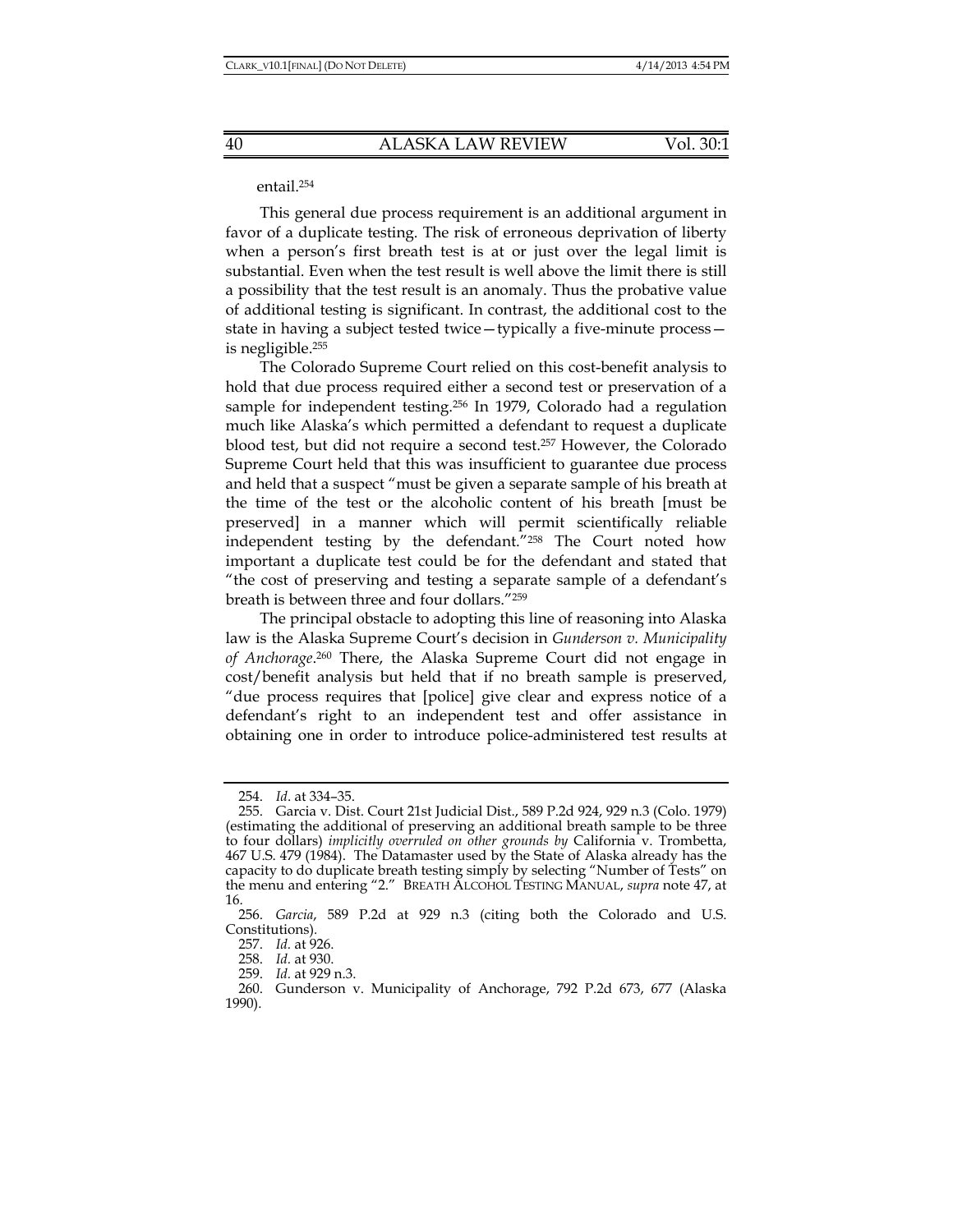#### trial."261

*Gunderson* is open to several criticisms. First, *Gunderson* relied on the U.S. Supreme Court's decision in *Trombetta* when it stated that "the chances are extremely low that preserved samples would have been exculpatory" and "the high accuracy of the Intoxilyzer would mean that a preserved breath sample would simply confirm the original test result."262 Yet the Alaska Supreme Court failed to note that this finding was based on the specific procedure at issue in *Trombetta*, *i.e.*, using two independent breath tests within an acceptable range of each other.263

The second criticism of the opinion is that offered by Justice Burke in his dissent to the *Gunderson* opinion.264 The majority noted that while defendants had a right to an independent test, that right could be waived if the police offered them the possibility of a second test.265 But as Justice Burke pointed out, a waiver is a knowing and voluntary relinquishment of a right.266 It is difficult to see a decision as a fullyinformed waiver when it is made in a split second, by a person in a police station, who has been drinking, is tired, scared, in handcuffs, knows nothing about alcohol testing, has had no chance to consult with counsel, and may suspect that police are trying to trick him.267

There are several other reasons why *Gunderson* should be reconsidered. First, the history of offering independent tests seems to support the dissent's case—although there are no published figures on what percentage of suspects requests an independent test, the vast majority end up waiving their rights.268 The fact that so few suspects request a test suggests that suspects do not know what to make of it.

Another issue to keep in mind is that *Gunderson* was decided in 1990, before the enactment of the "working tolerance" statute. When *Gunderson* was decided, any known margin of error had to be applied in favor of the defendant. When the working tolerance is being credited to the defendant the need for a second test is less important. But when the margin of error is not applied in favor of the defendant, and the

 <sup>261.</sup> *Id*.

 <sup>262.</sup> *Id*. at 675 (quoting California v. Trombetta, 467 U.S. 479, 491 (1984)).

 <sup>263.</sup> *Gunderson*, 792 P.2d at 675.

 <sup>264.</sup> *Id.* at 678–79. (Burke, J., dissenting).

 <sup>265.</sup> *Id*. at 677 ("[W]e do not believe that having to make a choice while in police custody so diminishes the value of the notice of the right to an independent test that it makes it an unreasonable opportunity to challenge the accuracy of the Intoximeter test result.").

 <sup>266.</sup> *Id.* at 678 (Burke, J., dissenting).

 <sup>267.</sup> *Id.* at 678-79 (Burke, J., dissenting).

 <sup>268.</sup> In my own estimate, having handled more than one hundred DUI cases, I would guess the percentage of defendants who request an independent test is less than 10%.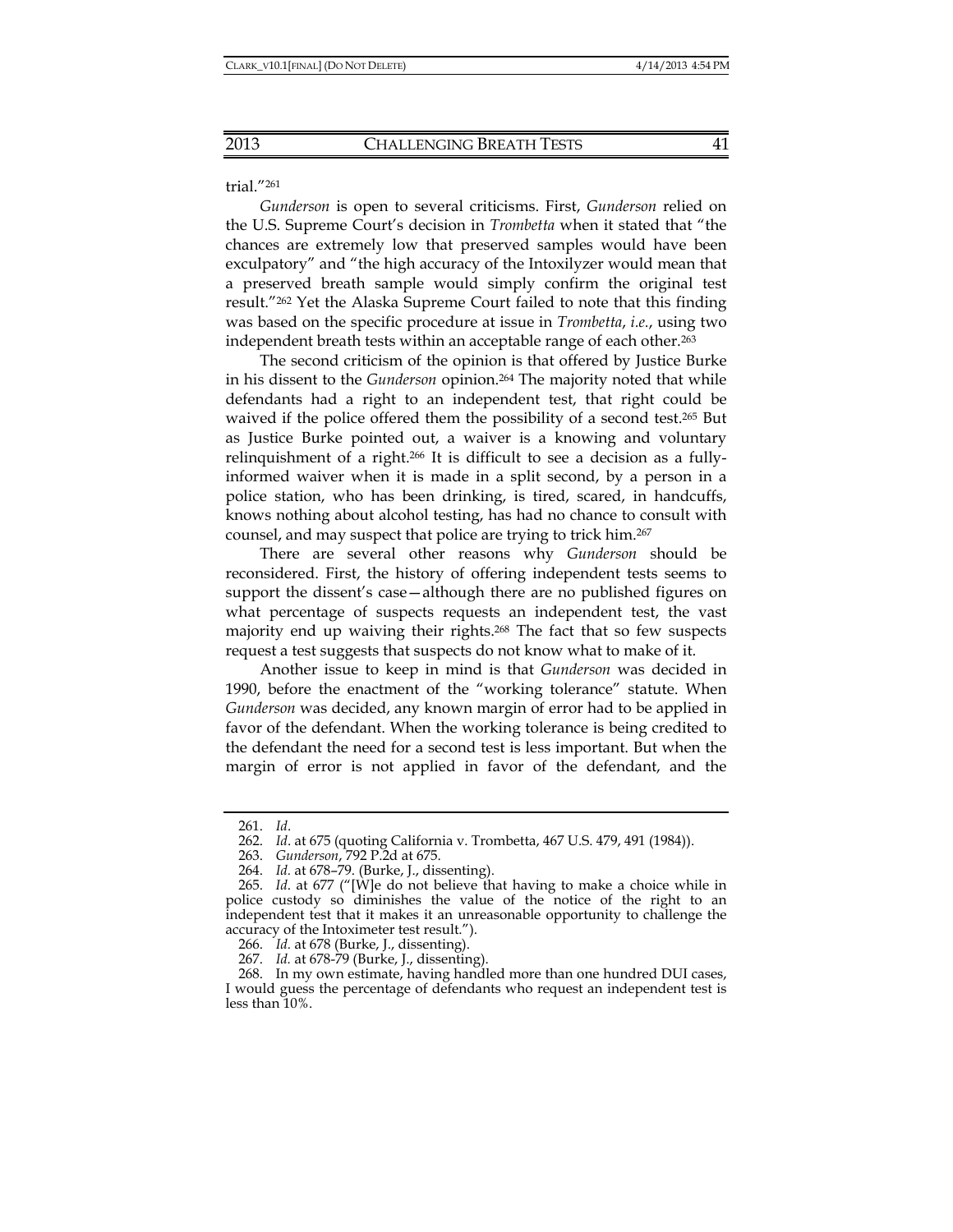defendant is within the acknowledged margin of error, then a second test is vital to an accurate determination of the breath alcohol level.

A third issue to consider is that a majority of states now require multiple breath tests, and generally use the lower of the two tests. States requiring two tests include Alabama,<sup>269</sup> Arizona,<sup>270</sup> California,<sup>271</sup> Connecticut,<sup>272</sup> Florida,<sup>273</sup> Georgia,<sup>274</sup> Idaho,<sup>275</sup> Maine,<sup>276</sup> Maryland,<sup>277</sup> Massachusetts,<sup>278</sup> Michigan,<sup>279</sup> Nevada,<sup>280</sup> New Mexico,<sup>281</sup> North Carolina,<sup>282</sup> North Dakota,<sup>283</sup> Oklahoma,<sup>284</sup> Pennsylvania,<sup>285</sup> Rhode

 269. McDaniel v. State, 706 So.2d 1305, 1307 (Ala. Crim. App. 1997) (noting that Alabama Administrative Code at Rule 370-1-1-.01(4)(a) provides that "Two (2) samples of breath shall be tested. . . . Report the lower test result.")

 270. *See* ARIZ. REV. STAT. ANN. § 28-1323(A)(3) (requiring duplicate breath tests within .020 alcohol concentration of each other).

 271. *See* People v. Williams, 121 Cal. Rptr. 2d 854, 857 (Cal. 2002) (noting requirement for two tests within .02); CAL. CODE REGS. tit.  $17 \frac{\overline{1} \cdot 1221.4}{\overline{2013}}$ .

 272. *See* REGS. CONN. STATE AGENCIES. § 14-227a-8b(c) (2013) ("Each time a sample is analyzed by a device or instrument other than a direct breath alcohol testing device or instrument, the analyst shall analyze duplicate samples.").

 273. *See* FLA. ADMIN. CODE R. 11D-8.002(12) (2013) (requiring "a minimum of two samples of breath collected within 15 minutes of each other, analyzed using an approved breath test instrument, producing two results within 0.020  $g/210L''$ ).

 274. *See* GA. CODE ANN. § 40-6-392(a)(1)(B) (2012) (providing that "two sequential breath samples shall be requested for the testing" and "the readings shall not differ from each other by an alcohol concentration of greater than 0.020 grams and the lower of the two results shall be determinative for accusation and indictment purposes and administrative license suspension purposes").

 275. Idaho procedure provides for two breath samples taken two minutes apart and within .02 of each other. *See* IDAHO STATE POLICE, Idaho Standard Operating Procedure, Breath Alcohol Testing, § 6.2 (Jan. 16, 2013) *available at* http://isp.idaho.gov (prescribing multiple tests).

 276. *See* State v. Kennedy, 657 A.2d 773, 774 (Maine 1995) ("[R]egulations provide in part that a complete blood-alcohol test must consist of two separate breath samples, the results of which are within .02% of each other . . . .").

 277. *See* Lowry v. State, 768 A.2d 688, 691 (Md. 2001) ("[A] test actually consists of two breath samples in order to compare the samples to ensure that the instrument is in proper working order.").

 278. *See* 501 CODE MASS. REGS. § 2.14 (2013) (requiring two breath samples within +/- .020 of each other). The regulation further provides that "the lower of the two breath sample results shall be truncated to two decimal places and reported as the arrestee's BAC." *Id*.

 279. *See* People v. Dinardo, 801 N.W.2d 73, 75 (Mich. Ct. App. 2010) (noting collection of two breath samples is standard procedure).

 280. *See* NEV. REV. STAT. § 484C.200 (2011) (requiring two tests within .020 of each other).

 281. *See* N.M. CODE R. § 7.33.2.15(B)(2) (2011) (requiring a good faith effort to collect at least two breath samples).

 282. *See* N.C. GEN. STAT. § 20–139.1(b3) (2011) (requiring testing of duplicate, sequential samples).

 283. *See* Koenig v. N.D. Dep't of Trans., 696 N.W.2d 534, 535 (N.D. 2005) (noting the requirement for duplicate breath samples).

284. *See* Childs v. State, Dep't of Pub. Safety, 988 P.2d 898, 899 (Okla. 1999)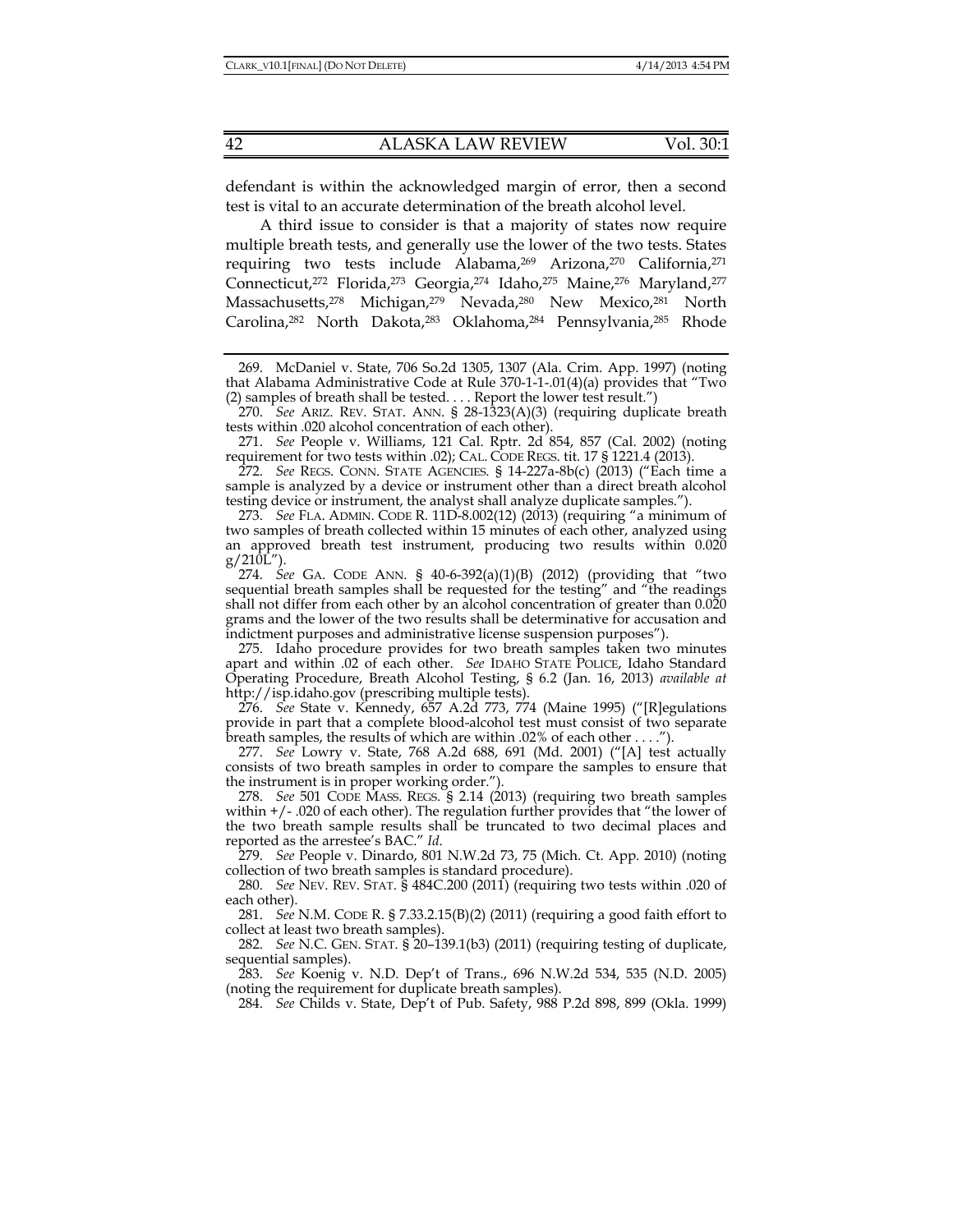Island,286 Texas,287 Washington,288 and Wisconsin.289 New Jersey and Minnesota have gone so far as to require four separate and independent breath test results.290 Other states have administered multiple breath tests: Arkansas,<sup>291</sup> Mississippi,<sup>292</sup> New York,<sup>293</sup> and Wyoming.<sup>294</sup> While many states have adopted these measures by statute or regulation, the New Hampshire Supreme Court recently held that due process required the state to collect and preserve a second breath sample when the state collects a single breath sample.295

Vermont has a provision that a suspect must be offered a second breath test and may "elect to have a second [breath] test administered immediately after receiving the results of the first test."296 In *State v. Lowe*, 297 the defendant's first sample registered .083 and the second registered .079. A second breath test may be more valuable to a defendant than a blood test; for example, if a suspect's blood test registers .070 thirty minutes later, the trier of fact might conclude that the difference is due to elimination of alcohol and still find the

 287. *See* Texas Breath Alcohol Testing Program Manual, 52–53 (Randall Beatty & Mac Cowen eds., 2001), *available at* www.txdps.state.tx.us/ CrimeLaboratory/documents/BATOperatorManual.pdf (providing for duplicate testing); TEXAS TRANSPORTATION CODE § 724.012(a) (providing that an arresting officer may require a suspect to submit "one or more" breath samples).

288. WASH. REV. CODE § 46.61.506(4)(a)(vi) (2012).

 289. WISC. ADMIN. CODE § TRANS 311.06(3)(d) (requiring "[c]onsecutive breath alcohol analysis results in a test sequence within .02").

 290. State v. Chun, 943 A.2d 114, 131 (N.J. 2008); State v. Ards, 816 N.W.2d 679, 681 (Minn. Ct. App. 2012).

 291. *See* Hayden v. State, 286 S.W.3d 177, 179 (Ark. Ct. App. 2008) (noting two tests).

 292. *See* Parkman v. State, No. 2011-KM-00723-COA, 2012 Miss. App. LEXIS 364, at \*3 (Miss. Ct. App. June 19, 2012) (noting defendant submitted two samples two minutes apart with the lower of the two used for prosecution).

 293. People v. Mertz, 497 N.E.2d 657, 658 (N.Y. 1986). In New York some localities appear to use duplicate testing.

 294. *See* Peterson v. Wydot, 158 P.3d 706, 708 (Wyo. 2007) (noting the defendant took two tests); Hwang v. State, Dep't of Transp., 247 P.3d 861, 863 (Wyo. 2011) (noting two tests).

 295. In re Opinion of Justices (Eliminating Requirement for Additional Breath Samples), 2 A.3d 1102, 1105 (N.H. 2010). *See also* Ex parte Mayo, 652 So.2d 201, 205–06 (Ala. 1994) (holding that due process required the state to adopt measures ensuring the accuracy of testing and stating that "administering two breath tests" was one possible way of accomplishing that goal).

296. 23 VT. STAT. ANN. § 1202(d)(5) (2012).

297. 740 A.2d 348, 350 (Vt. 1999).

<sup>(&</sup>quot;In accordance with the Board's regulations, a suspect driver's breath is tested twice within a short period.").

 <sup>285.</sup> *See* 67 PA. CODE § 77.24(b) (2012) (requiring two breath samples within .020).

 <sup>286.</sup> *See* State v. Ensey, 881 A.2d 81, 85 (R.I. 2005) (describing the "two phase" process by which two breath samples are collected).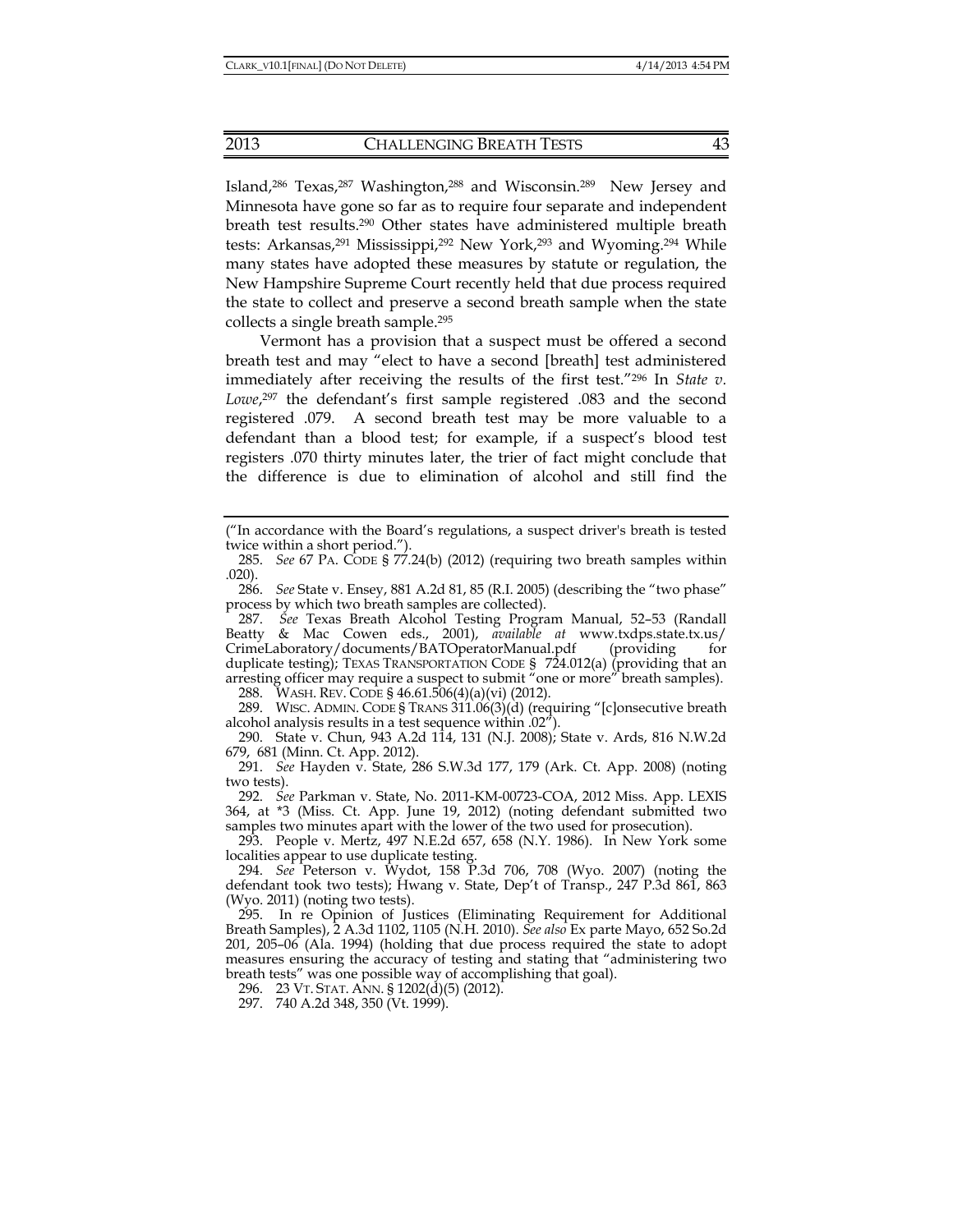defendant guilty.

Multiple test results were less common twenty years ago when *Gunderson* was decided,298 but the prevalence of multiple testing around the country and the widespread recognition that this is a more accurate method argues that double testing has become a *de facto* due process protection in a wide variety of jurisdictions. Numerous experts and safety organizations, such as the National Safety Council, have called for duplicate testing to ensure accuracy.299

The final change calling for a reconsideration of *Gunderson* is the *Bush v. Gore* case, discussed above. As superseding precedent calls *Gunderson* into doubt, the Court should consider the "working tolerance" statute in light of *Bush v. Gore*. 300

## **CONCLUSION**

Given the fundamental right to introduce exculpatory evidence, Alaska's "working tolerance" statute is hard to justify and is outside the mainstream. The issue of whether due process requires that the margin of error be applied in favor of a defendant is a closer call. Given the older Alaska precedents which held that this was a requirement of due process, and given the decision in *Bush v. Gore*, 301 there is a strong argument that this margin must be assumed to benefit the defendant. What is certain is that the Alaska courts have made a confusing tangle out of this issue since *Mangiapane.* The Alaska Supreme Court has stated that statutes restricting defendants' right to present a defense must be "closely scrutinized."302 It is past time the Supreme Court reexamined this issue and clarified the right to present exculpatory evidence in DUI cases.

Finally, while this article has been phrased chiefly in terms of the defendant's right to present exculpatory evidence, a second breath test may give the prosecution a stronger case. A person with an initial test result of say, .081, may give a second result beneath .080, thus potentially avoiding convicting an innocent person. But the second

 <sup>298.</sup> While some states such as California have long had duplicate tests, one treatise from 1995 indicates that duplicate testing was the exception in the early 1990s. EDWARD L. FIANDACH, HANDLING DRUNK DRIVING CASES § 13.20 (2nd ed. 1995) ("[A]ctual breath tests are rarely given in duplicate . . . .").

 <sup>299.</sup> *See id. (*"The National Safety Council has endorsed the practice, writing, 'The test result reported in the case of breath analysis should be the mean of the results of at least two separately collected breath specimens providing the results agree with 10 percent of the mean value.'").

 <sup>300. 531</sup> U.S. 98 (2000).

 <sup>301.</sup> *Id.*

 <sup>302.</sup> State v. Murtagh, 169 P.3d 602, 609 (Alaska 2007).